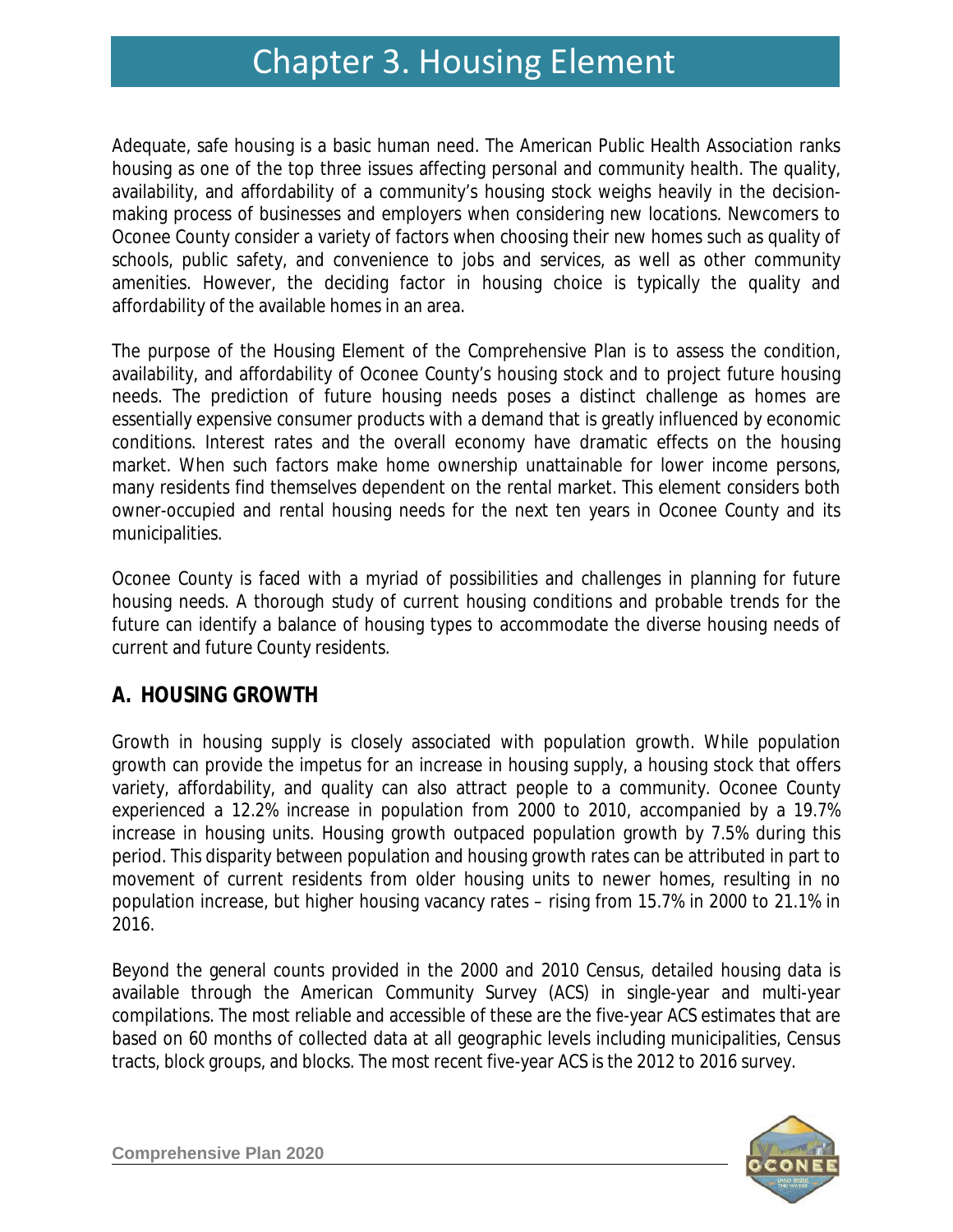As detailed in Table 3-1, Oconee County has 39,139 housing units, with 7,632 (19.5%) of these units located in incorporated areas, including 4,230 units in the City of Seneca. The 19.7% growth rate in the Oconee County housing supply from 2000 to 2010 mirrors housing growth statewide at 21.9%. In contrast, housing growth among the County's municipalities has varied widely in since 2000 as shown in Table 3-1.

| <b>Jurisdiction</b> | 2000<br>Census | 2010<br><b>Census</b> | # Change<br>2000-2010 | % Change<br>2000-2010 | 2016<br><b>ACS</b> | # Change<br>2010-2016 | % Change<br>2010-2016 |
|---------------------|----------------|-----------------------|-----------------------|-----------------------|--------------------|-----------------------|-----------------------|
| Oconee County       | 32,383         | 38,763                | 6,380                 | 19.7%                 | 39,139             | 376                   | 1.0%                  |
| Salem               | 72             | 77                    | 5                     | 6.9%                  | 72                 | -5                    | $-6.5%$               |
| Seneca              | 3,677          | 4,076                 | 399                   | 10.9%                 | 4,230              | 154                   | 3.8%                  |
| Walhalla            | 1,705          | 1,852                 | 147                   | 8.6%                  | 1,896              | 44                    | 2.4%                  |
| Westminster         | 1,333          | 1,227                 | $-106$                | $-8.0%$               | 1,281              | 54                    | 4.4%                  |
| <b>West Union</b>   | 145            | 150                   | 5                     | 3.4%                  | 153                | ર                     | 2.0%                  |

**Table 3-1. Housing Unit Growth, County and Municipalities, 2010 to 2016**

*Sources: U.S. Census Bureau, 2010 Census and 2012-2016 ACS*

Oconee County is the most rural of the ten counties in South Carolina's Appalachian Region and ranks as the 18<sup>th</sup> most rural county statewide. More than 68% of its housing units (26,394 units) are located in rural areas outside of municipalities (Table 3-2). The percentage of rural housing units in the County is substantially higher than the 43.8% of statewide housing considered as rural. However, the County has become more urban in recent decades, Urban housing units in Oconee County increased by more than a third in both the 1990s and the 2000s.

|  |  |  |  | Table 3-2. Urban and Rural Housing Units in the County and State, 1990, 2000 and 2010 |  |  |  |
|--|--|--|--|---------------------------------------------------------------------------------------|--|--|--|
|--|--|--|--|---------------------------------------------------------------------------------------|--|--|--|

|                | 1990      |           | 2000      |        | 2010      |           | % change  | % change  |
|----------------|-----------|-----------|-----------|--------|-----------|-----------|-----------|-----------|
|                |           | %         |           | %      | #         | %         | 1990-2000 | 2000-2010 |
| Oconee County  | 25,983    | 100.0%    | 32,383    | 100.0% | 38,763    | $100.0\%$ | 24.6%     | 19.7%     |
| Urban          | 6,460     | 24.9%     | 8,871     | 27.4%  | 12,369    | 31.9%     | 37.3%     | 39.4%     |
| Rural          | 19,523    | 75.1%     | 23,512    | 72.6%  | 26,394    | 68.1%     | 20.4%     | 12.3%     |
| South Carolina | 1,424,155 | $100.0\%$ | 1,753,670 | 100.0% | 2,137,683 | $100.0\%$ | 23.1%     | 21.9%     |
| Urban          | 799,979   | 56.2%     | 1,073,187 | 61.2%  | 1,423,307 | 66.6%     | 34.2%     | 32.6%     |
| Rural          | 624,176   | 43.8%     | 680,483   | 38.8%  | 714,376   | 33.4%     | 9.0%      | 5.0%      |

*Sources: U.S. Census Bureau, 2000 and 2010; 1990 Census of Population and Housing: South Carolina*

Housing growth by Census tract is illustrated in Map 3-1. The percentage of growth among the County's Census tracts from 2000 to 2010 ranged from a loss of 11 units in tract 307.01 (includes the southeastern portion of Seneca) to a 44.3% growth rate in tract 303 (west of Walhalla and bordering Lake Keowee). Tracts with the highest rates of growth are bordered by Lake Keowee or Lake Hartwell.

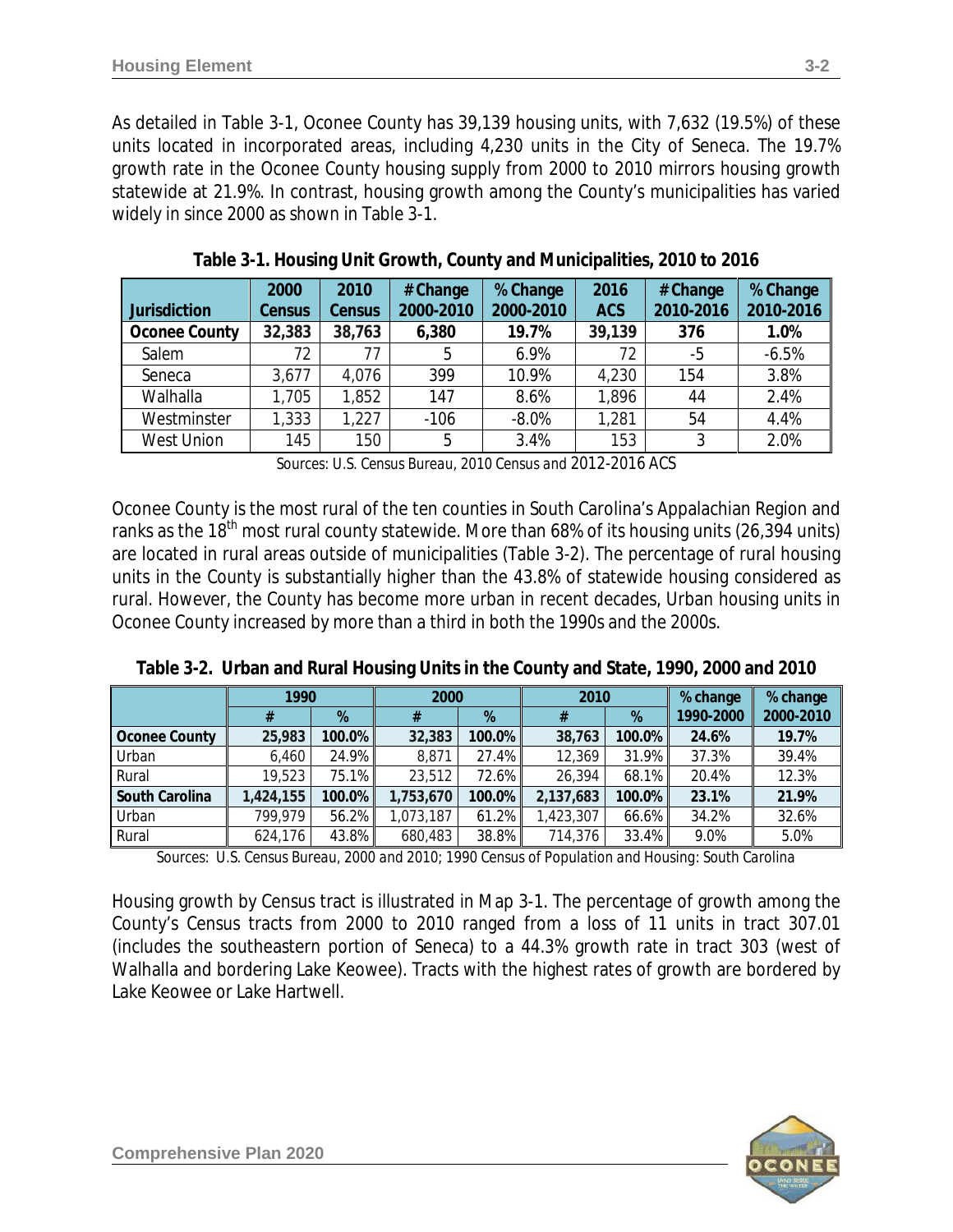

**Map 3-1. Housing Growth by Census Tract, 2000 to 2010**

*Source: U.S. Census Bureau, 2000 and 2010 Census*

#### **1. Residential Building Permits**

An examination of single-family residential building permits provides additional information on housing growth trends in recent years. Single-family residential permit data for Oconee County from 2014 to November 2018 is listed in Table 3-4 and illustrated in Figure 3-1. This data includes single-family, site-built construction as well as manufactured homes that were moved into the County.

Single-family, site-built homes accounted for nearly three-fourths (73.2%) of these permits (1,539 housing units) during the period. Permits for single-family, site-built homes have

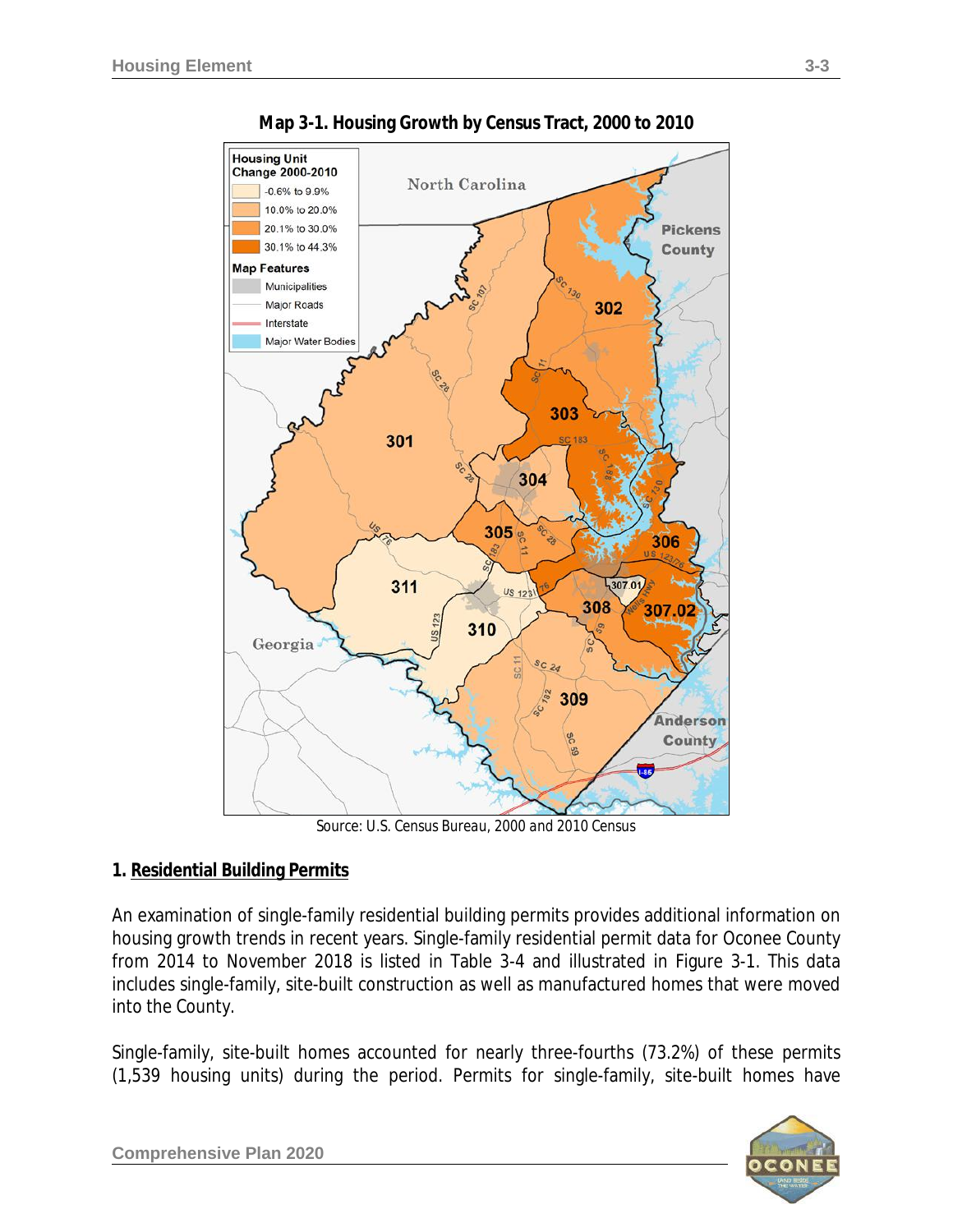exceeded those issued for newly located manufactured homes in each of these years. County permitting for single-family residential homes peaked in 2017 at 541 permits, with the lowest number issued in 2014 at only 270 permits. While permitting for manufactured homes has remained relatively steady since 2014, permitting for site-built homes rose sharply in 2016, a trend that continued in 2017. Based on permits issued through November 2018, single-family permitting for that year is consistent with 2017 activity.

|                    | Single-family<br><b>Site-built Homes</b> |       | Manufactured<br><b>Homes</b> |       |               |
|--------------------|------------------------------------------|-------|------------------------------|-------|---------------|
| Year               | #                                        | %     | #                            | %     | <b>Totals</b> |
| 2014               | 195                                      | 72.2% | 75                           | 27.8% | 270           |
| 2015               | 221                                      | 64.8% | 120                          | 35.2% | 341           |
| 2016               | 339                                      | 74.7% | 115                          | 25.3% | 454           |
| 2017               | 411                                      | 76.0% | 130                          | 24.0% | 541           |
| 2018*              | 373                                      | 75.2% | 123                          | 24.8% | 496           |
| <b>Total Units</b> | 1,539                                    | 73.2% | 563                          | 26.8% | 2,102         |

**Table 3-4. Single-family Residential Housing Units Permitted, 2014 to November 2018**

\*Permits issued through November 2018 *Source: Oconee County Planning and Zoning, November 2018*



**Figure 3-1. New Single-family Residential Permits, 2014 to 2018\***

*Source: Oconee County Planning and Zoning, November 2018*

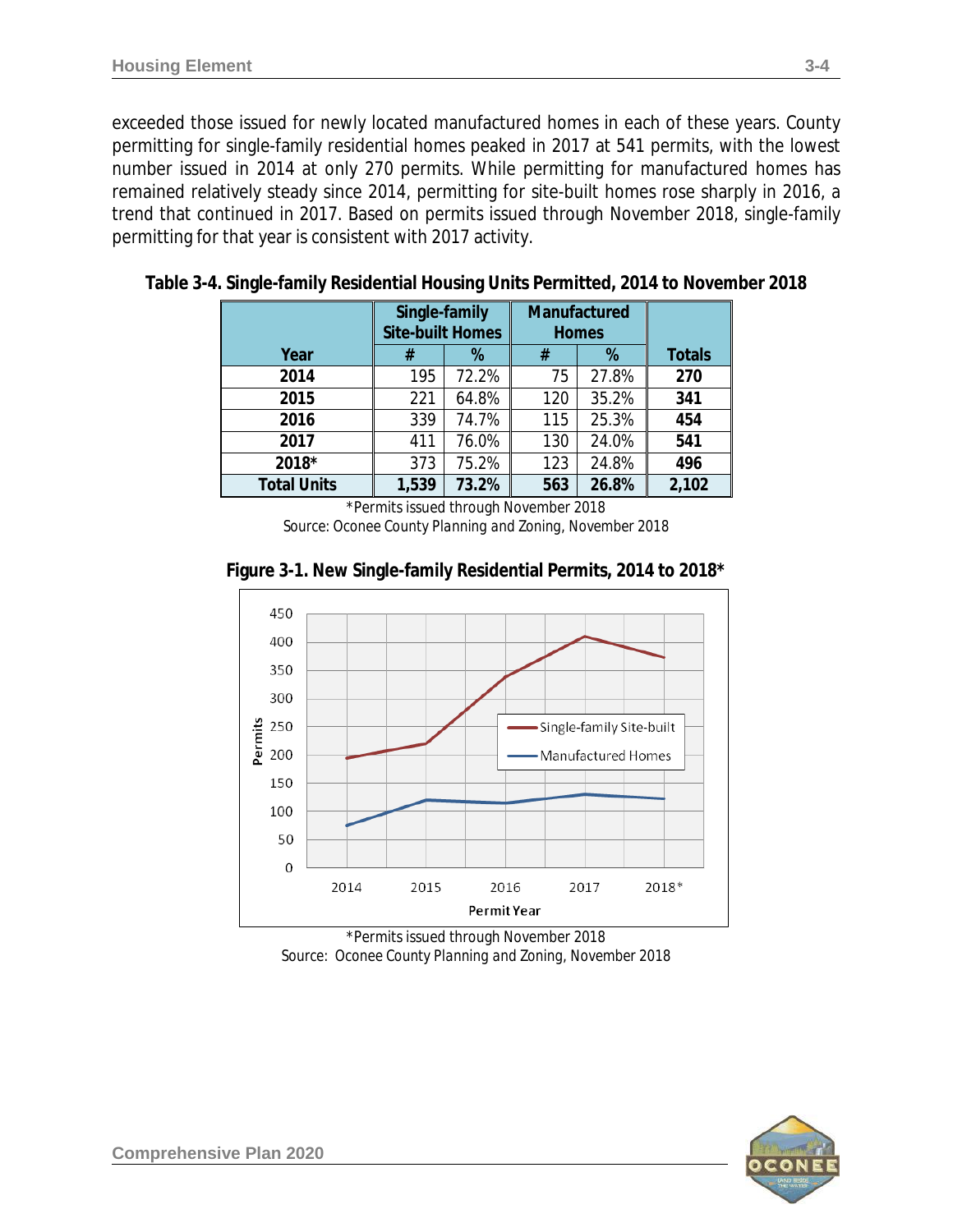### **B. HOUSING LOCATION**

Land in residential use comprises more than 11% (42,909.5 acres) of the County's unincorporated land area (Table 3-5). Single-family residential includes single-family homes, as well as manufactured homes on individual properties. Multi-family residential includes duplexes, structures with three or more dwelling units, zero lot line and patio home developments, condominiums, and townhouses. Manufactured home parks in Oconee County are defined as "a parcel (or contiguous parcels) of land divided into two or more manufactured home lots for rent or sale." Properties less than five acres in size that are classified as agriculture or forestry for tax purposes, but also include a residence, are shown as residential. Single-family is the most prevalent type of residential use, accounting for 98.3% of all residential land in the County. Only one percent of residential land is in use as manufactured home parks and less than one percent as multi-family. In addition, there are more than 3,000 properties larger than five acres in size and in use as agriculture or forestry that also include a residential use.

| <b>Land Use</b>              | <b>Acres</b> | % of All Residential         |
|------------------------------|--------------|------------------------------|
| Single-Family                | 41,891.81    | 98.3%                        |
| Multi-Family                 | 300.32       | 0.7%                         |
| Manufactured Home Park       | 422.14       | 1.0%                         |
| <b>Total All Residential</b> | 42,614.27    | 100.0%                       |
| <b>Total Acres</b>           |              | % Residential of Total Acres |
| <b>Total All Land Uses</b>   | 374,482.9    | 11.4%                        |

**Table 3-5. Land Area by Residential Land Use, 2018**

*Source: Oconee County Assessor, November 2018*

Land in residential use is found throughout the unincorporated area of Oconee County, with the exception of land in the Sumter National Forest. Single-family homes are generally concentrated near municipalities, along major transportation routes, and along or near Lake Keowee and Lake Hartwell. Most of the County's multi-family housing is found near the cities of Seneca and Walhalla and along the corridor between Seneca and Clemson, with some developments located near Lake Keowee and Lake Hartwell. Map 3-2 illustrates the location of land in residential use in the County.

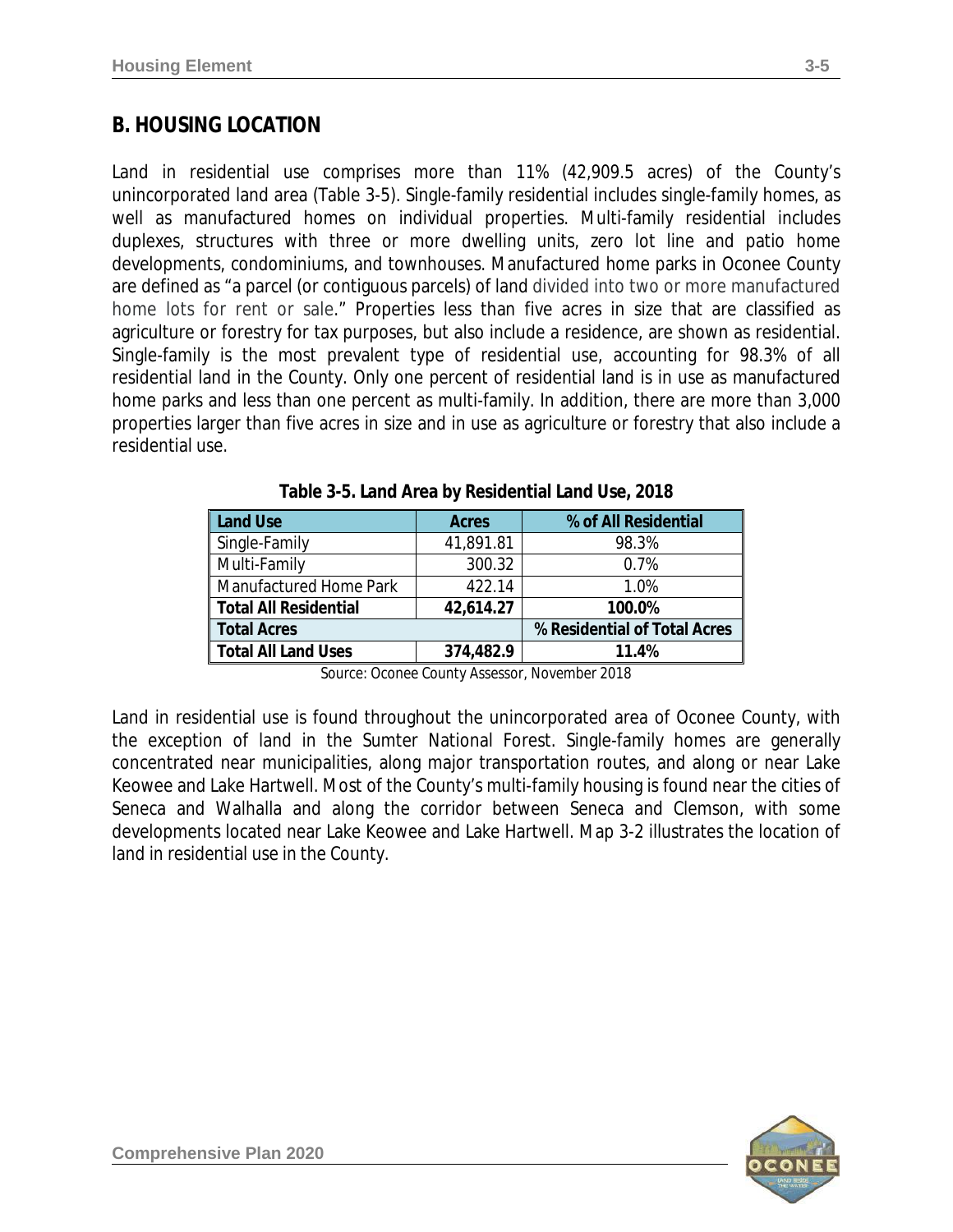

**Map 3-2. Land in Residential Use, 2018**

*Source: Oconee County Assessor, November 2018*

### **C. HOUSING OUTLOOK**

Housing growth projections are used by local governments to plan for infrastructure and services that will be needed to accommodate future growth. Predicting future housing growth for jurisdictions is influenced by the economy, interest rates, condition and availability of existing housing, infrastructure, in and out migration, job growth, and intangible factors such as buyer or renter preference. Additional factors for municipalities include annexation and land availability. These variables can significantly impact housing development in smaller jurisdictions, while the impacts on larger jurisdictions with larger populations and land area may be less measurable.

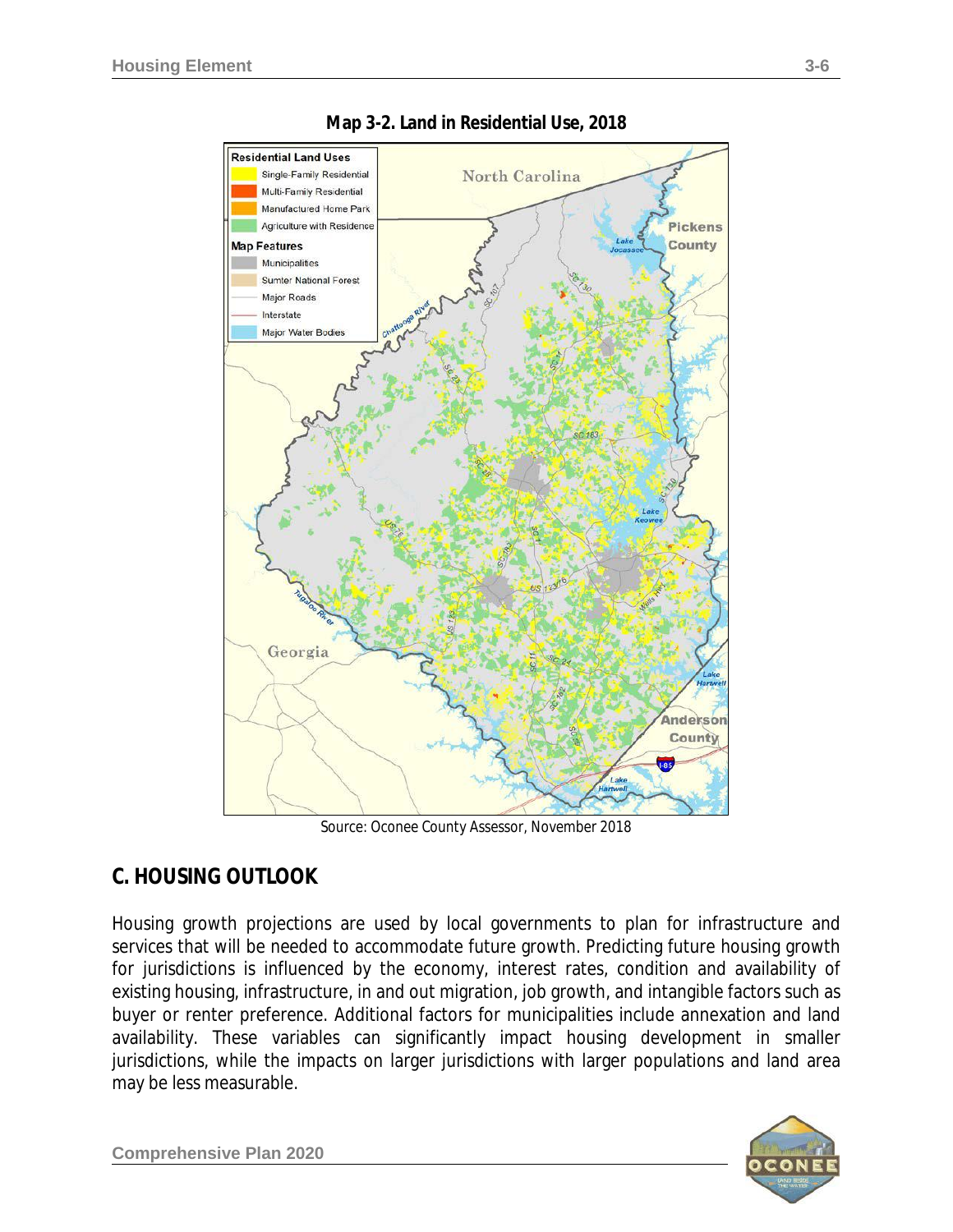*Claritas Pop-Facts* data provides 2018 estimates and 5-year growth projections for housing units. Projections for 2030 can be made using yearly growth trends based on the five-year growth projections. However, assumptions based on these estimates require updating over time as they are influenced by other factors including household and family size, availability of new housing, in and out-migration, economic activity, and the availability of a range of appropriate housing options. These base projections of future housing growth can be adjusted as new information provides additional insight.

Oconee County's housing supply is projected to reach 43,518 units by 2030, a 12-year increase of 8.4%. Growth is also projected in each of the County's municipalities. Table 3-6 includes housing unit estimates and projections for the County and five municipalities.

|                      | $2010^1$      | $2018^2$ EA     | $2023^2$ EA | 2030       | <b>Projected Change</b><br>2018 - 2030 |      |
|----------------------|---------------|-----------------|-------------|------------|----------------------------------------|------|
| Jurisdiction         | <b>Census</b> | <b>Estimate</b> | Projection  | Projection | #                                      | %    |
| <b>Oconee County</b> | 38,763        | 40,163          | 41,561      | 43,518     | 3,355                                  | 8.4% |
| Salem                | 70            | 65              | 66          | 67         | 2                                      | 3.7% |
| Seneca               | 3,953         | 4,124           | 4,256       | 4,441      | 317                                    | 7.7% |
| Walhalla             | 1,885         | 1,954           | 1,992       | 2,045      | 91                                     | 4.7% |
| Westminster          | 1,144         | 1,214           | 1,221       | 1,231      | 17                                     | 1.4% |
| <b>West Union</b>    | 139           | 156             | 160         | 166        | 10                                     | 6.2% |

**Table 3-6. Housing Unit Estimates and Projections**

*Sources: <sup>1</sup> U.S. Census Bureau, 2010 Census; <sup>2</sup> Environics Analytics Pop-Facts Demographics Trend Report, 2018*

The location of future housing growth is difficult to predict, with multiple factors at play in the development process such as the availability of water and sewer, proximity to major transportation routes, natural and other resources, employment centers, past development trends, and related amenities associated with urbanized areas. It is anticipated that much of the County's future residential development and growth will continue to be focused along the U.S. Highway 76/123 corridor between Seneca and Pickens County, in the areas surrounding the County's larger municipalities, and in the areas near Interstate 85 that offer an easy commute to the Greenville and Atlanta Metro areas. Infill residential growth is also anticipated along the shores of Lake Keowee, with possible multi-family development in areas closest to Clemson and near Lake Hartwell.

Two developments are under construction off of U.S. Highway 123 near Clemson University that will add to the County's housing inventory. *Clemson Epoch* is a residential mixed-use development that will include a total of 298 housing units including cottages, townhouses and apartments as well as a meeting house, market pavilion, café, and fitness facility. The development is on Jacobs Road near Clemson Boulevard. Partial occupancy began in the fall of 2019. *Lakeside Lodge* is a 118-unit condo-hotel located off of Clemson Boulevard on Lake Hartwell. The Lodge is expected to be ready for occupancy by fall 2019. Condo-hotels typically combine traditional condo ownership with modified hotel amenities and services. Condos are

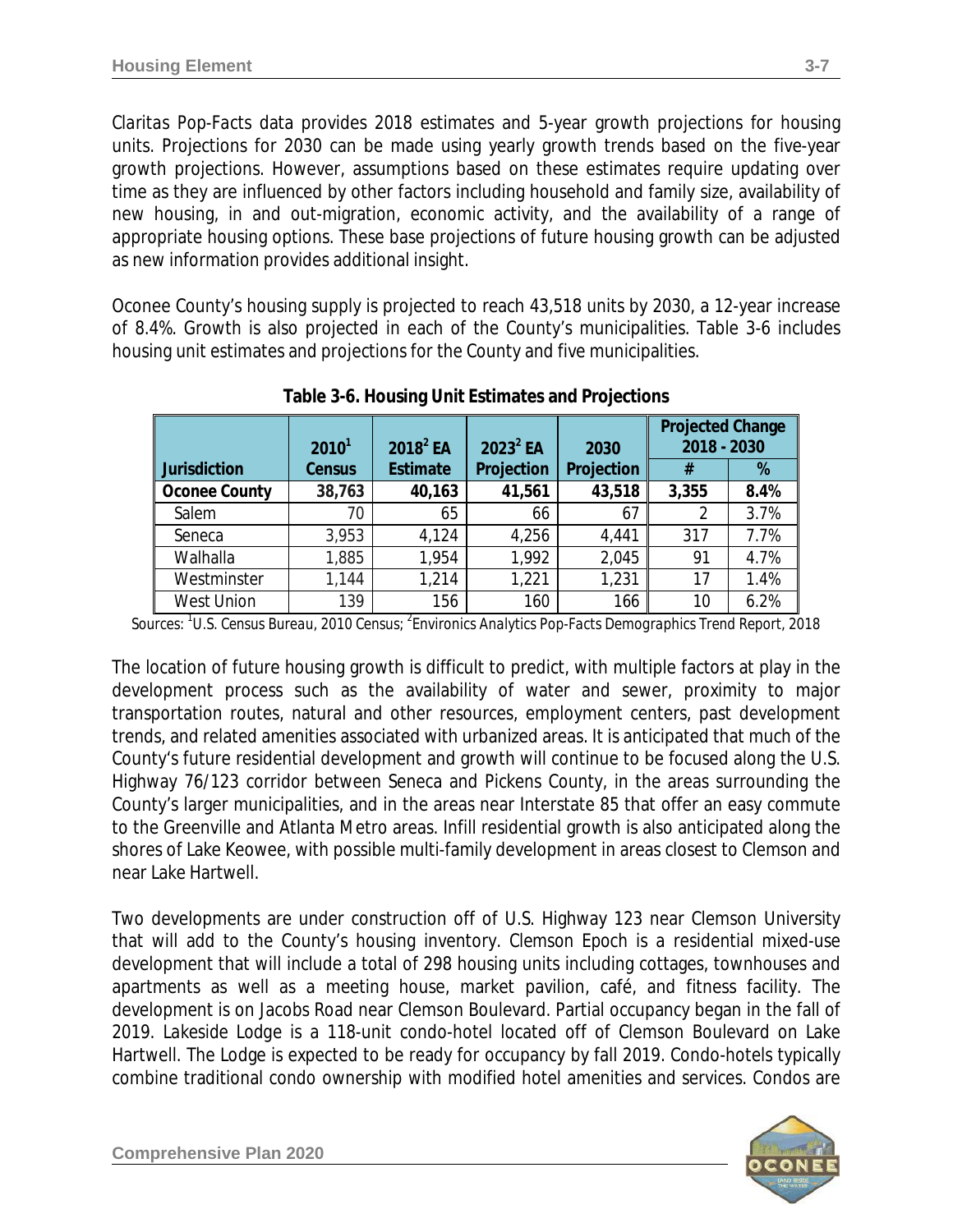sold to individual investors who may use the property as a vacation home and also generate income through participation in a short-term on-site rental program, managed by a property management company.

Residential growth is possible on nearly all of the County's vacant land and land currently in use for agriculture or forestry, totaling almost 191,398 acres. Of this land, more than 89% (170,664 acres) is within the *Control Free* zoning district that currently allows all types of residential uses and densities. Nearly 12,500 acres of vacant or agriculture/forestry land is zoned as *Traditional Rural District* and allows detached single-family and multi-family residential uses, as well as residential subdivisions. Among the County's vacant or agriculture/forestry land, 6,354 acres is in the *Agricultural* zoning district that allows single-family detached residences and smaller residential subdivisions of ten lots or less.

# **D. HOUSING TYPE**

Housing types available to Oconee County residents range from single-family units to multifamily housing. Single-family (one-unit detached) units are detached from other houses, with open space on all four sides. The Census Bureau includes single unit modular housing (built offsite and transported to the site) in the definition of single-family units, in addition to site-built homes. Single units that are attached (1-unit attached) have one or more walls extending from ground to roof that separate the unit from adjoining structures. Most single-family housing is constructed entirely on-site, in compliance with local building code standards. Duplexes include two housing units in one structure. Multi-family buildings contain more than two housing units within the structure. Manufactured (also known as mobile) homes are constructed off-site and transported to the site on wheels that are attached to the structure.

As of 2016, more than two-thirds (67.6%) of all housing units in the County were single-family, detached homes, a slight increase from the 2000 Census share of 63.2% (Table 3-7). These percentages exceeded the statewide percentages of 61.5% in 2000 and 62.9% in 2016. Costs for attached single-family and duplex construction are also generally less per housing unit than site-built single-family homes. However, in Oconee County these housing types make up a very small percentage of the total housing stock, together accounting for only 3.5% of all housing units.

Manufactured housing offers a less expensive alternative to site-built housing. Manufactured homes account for more than 20% of County housing units, a lower percentage than in 2000 when one in four housing units were manufactured homes. More than one in every five units (8,037 units) in the County's housing market is a manufactured home.

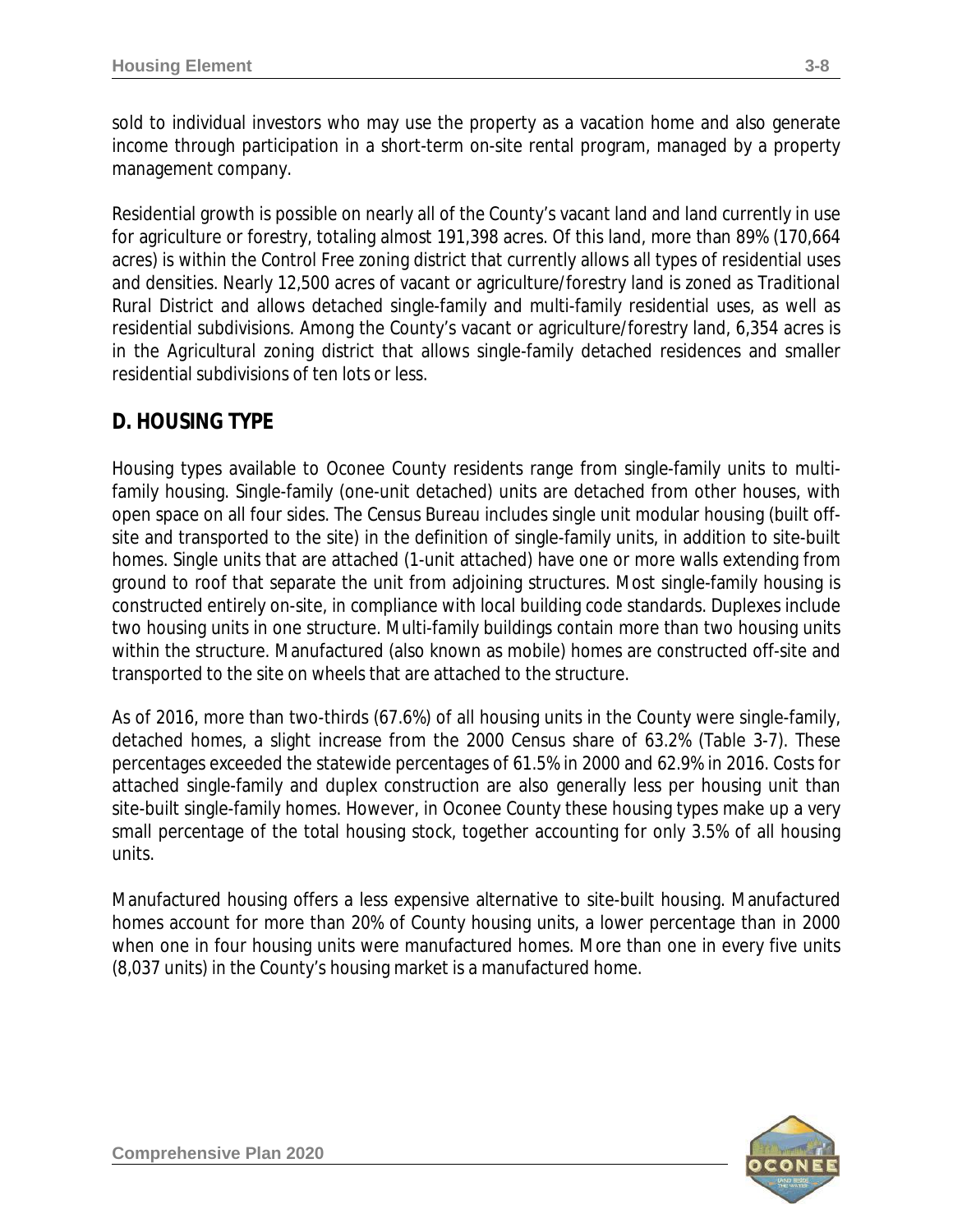|                     |        | <b>Oconee County</b> |        |        | <b>South Carolina</b> |        |           |         |  |
|---------------------|--------|----------------------|--------|--------|-----------------------|--------|-----------|---------|--|
|                     |        | 2000                 | 2016   |        |                       | 2000   | 2016      |         |  |
| <b>Unit Type</b>    | #      | %                    | #      | %      | #                     | %      | #         | %       |  |
| <b>Total Units</b>  | 32,383 | 100.0%               | 39,424 | 100.0% | 1,753,670             | 100.0% | 2,236,262 | 100.0%  |  |
| 1 unit, detached    | 20,462 | 63.2%                | 26,641 | 67.6%  | 1,078,678             | 61.5%  | 1,406,900 | 62.9%   |  |
| 1 unit, attached    | 276    | $0.9\%$              | 767    | 1.9%   | 40.185                | 2.3%   | 70,730    | 3.2%    |  |
| Duplex              | 634    | 2.0%                 | 635    | 1.6%   | 43,607                | 2.5%   | 45,685    | 2.0%    |  |
| Multi-family (3-19) | 1,677  | 5.2%                 | 3,016  | 7.7%   | 177,140               | 10.1%  | 230,218   | 10.3%   |  |
| Multi-family (20+)  | 202    | 0.6%                 | 328    | 0.8%   | 56,005                | 3.2%   | 112,634   | 5.0%    |  |
| Mobile Home         | 8,923  | 27.6%                | 8,037  | 20.4%  | 355,499               | 20.3%  | 369,050   | 16.5%   |  |
| Boat, RV, Van, etc. | 209    | 0.6%                 | 0      | 0.0%   | 2,556                 | 0.1%   | 1,045     | $0.0\%$ |  |

*Source: U.S. Census Bureau, 2000 Census and 2012-2016 ACS*

Construction costs for multi-family development are generally less per housing unit. These lower construction costs are passed on as savings to buyers of condominium units and renters, making this housing type generally a less expensive alternative. Only 7.8% of the County's housing stock (3,344 units) is multi-family. Most of the County's multi-family housing (3,016 units) is in smaller developments of 3 to 19 units. This market segment has experienced significant growth, almost doubling from only 1,879 units in 2000 to 3,344 units by 2016. While affordable multi-family options continue to be needed for low and moderate income residents, some multi-family developments in areas within proximity to Clemson University have increasingly transitioned to housing for college students seeking affordable options close to campus. New projects are also oriented to students, including the *Epoch Clemson* development that will add 298 townhome and apartment units once completed in early 2020.

### **E. HOUSING AGE AND CONDITION**

Oconee County housing is similar in age to housing statewide, with a median year built of 1986 (Table 3-8). The County's municipalities have older housing stock, with median year built of 1966 in Westminster to 1978 in Salem and Seneca.

|                      | Total        | 2000 or later |       | 1970 to 1999 |       | 1969 or earlier |       | <b>Median</b> |  |
|----------------------|--------------|---------------|-------|--------------|-------|-----------------|-------|---------------|--|
| <b>Jurisdiction</b>  | <b>Units</b> | #             | %     | #            | %     | #               | %     | Year          |  |
| <b>Oconee County</b> | 39,139       | 9,149         | 23.4% | 20,620       | 52.7% | 9,370           | 23.9% | 1986          |  |
| Salem                | 72           |               | 9.7%  | 40           | 55.6% | 25              | 34.7% | 1978          |  |
| Seneca               | 4,230        | 760           | 18.0% | 2,050        | 48.5% | 1,420           | 33.6% | 1978          |  |
| Walhalla             | 1,896        | 169           | 8.9%  | 711          | 37.5% | 1,016           | 53.6% | 1968          |  |
| Westminster          | 1,281        | 22            | 1.7%  | 544          | 42.5% | 715             | 55.8% | 1966          |  |
| <b>West Union</b>    | 153          | 38            | 24.8% | 60           | 39.2% | 55              | 35.9% | 1976          |  |
| South Carolina       | 2,192,041    | 527,484       | 24.1% | 1,141,691    | 52.1% | 522,866         | 23.9% | 1986          |  |

| Table 3-8. Year Housing Units Built, 2016 |  |  |  |  |  |
|-------------------------------------------|--|--|--|--|--|
|-------------------------------------------|--|--|--|--|--|



*Source: U.S. Census Bureau, 2012-2016 ACS*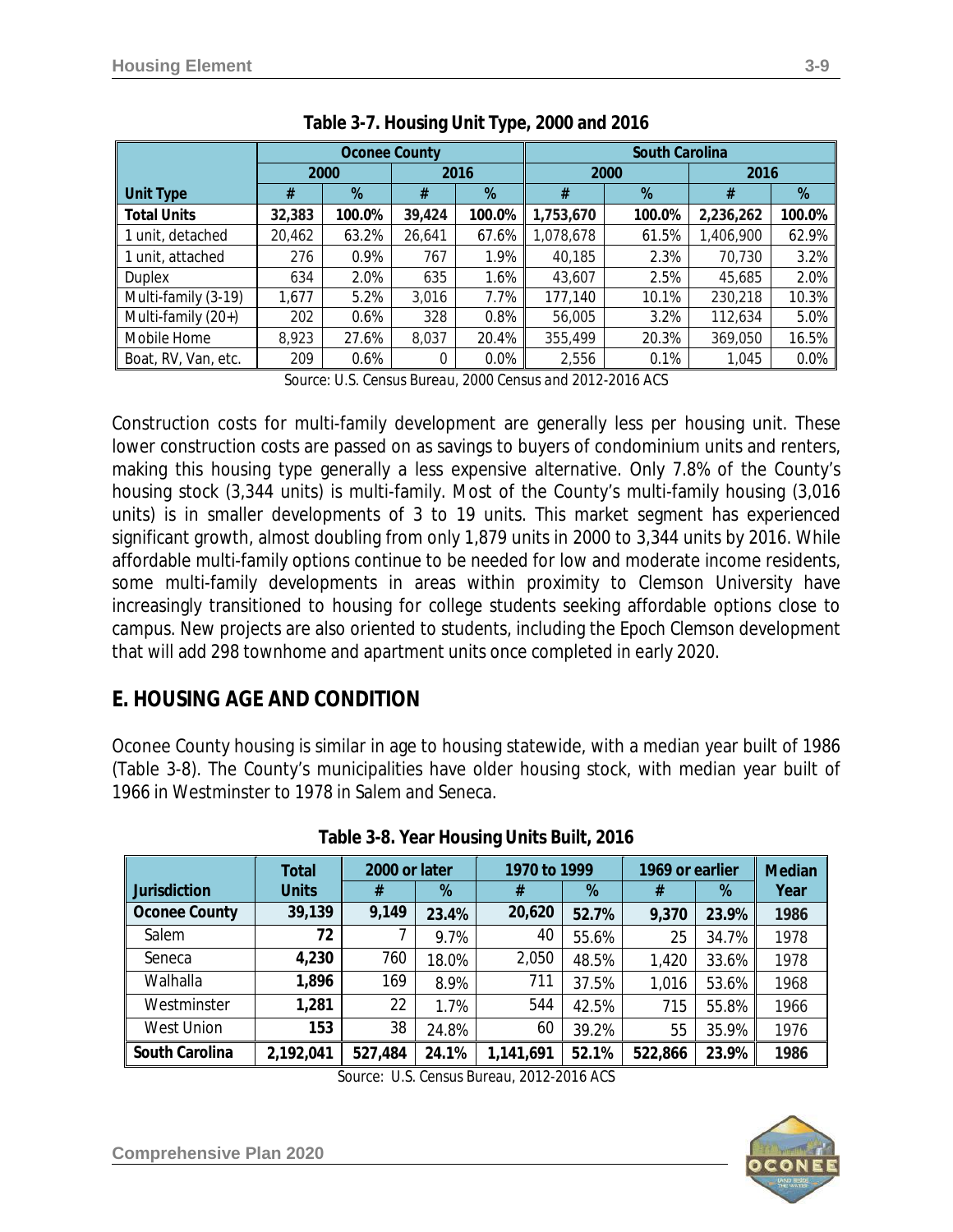Nearly one-fourth (23.9%) of Oconee County's housing stock (9,370 units) was built 49 years ago or earlier. More than half of the County's housing stock (20,620 units) was built between 1970 and 1999. Almost one-quarter of Oconee County housing (9,149 units) were built in 2000 or later, with 11% of these newer homes (1,003 units) built in 2010 or later.

As illustrated in Map 3-3, Census tracts with older housing include 307.01 (1974), 304.01 (1975), and 311 (1978). Smaller tract 307.01 includes the southeastern portion of Seneca, while tract 304.01 includes most of Walhalla and tract 311 includes a small northern portion of Westminster. Tracts with the newest median housing age include 304.02 (1994), 309.01 (1992), 303 (1991), and tracts 302 and 309.02 (1990). Three of these tracts are bordered by Lake Keowee and two are bordered by Lake Hartwell.





*Source: U.S. Census Bureau, 2012-2016 ACS*

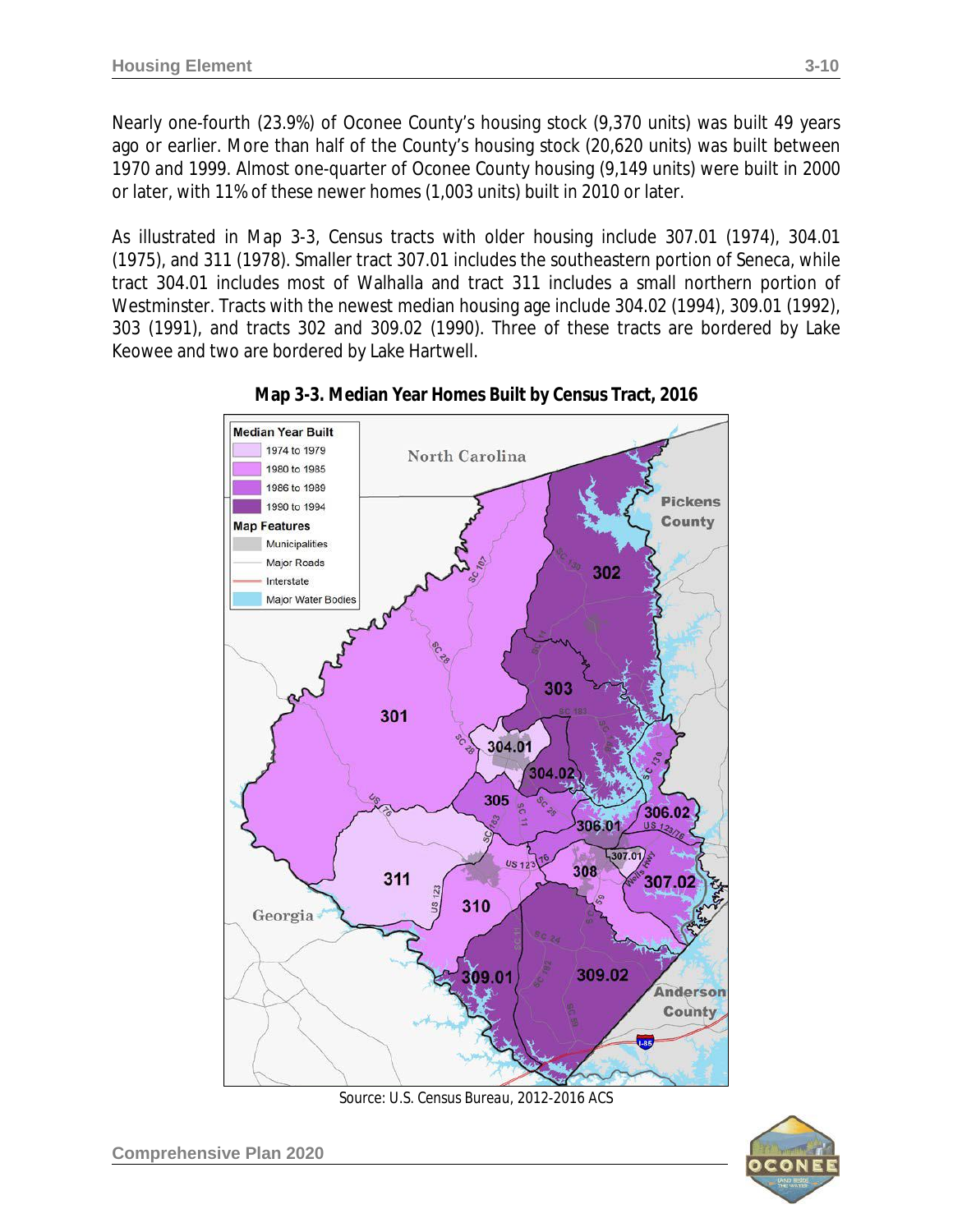One indicator of housing condition is evidence of overcrowding. Housing units are considered to be crowded when there are 1.01 or more household members per room (including baths and kitchens). Only 2% of housing units in Oconee County (627 units) have 1.01 or more persons per room (Table 3-9). The City of Walhalla has the largest number of overcrowded homes among the County's municipalities at 81 housing units. While West Union has the highest percentage of homes that are overcrowded at 9.4%, this equates to only 12 housing units.

|                       |              | 2000              |      | 2016         |                   |      |  |  |
|-----------------------|--------------|-------------------|------|--------------|-------------------|------|--|--|
|                       |              | <b>Units with</b> |      |              | <b>Units with</b> |      |  |  |
|                       | <b>Total</b> | $1.01 +$ Persons  |      | <b>Total</b> | $1.01 +$ Persons  |      |  |  |
|                       | Occupied     | per Room          |      | Occupied     | per Room          |      |  |  |
| <b>Jurisdiction</b>   | <b>Units</b> | #                 | %    | <b>Units</b> | #                 | %    |  |  |
| <b>Oconee County</b>  | 27,283       | 571               | 2.1% | 30,867       | 627               | 2.0% |  |  |
| Salem                 | 53           | 4                 | 7.5% | 64           | 2                 | 3.1% |  |  |
| Seneca                | 3,383        | 97                | 2.9% | 3,826        | 28                | 0.7% |  |  |
| Walhalla              | 1,498        | 93                | 6.2% | 1,594        | 81                | 5.1% |  |  |
| Westminster           | 1,226        | 26                | 2.1% | 1,021        | 20                | 2.0% |  |  |
| <b>West Union</b>     | 132          | 10.6%<br>14       |      | 128          | 12                | 9.4% |  |  |
| <b>South Carolina</b> | 1,533,854    | 49,338            | 3.2% | 1,839,041    | 33,096            | 1.8% |  |  |

**Table 3-9. Persons per Room - Occupied Housing Units, 2016**

*Source: U.S. Census Bureau, 2000 Census and 2012-2016 ACS*

Although specific data on housing condition in Oconee County is not available, input from local agencies and community stakeholders indicates the need to explore options for upgrading and replacing substandard housing in areas that include the Utica and Walhalla mill villages. Redevelopment of the former Utica Mill property has been identified as a potential catalyst to revitalize the surrounding area. The County is exploring various economic development incentives for these and other areas within the County.

### **F. HOUSING OCCUPANCY AND TENURE**

The Oconee County housing market has a 21.1% vacancy rate, a substantial increase over the 2000 rate of 15.7%. This rate is significantly higher than the State rate of 16.1% (Table 3-10). The percentage of vacant housing units is varied among the County's municipalities. Unoccupied units are most prevalent in Westminster at 20.3% (260 units), while only 9.6% of homes (404 units) are vacant in the City of Seneca and less than 16% (302 units) are unoccupied in Walhalla.

The County's homeownership rate of 72.9% is well above the State rate of 68.4%. While homeownership in Salem at 84.4% is higher than both the County and the State, the other four municipalities have much lower ownership rates. Walhalla has the lowest owner-occupied rate at 55%.

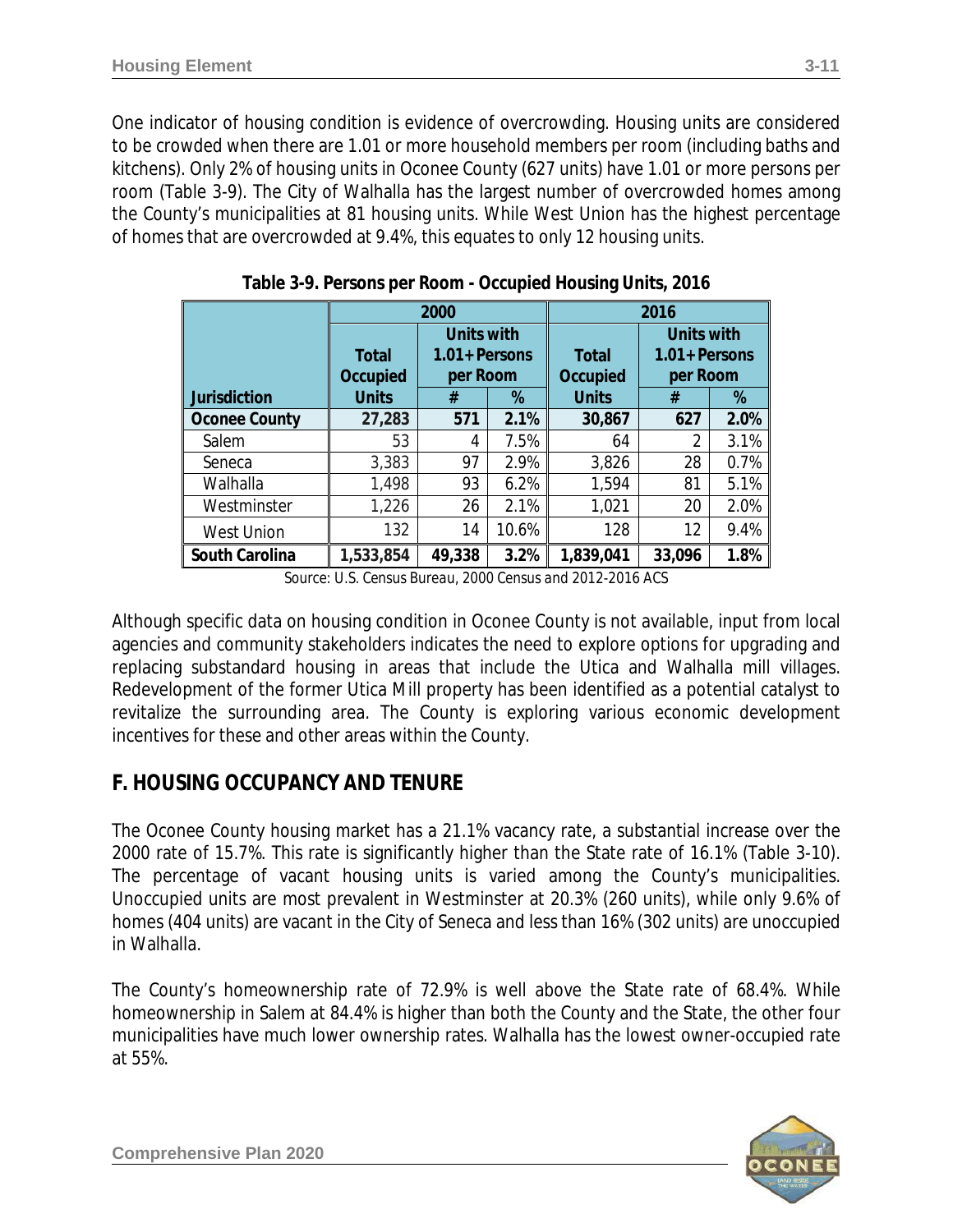|              |                                                                             |       | Vacant    |                      |         |                                                                                                                                                        |         |       |
|--------------|-----------------------------------------------------------------------------|-------|-----------|----------------------|---------|--------------------------------------------------------------------------------------------------------------------------------------------------------|---------|-------|
| <b>Total</b> | <b>Total Occupied HU</b><br><b>Owner Occupied</b><br><b>Renter Occupied</b> |       |           | <b>Housing Units</b> |         |                                                                                                                                                        |         |       |
| <b>Units</b> | #                                                                           | %     | #         | %                    | #       | %                                                                                                                                                      | #       | %     |
| 39,139       | 30,867                                                                      | 78.9% | 22,517    | 72.9%                | 8,350   | 27.1%                                                                                                                                                  | 8,272   | 21.1% |
| 72           | 64                                                                          | 88.9% | 54        | 84.4%                | 10      | 15.6%                                                                                                                                                  | 8       | 11.1% |
|              | 3,826                                                                       | 90.4% | 2,182     | 57.0%                | 1.644   | 43.0%                                                                                                                                                  | 404     | 9.6%  |
| 1,896        | 1,594                                                                       | 84.1% | 881       | 55.3%                | 713     | 44.7%                                                                                                                                                  | 302     | 15.9% |
| 1,281        | 1,021                                                                       | 79.7% | 591       | 57.9%                | 430     | 42.1%                                                                                                                                                  | 260     | 20.3% |
| 153          | 128                                                                         | 83.7% | 82        | 64.1%                | 46      | 35.9%                                                                                                                                                  | 25      | 16.3% |
| 2,192,041    | 1,839,041                                                                   | 83.9% | 1,258,661 | 68.4%                | 580,380 | 31.6%                                                                                                                                                  | 353,000 | 16.1% |
|              |                                                                             | 4,230 |           |                      |         | <b>Occupied Housing Units (HU)</b><br>$C_{21}$ $1000$ $C_{21}$ $1000$ $R_{11}$ $R_{21}$ $R_{12}$ $R_{21}$ $R_{22}$ $R_{23}$ $R_{34}$ $R_{35}$ $R_{36}$ |         |       |

*Source: U.S. Census Bureau, 2012-2016 ACS*

As illustrated in Map 3-4, the highest concentrations of rental housing are found in Census tract 307.01 at 44.4% (includes a portion of Seneca), tract 304.01 at 38.2% (includes most of Walhalla), and tract 307.02 at 37.6% (bordered by Lake Hartwell near Clemson). The areas of the County with the lowest percentages of renters and the highest concentration of owneroccupied units are generally in the more rural areas of the County and range from 8.2% in tract 309.01 in the southwestern area of the County at the Georgia border to 15.7% in tract 304.02 that includes a small portion of Walhalla.

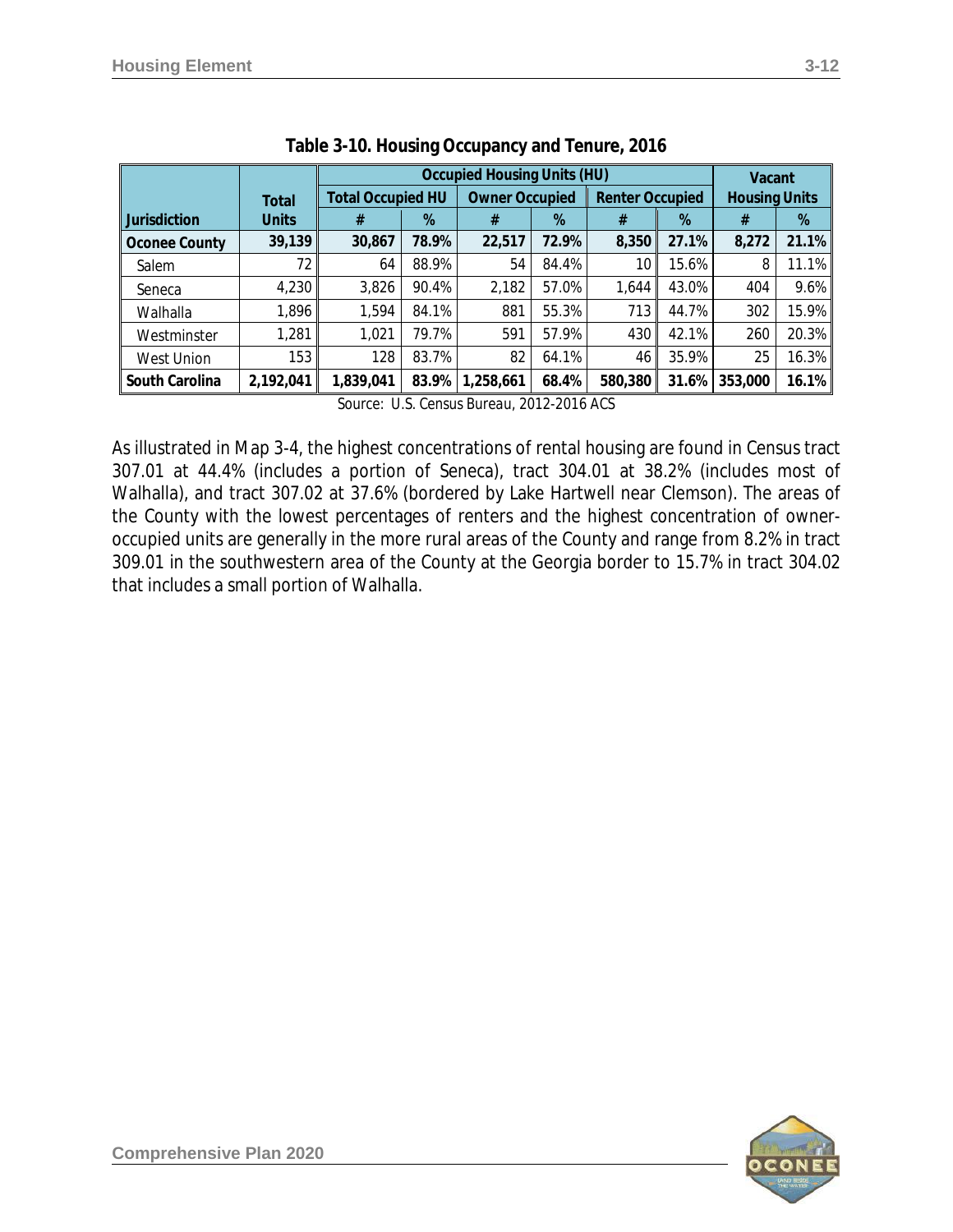

**Map 3-4. Percentage Renters of Occupied Housing Units by Census Tract, 2016**

*Source: U.S. Census Bureau, 2012-2016 ACS*

Average household size is an indication of the number of persons, whether related or unrelated, that live in a dwelling unit. The average number of persons per housing unit in Oconee County is 2.42, slightly lower than the statewide average of 2.55 persons (Table 3-11). The average for owner-occupied units is also lower for the County at 2.36 persons than for the State at 2.57 occupants. Unlike the State, where household size in owner-occupied units is larger than renter occupied units, the average number of persons residing in renter-occupied housing units Oconee County is significantly higher at 2.57 than in owner occupied units.

Average household size in Walhalla at 2.59 persons is the highest among the County's municipalities, followed by 2.43 persons per unit in Westminster. Average household size for

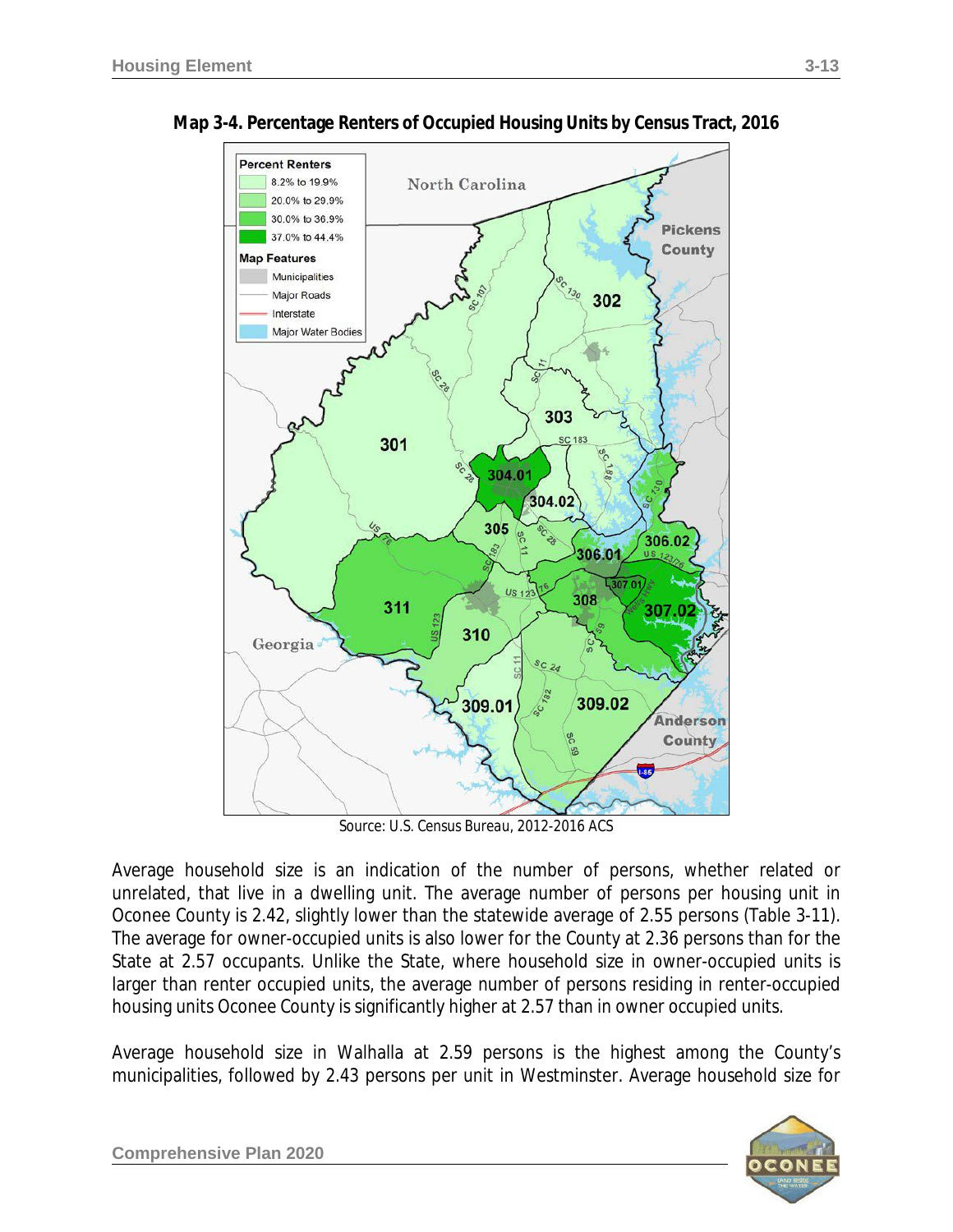renter units is higher than for owner occupied units in all municipalities except for Seneca, where average household size for renter units is only 1.8 persons per housing unit.

| <b>Average Persons per Housing Unit</b> |                       |                        |  |  |  |  |  |
|-----------------------------------------|-----------------------|------------------------|--|--|--|--|--|
| <b>Total all Units</b>                  | <b>Owner-Occupied</b> | <b>Renter-Occupied</b> |  |  |  |  |  |
| 2.42                                    | 2.36                  | 2.57                   |  |  |  |  |  |
| 2.33                                    | 2.31                  | 2.40                   |  |  |  |  |  |
| 2.14                                    | 2.39                  | 1.80                   |  |  |  |  |  |
| 2.59                                    | 2.11                  | 3.18                   |  |  |  |  |  |
| 2.43                                    | 2.33                  | 2.57                   |  |  |  |  |  |
| 2.38                                    | 2.20                  | 2.72                   |  |  |  |  |  |
| 2.55                                    | 2.57                  | 2.53                   |  |  |  |  |  |
|                                         |                       |                        |  |  |  |  |  |

**Table 3-11. Average Household Size - Occupied Housing Units, 2016**

*Source: U.S. Census Bureau, 2012-2016 ACS*

The Census defines a householder as the person in whose name a housing unit is owned or rented. Adults aged 65 or older are the householder for nearly one-third of all housing units (10,109 units) in the County, higher than the State percentage of 25.7% (Table 3-12). More than 32% of householders in the County are between the ages of 35 to 54 years, which is lower than the statewide percentage of 36%. Adults aged 55 to 64 comprise nearly 21% of all County householders.

|                                  | <b>Oconee County</b> |        | <b>South Carolina</b> |        |
|----------------------------------|----------------------|--------|-----------------------|--------|
| <b>Householder Age by Tenure</b> | #                    | $\%$   | #                     | $\%$   |
| <b>Total All Occupied Units</b>  | 30,867               | 100.0% | 1,839,041             | 100.0% |
| 15 to 24 years                   | 992                  | 3.2%   | 73,587                | 4.0%   |
| 25 to 34 years                   | 3,466                | 11.2%  | 266,719               | 14.5%  |
| 35 to 54 years                   | 9,915                | 32.1%  | 662,525               | 36.0%  |
| 55 to 64 years                   | 6,385                | 20.7%  | 362,732               | 19.7%  |
| $65+years$                       | 10,109               | 32.8%  | 473,478               | 25.7%  |
| <b>Owner Occupied Units</b>      | 22,517               | 72.9%  | 1,258,661             | 68.4%  |
| 15 to 24 years                   | 132                  | 0.6%   | 11,082                | 0.9%   |
| 25 to 34 years                   | 1,475                | 6.6%   | 112,052               | 8.9%   |
| 35 to 54 years                   | 6,533                | 29.0%  | 446,398               | 35.5%  |
| 55 to 64 years                   | 5,371                | 23.9%  | 287,278               | 22.8%  |
| $65+years$                       | 9,006                | 40.0%  | 401,851               | 31.9%  |
| <b>Renter Occupied Units</b>     | 8,350                | 27.1%  | 580,380               | 31.6%  |
| 15 to 24 years                   | 860                  | 10.3%  | 62,505                | 10.8%  |

**Table 3-12. Age of Householder by Tenure, 2016**

65+ years | 1,103 | 13.2% 71,627 | 12.3% *Source: U.S. Census Bureau, 2012-2016 ACS*

25 to 34 years 1,991 | 23.8% | 154,667 | 26.6% 35 to 54 years 3,382 40.5% 216,127 37.2% 55 to 64 years | 1,014 | 12.1% | 75,454 | 13.0%

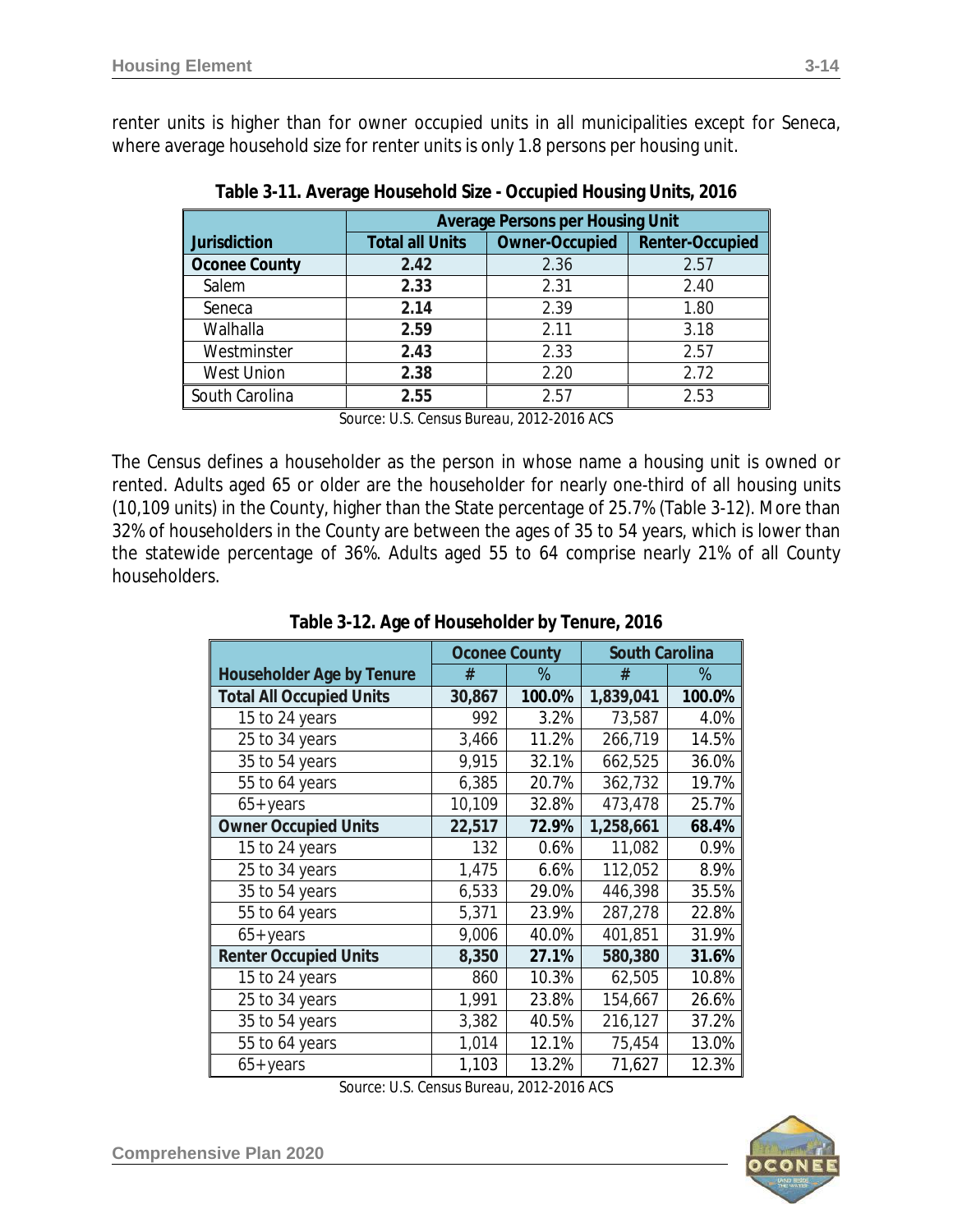Seniors aged 65 and older account for 40% of householders living in owner-occupied units, but only 13.2% in rental units. Householders aged 35 to 54 comprise the highest percentage of renters in the County at 40.5% and the second highest percentage of homeowners at 29%.

As detailed in Table 3-13, more than 90% of Oconee County householders are White, 6.7% are Black, and 2.9% are of other races. Persons of Hispanic or Latino descent comprise 3.5% of all householders in the County, similar to the statewide percentage of 3.6%. The City of Seneca is the most racially diverse with regard to householders among the County's municipalities with 69.6% White, 26% African-American, and 4.4% of other races. The small Town of West Union has the highest percentage of Hispanic householders at 21.9%, followed closely by the City of Walhalla at 21%.

|                     | <b>Total</b> |              | <b>Householder Race</b> |                  |       |              |       |           |       |
|---------------------|--------------|--------------|-------------------------|------------------|-------|--------------|-------|-----------|-------|
|                     | Occupied     | <b>White</b> |                         | African-American |       | <b>Other</b> |       | Hispanic* |       |
| <b>Jurisdiction</b> | <b>Units</b> | #            | %                       | #                | %     | #            | %     | #         | %     |
| Oconee County       | 30,867       | 27,910       | 90.4%                   | 2,057            | 6.7%  | 900          | 2.9%  | 1,088     | 3.5%  |
| Salem               | 64           | 64           | 100.0%                  | 0                | 0.0%  |              | 0.0%  |           | 0.0%  |
| Seneca              | 3,826        | 2,662        | 69.6%                   | 996              | 26.0% | 168          | 4.4%  | 182       | 4.8%  |
| Walhalla            | 1,594        | 1,299        | 81.5%                   | 128              | 8.0%  | 167          | 10.5% | 334       | 21.0% |
| Westminster         | 1,021        | 931          | 91.2%                   | 68               | 6.7%  | 22           | 2.2%  | b         | 0.6%  |
| <b>West Union</b>   | 128          | 107          | 83.6%                   | 3                | 2.3%  | 18           | 14.1% | 28        | 21.9% |
| South Carolina      | 1,839,041    | ,294,880     | 70.4%                   | 477,479          | 26.0% | 66,682       | 3.6%  | 67,116    | 3.6%  |

**Table 3-13. Race of Householder, 2016**

\* Hispanic is an ethnic category in the Census, therefore persons of Hispanic Origin may be of any race. *Source: U.S. Census Bureau, 2012-2016 ACS*

# **G. HOUSING COSTS AND VALUE**

Quality housing that meets diverse economic and social needs is essential to achieving a balanced and sustainable housing mix within a community. Housing affordability is a leading factor in the decision to locate in a community, it is equally important to have a variety of housing types from which to choose. The residential *trickle-down* effect – the process of residents buying or moving into more expensive housing when their financial situations allow and subsequently freeing less expensive housing for persons with lower incomes – only works when there is an adequate range of homes available. Conversely, older residents are often looking to "downsize" by moving into housing that is smaller, requires less maintenance, and is generally less expensive than their previous home.

The median value of owner-occupied housing units in Oconee County in 2016 was \$151,100 – \$7,500 more than the statewide median value of \$143,600 (Table 3-14). The median value of owner-occupied housing units in Oconee County ranked 11<sup>th</sup> highest out of the State's 46 counties. This median value was higher than Pickens County (\$124,000) and similar to Anderson County at \$151,100. Median housing values among the County's municipalities range from a high of \$139,500 in Seneca to a low of \$75,000 in Salem – a stark difference of \$64,500.

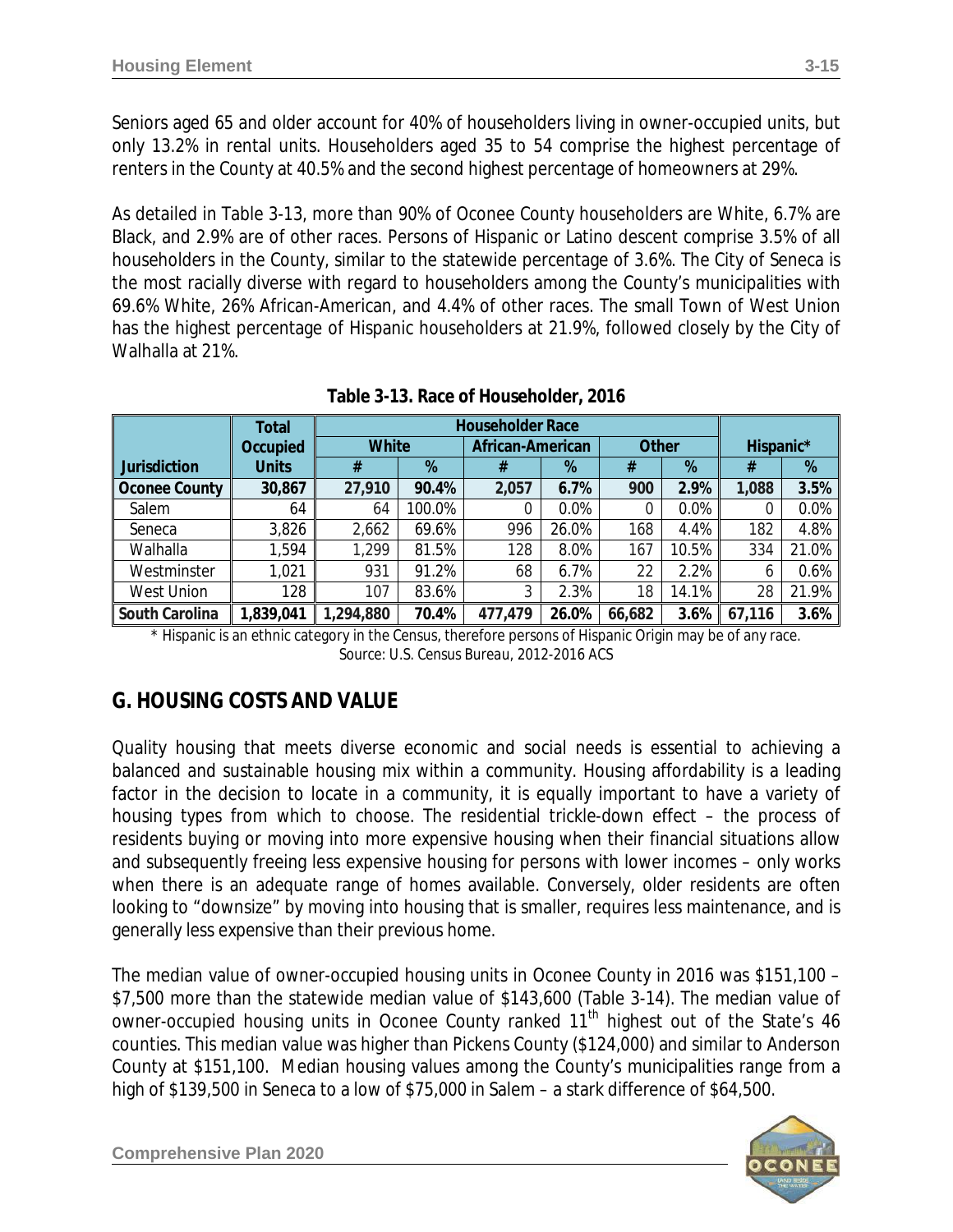Gross rent is defined as the contract rent plus the estimated average monthly cost of utilities (electricity, gas, water and sewer) and fuels (oil, coal, kerosene, and wood) if these costs are paid by the renter or paid for the renter by another party. Median monthly gross rent in Oconee County at \$698 is significantly lower than the State median of \$811 (Table 3-14). Median gross rents varied among the municipalities in 2016, from \$544 in Seneca to \$636 in West Union. Median gross rent was not available for the Town of Salem in the 2012-2016 ACS.

|                      | <b>Owner-Occupied HU</b> |               | <b>Renter-Occupied HU</b> |                       |  |  |
|----------------------|--------------------------|---------------|---------------------------|-----------------------|--|--|
|                      | <b>Median Year</b>       | <b>Median</b> | <b>Median</b>             | <b>Median Monthly</b> |  |  |
| Jurisdiction         | <b>Built</b>             | Value         | <b>Year Built</b>         | <b>Gross Rent</b>     |  |  |
| <b>Oconee County</b> | 1988                     | \$151,100     | 1984                      | \$698                 |  |  |
| Salem                | 1981                     | \$75,000      | 1967                      | $---*$                |  |  |
| Seneca               | 1976                     | \$139,500     | 1978                      | \$544                 |  |  |
| Walhalla             | 1966                     | \$103,400     | 1975                      | \$590                 |  |  |
| Westminster          | 1959                     | \$107,500     | 1973                      | \$596                 |  |  |
| <b>West Union</b>    | 1973                     | \$104,700     | 1985                      | \$636                 |  |  |
| South Carolina       | 1988                     | \$143,600     | 1984                      | \$811                 |  |  |

**Table 3-14. Median Value and Gross Rent of Occupied Housing Units (HU), 2016**

\* Data not available *Source: U.S. Census Bureau, 2012-2016 ACS*

The housing value data for owner-occupied homes included in Table 3-15 reveals higher percentages of more expensive homes from \$300,000 and up, but lower percentages of homes in the low and moderate cost range between \$50,000 and \$299,999. However, Oconee has a larger percentage of homes in the lowest value range of less than \$50,000. More than a quarter of homes are valued between \$200,000 and \$499,999. Among owner-occupied homes, 2,090 (9.3%) are valued at more than \$500,000 and, of these, 396 are valued at \$1 million or more.

**Table 3-15. Housing Values - Owner-occupied Housing Units, 2016**

|                           | <b>Oconee County</b><br><b>Housing Units</b> |        | <b>South Carolina</b><br><b>Housing Units</b> |        |  |
|---------------------------|----------------------------------------------|--------|-----------------------------------------------|--------|--|
| <b>Housing Unit Value</b> | #                                            | %      | #                                             | $\%$   |  |
| <b>Total Units</b>        | 22,517                                       | 100.0% | 1,258,661                                     | 100.0% |  |
| Less than \$50,000        | 3,508                                        | 15.6%  | 171,287                                       | 13.6%  |  |
| \$50,000 to \$99,999      | 4,200                                        | 18.7%  | 246,394                                       | 19.6%  |  |
| \$100,000 to \$149,000    | 3,452                                        | 15.3%  | 241,450                                       | 19.2%  |  |
| \$150,000 to \$199,999    | 3,387                                        | 15.0%  | 203,983                                       | 16.2%  |  |
| \$200,000 to \$299,999    | 2,992                                        | 13.3%  | 196,467                                       | 15.6%  |  |
| \$300,000 to \$499,999    | 2,888                                        | 12.8%  | 128,952                                       | 10.2%  |  |
| \$500,000 to \$999,999    | 1,694                                        | 7.5%   | 55,037                                        | 4.4%   |  |
| \$1,000,000 or more       | 396                                          | 1.8%   | 15091                                         | 1.2%   |  |

*Source: U.S. Census Bureau, 2012-2016 ACS*

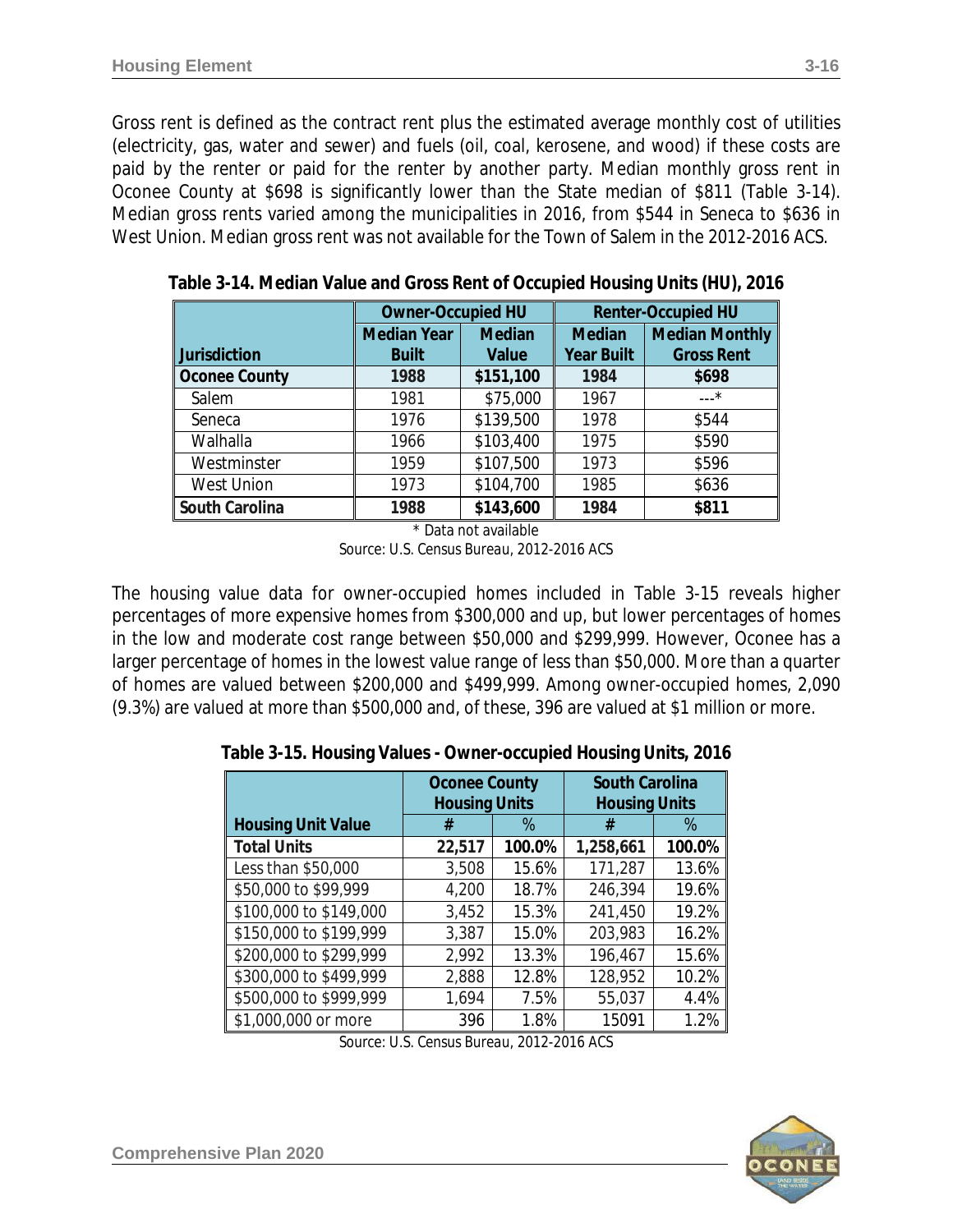Census tracts with the lowest median home value for owner-occupied units are 307.01 (\$81,800) that includes the southeastern portion of Seneca and 311 (\$91,700) that includes a small portion of Westminster and is bordered by the Tugaloo River and Georgia (Map 3-5). The tract with the highest median value is 306.01 that includes a northern portion of Seneca and is bordered by Lake Keowee, with a median value of \$262,500. Median home values are also comparatively higher in tract 303 (\$235,900) and 302 (\$211,200) that are both bordered by Lake Keowee to the east, as well as tract 309.01 (\$205,100) that borders Anderson County.



**Map 3-5. Median Housing Value for Occupied Housing Units by Census Tract, 2016**

*Source: U.S. Census Bureau, 2012-2016 ACS*

An examination of recent Multiple Listing Service (MLS) data for Oconee County reveals a steady increase in residential sales from 2009 through 2017 that likely continued through 2018

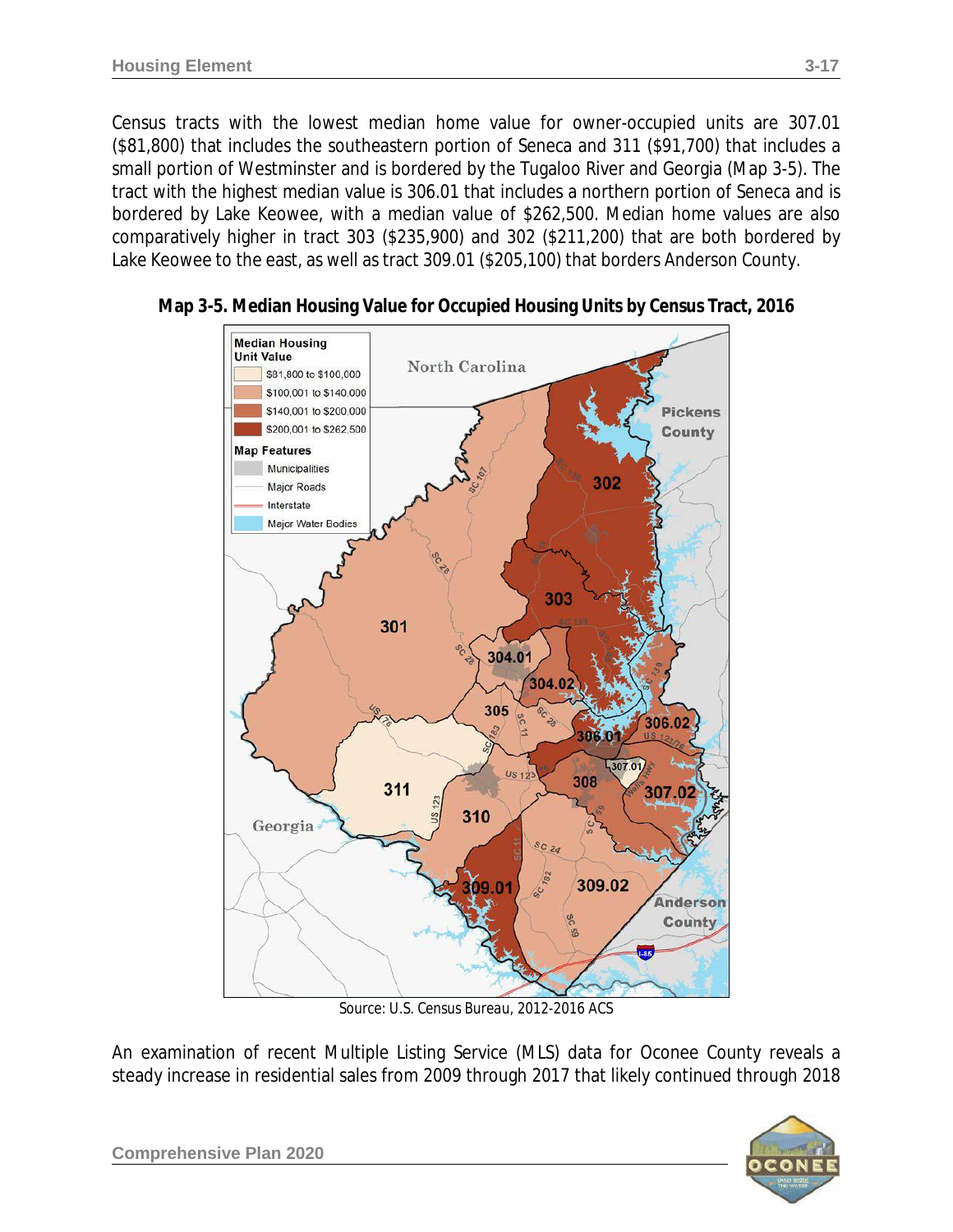(Table 3-16). Sales prices decreased annually from 2010 through 2012 to a median low of \$143,750 before steadying and rising to a median high of \$179,500 through November 2018. The difference between annual median listed price and annual median sale price for residential units reached a 10-year high of almost 23% in 2018, with the median list price exceeding the actual median sale price by \$53,400. While this gap fluctuated throughout the decade, the lowest percentage difference between average list price and average sold price was -7.3% in 2010 – the only year that median sale price exceeded list price during the ten-year period.

|       | <b>Units</b>  |                   | <b>Median Price</b> |           |              |  |  |
|-------|---------------|-------------------|---------------------|-----------|--------------|--|--|
| Year  | <b>Listed</b> | <b>Units Sold</b> | <b>Listed</b>       | Sold      | % Difference |  |  |
| 2009  | 3,515         | 591               | \$168,425           | \$149,575 | 11.2%        |  |  |
| 2010  | 3,867         | 595               | \$144,125           | \$154,700 | $-7.3%$      |  |  |
| 2011  | 4,170         | 606               | \$176,400           | \$144,750 | 17.9%        |  |  |
| 2012  | 4,775         | 680               | \$159,975           | \$143,750 | 10.1%        |  |  |
| 2013  | 5,660         | 746               | \$183,500           | \$159,003 | 13.3%        |  |  |
| 2014  | 10,371        | 839               | \$184,250           | \$159,503 | 13.4%        |  |  |
| 2015  | 13,378        | 999               | \$189,000           | \$159,000 | 15.9%        |  |  |
| 2016  | 11,985        | 1,266             | \$192,200           | \$162,000 | 15.7%        |  |  |
| 2017  | 10,196        | 1,331             | \$198,950           | \$170,775 | 14.2%        |  |  |
| 2018* | 7,278         | 1,249             | \$232,900           | \$179,500 | 22.9%        |  |  |
| Total | 75,195        | 8,902             | \$183,875           | \$159,002 | 13.5%        |  |  |

| Table 3-16. Residential Housing Units - MLS Listings Summary |
|--------------------------------------------------------------|
| Oconee County, 2009 to 2018*                                 |

\* Data through November 2018

*Source: Western Upstate S.C. Consolidated Multiple Listing Service, November 2018*

Table 3-17 provides a more detailed examination of rental costs in Oconee County. Compared to renters statewide, Oconee residents generally pay lower monthly rents. A fifth of County renters pay less than \$500 a month, as compared to less than 13% of renters statewide. Only 17.5% of County renters live in more expensive rental housing of more than \$1,000 a month – significantly lower than the 25.8% of renters statewide.

|  | Table 3-17. Monthly Gross Rent for Renter-occupied Housing Units, 2016 |
|--|------------------------------------------------------------------------|
|  |                                                                        |

|                                |       | City      | <b>City</b> |             | City of |             |       |                      |                       |        |
|--------------------------------|-------|-----------|-------------|-------------|---------|-------------|-------|----------------------|-----------------------|--------|
|                                |       | of Seneca |             | of Walhalla |         | Westminster |       | <b>Oconee County</b> | <b>South Carolina</b> |        |
| <b>Monthly Gross Rent</b>      | #     | %         | #           | %           | #       | %           | #     | %                    | #                     | %      |
| <b>Total Units Paying Rent</b> | 1.644 | 100.0%    | 713         | 100.0%      | 430     | 100.0%      | 8,350 | 100.0%               | 580,380               | 100.0% |
| < \$200                        | 55    | 3.3%      | 0           | 0.0%        | 5       | 1.2%        | 78    | 0.9%                 | 8,196                 | 1.4%   |
| \$200 to \$299                 | 235   | 14.3%     | 73          | 10.2%       | 16      | 3.7%        | 420   | 5.0%                 | 17,576                | 3.0%   |
| \$300 to \$499                 | 349   | 21.2%     | 163         | 22.9%       | 79      | 18.4%       | 1,185 | 14.2%                | 48,549                | 8.4%   |
| \$500 to \$749                 | 366   | 22.3%     | 269         | 37.7%       | 138     | 32.1%       | 2,561 | 30.7%                | 148,665               | 25.6%  |
| \$750 to \$999                 | 266   | 16.2%     | 28          | 3.9%        | 78      | 18.1%       | 1,507 | 18.0%                | 154,484               | 26.6%  |
| \$1,000 to \$1,499             | 239   | 14.5%     | 51          | 7.2%        | 35      | 8.1%        | 942   | 11.3%                | 12,639                | 19.4%  |
| \$1,500 or more                | 54    | 3.3%      | 56          | 7.9%        |         | 0.0%        | 523   | 6.3%                 | 37,014                | 6.4%   |

*Source: U.S. Census Bureau, 2012-2016 ACS*

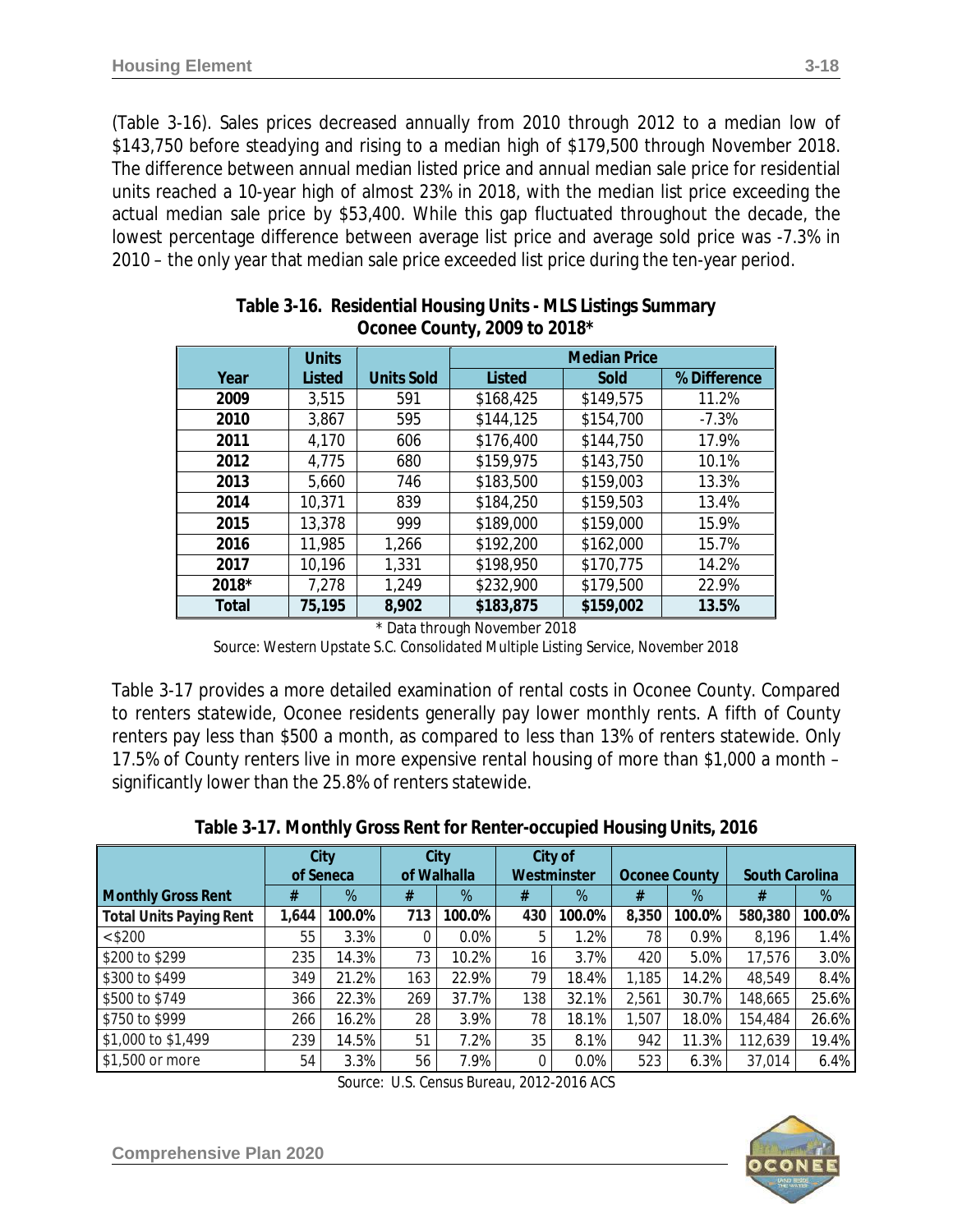As shown in Map 3-6, tracts with the highest gross rents in Oconee County border Lake Keowee – 306.02 (\$827), 304.02 (\$810), 303 (\$783), and 306.01 (\$778). Tracts with the lowest gross rents include 309.02 (\$588) in the southernmost area of the County and bordered by Anderson County, 310 (\$613) that includes most of the Town of Westminster, and 301 (\$614) in the western area of the County that borders Georgia and North Carolina.



**Map 3-6. Median Gross Rent by Census Tract, 2016**

*Source: U.S. Census Bureau, 2012-2016 ACS*

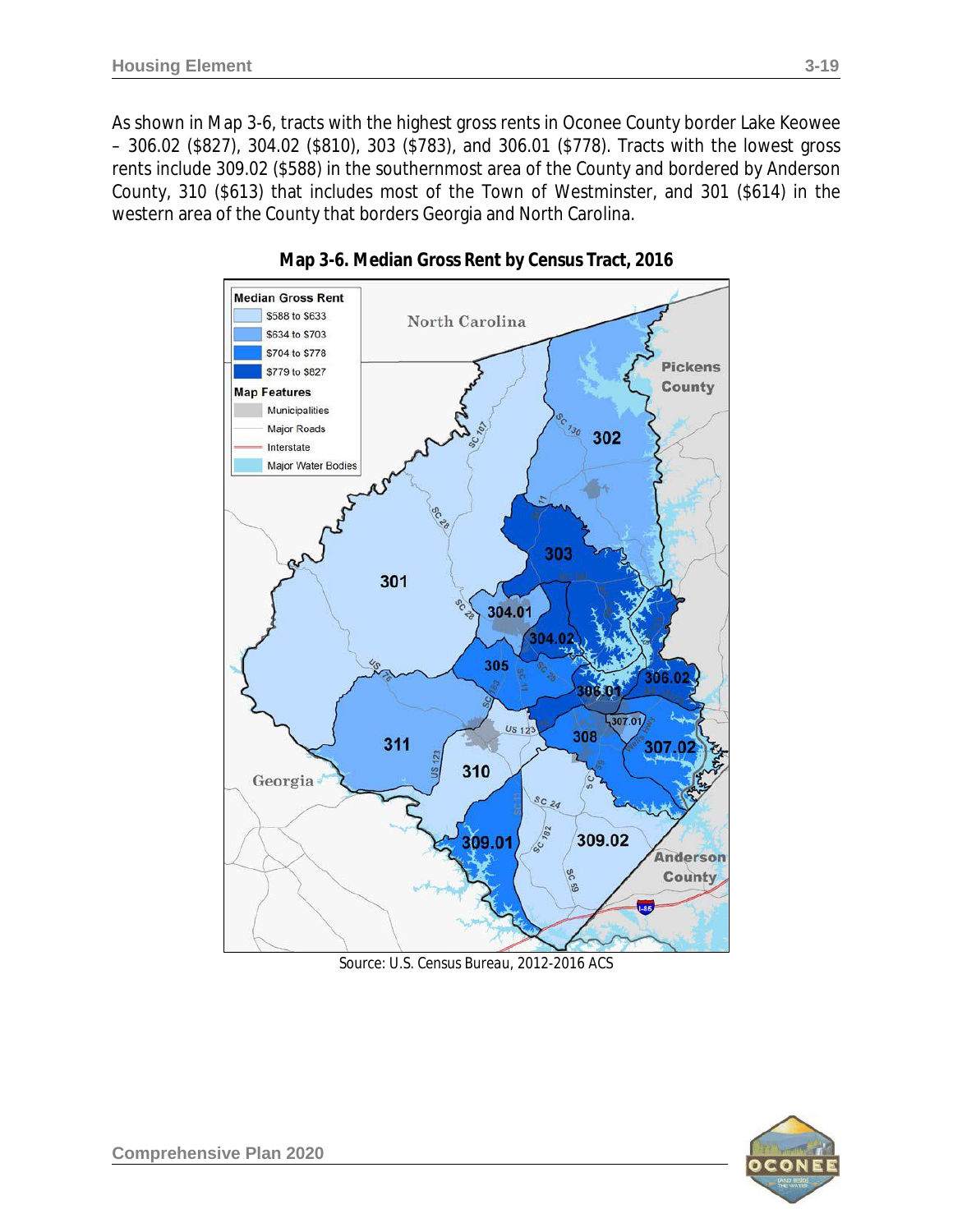# **H. HOUSING AFFORDABILITY**

Affordability is a key factor in the housing market. The cost of housing must be in sync with local household incomes if a community is to meet future housing needs. Lending institutions generally base affordability on housing costs not exceeding 2.5 times the gross household income. This translates to about 30% of household income available for gross housing expenses. HUD defines gross housing expenses to include utilities for renters and mortgage payments, utilities, taxes, and insurance for homeowners. Under HUD criteria, a housing unit is considered *affordable* if its gross cost does not exceed 30% of the occupant's income. Conversely, a household is considered *cost-burdened* if its occupants are paying more than 30% of their income for housing costs.

Census data is useful in developing a picture of housing affordability in Oconee County. Median homeowner costs (for homeowners with a mortgage) comprise only 21.1% of household income in Oconee County – well within the definition of affordable housing and slightly lower than the statewide percentage of 21.3% (Table 3-18). Homeowners without a mortgage spend only 10% of their household income on housing costs. Median costs for homeowners in the County's municipalities are also well below 30%.

Cost burden is more prevalent among the County's renters than homeowners. Median gross rent comprises 31.5% of household income countywide, as compared to 30.5% statewide. Median gross rent exceeds 30% of household income in all of the County's municipalities, with renters paying nearly 36% of their incomes for rent and utilities in Westminster.

|                      |         | <b>Median Selected Owner Costs as a</b><br>Percentage of Household Income | <b>Median Gross Rent</b><br>as Percentage of |                           |           |                         |
|----------------------|---------|---------------------------------------------------------------------------|----------------------------------------------|---------------------------|-----------|-------------------------|
|                      |         | With a Mortgage                                                           |                                              | <b>Without a Mortgage</b> |           | <b>Household Income</b> |
| <b>Jurisdiction</b>  |         | %                                                                         | \$                                           | %                         |           | %                       |
| <b>Oconee County</b> | \$1,141 | 21.1%                                                                     | \$324                                        | 10.1%                     | \$698     | 31.5%                   |
| Salem                | \$840   | 16.3%                                                                     | \$340                                        | 11.7%                     | $\cdot^*$ | $\cdot$ *               |
| Seneca               | \$1,063 | 20.9%                                                                     | \$382                                        | 10.8%                     | \$544     | 30.8%                   |
| Walhalla             | \$983   | 21.7%                                                                     | \$312                                        | 13.0%                     | \$590     | 31.3%                   |
| Westminster          | \$1,033 | 23.8%                                                                     | \$330                                        | 14.0%                     | \$596     | 35.8%                   |
| West Union           | \$739   | 23.8%                                                                     | \$253                                        | 13.8%                     | \$636     | 30.0%                   |
| South Carolina       | \$1,185 | 21.3%                                                                     | \$349                                        | 10.7%                     | \$811     | 30.5%                   |

**Table 3-18. Owner and Renter Costs as a Percentage of Household Income, 2016**

\* Data not available *Source: U.S. Census Bureau, 2012-2016 ACS*

Additional data on housing costs as a percentage of household income provide insight into housing affordability conditions. Among County homeowners, 4,345 (19.3% of all housing units) live in homes that cost more than they can comfortably afford, slightly lower than the percentage statewide at 21.9% (Table 3-19). Nearly one-third (30%) of County homeowners (3,294 housing units) pay mortgages and associated housing costs totaling 30% or more of their

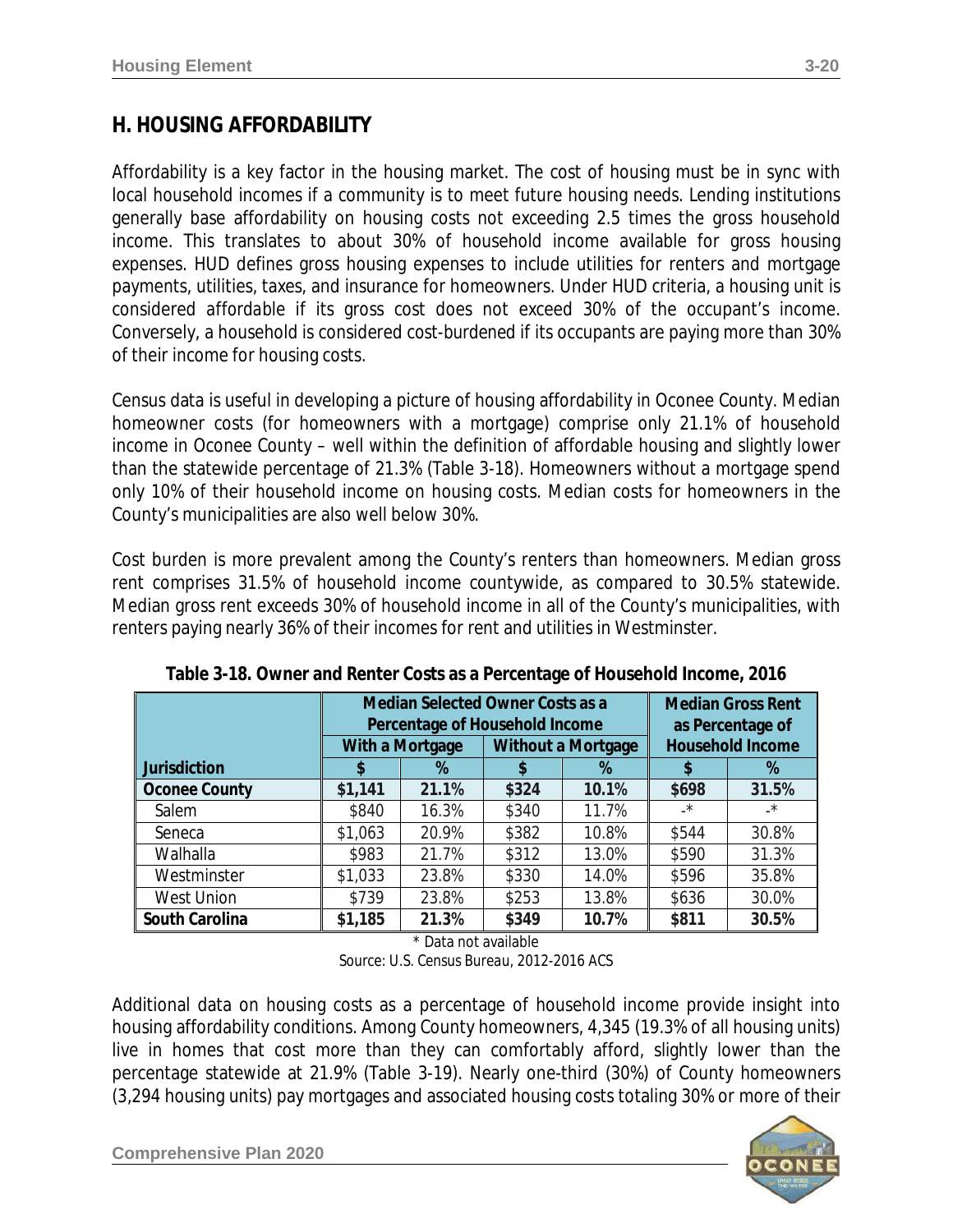income, slightly higher than the State percentage of 28.6%. Among County homeowners without a mortgage, only 9.3% (1,051 housing units) are cost-burdened. Nearly half (44.7%) of County renters (3,732 households) are cost-burdened, spending more than 30% of their income on rent and utilities, similar to the statewide percentage of 44.9%.

However, of greater concern are the 1,904 homeowners (8.5% of all homeowners) and 1,975 renters (23.7% of all renters) in Oconee County who spend more than half of their household incomes on housing costs *(2012-2016 ACS)*. A significant percentage of County residents are paying more than they can afford for housing and, of these, many are paying considerably more than they can afford. Households with such significant cost burdens must sometimes delay purchase of essential needs such as food, health care and medications to remain in their homes – a problem that has been exacerbated in recent years by rising prices on basic necessities such as health care and food.

|                      | <b>All Housing</b> |               | With a   |               | Without a |               | <b>Gross Rent -</b> |               |
|----------------------|--------------------|---------------|----------|---------------|-----------|---------------|---------------------|---------------|
|                      | <b>Units</b>       |               | Mortgage |               |           | Mortgage      | Renters             |               |
|                      |                    | $%$ of        |          | $%$ of        |           | $%$ of        |                     | $%$ of        |
| <b>Jurisdiction</b>  | #                  | <b>All HU</b> | #        | <b>AII HU</b> | #         | <b>All HU</b> | #                   | <b>AII HU</b> |
| <b>Oconee County</b> | 4,345              | 19.3%         | 3,294    | 29.5%         | 1,051     | 9.3%          | 3,732               | 44.7%         |
| Salem                | 5                  | 9.3%          | 5        | 19.2%         | 0         | 0.0%          | 0                   | $0.0\%$       |
| Seneca               | 453                | 20.8%         | 421      | 32.7%         | 32        | 3.6%          | 783                 | 47.6%         |
| Walhalla             | 209                | 23.7%         | 136      | 34.3%         | 73        | 15.1%         | 331                 | 46.4%         |
| Westminster          | 177                | 29.9%         | 129      | 40.6%         | 48        | 17.6%         | 182                 | 42.3%         |
| <b>West Union</b>    | 18                 | 22.0%         | 6        | 19.4%         | 12        | 23.5%         | 22                  | 47.8%         |
| South Carolina       | 275,773            | 21.9%         | 214,241  | 28.6%         | 61,532    | 12.1%         | 260,825             | 44.9%         |

**Table 3-19. Housing Units Paying more than 30% of Household Income for Selected Monthly Homeowner Costs or Gross Rent, 2016**

*Source: U.S. Census Bureau, 2012-2016 ACS*

Local agency and community representatives indicate that it is difficult for young families, professionals, and other individuals who would like to live and work in Oconee County to find homes in moderate price ranges that are also safe and in good condition. While the County has a comparatively high vacancy rate of 21%, with most vacant units found in the unincorporated area, the reason for some of the vacancies is the poor condition of the housing units. Location can also be a factor, with housing near employment centers, major transportation routes, and the services and resources available in the more urbanized eastern area of the County in higher demand and therefore in short supply. The steeper topography found in some areas of the County can also result in increased residential construction costs.

Oconee County residents would also benefit from housing options that allow them to remain in the community throughout the various stages of life – a concept known as "aging in place." This concept requires housing that accommodates a variety of ages, prices, and life styles. Young families need affordable options near schools, employment centers, recreation, and activities.

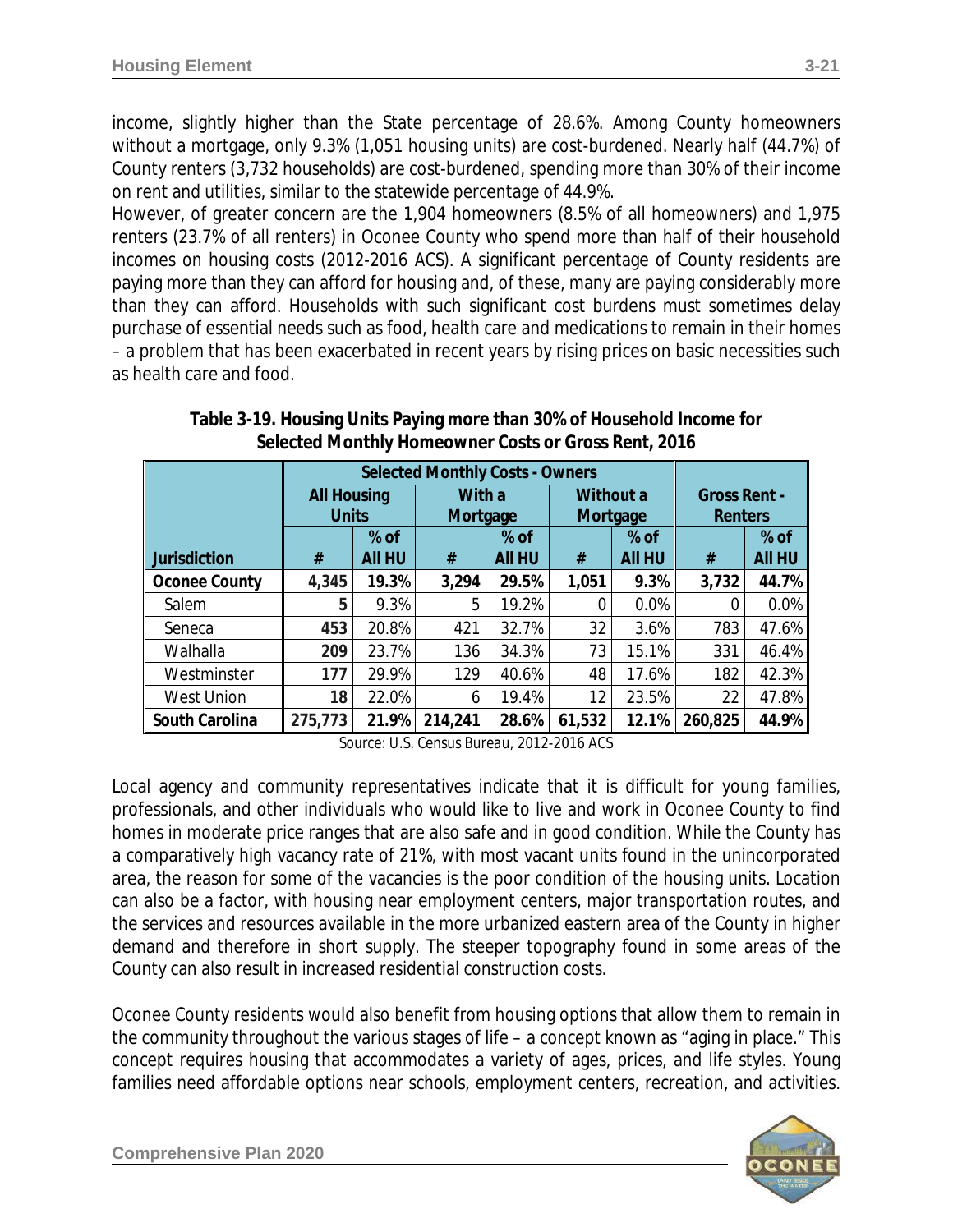College students and young professionals generally prefer higher density housing options with amenities, in proximity to employment, recreation, and entertainment. Older residents need housing options that can accommodate limited mobility and are near essential healthcare services and transportation, with an option to transition to nearby assisted living or nursing care if needed. Most residents want housing with convenient access to essential services such as grocery stores and shopping.

# **I. PUBLIC AND ASSISTED HOUSING PROGRAMS**

Not all Oconee County residents have the means to afford market housing prices or rents. Several programs are in place to assist these individuals in obtaining adequate, safe and affordable housing.

#### **1. Public Housing**

The South Carolina Regional Housing Authority for Region One (SCRHA No. 1) provides general administration and oversight for eight public housing developments in Oconee County through its Seneca office. These complexes are located within three of the County's cities and provide a total of 228 housing units for qualifying residents (Table 3-20).

| <b>Complex Name</b>                               | <b>Number of</b><br><b>Housing Units</b> |
|---------------------------------------------------|------------------------------------------|
| <b>City of Seneca</b>                             |                                          |
| North Hunter St./East South Second St.            | 22                                       |
| South Stribling St.                               | 14                                       |
| North Hunter St. (for elderly/disabled residents) | 40                                       |
| Tribble St.                                       | 60                                       |
| City of Walhalla                                  |                                          |
| Wagener Circle                                    | 50                                       |
| Moore/Todd Apartments                             | 10                                       |
| <b>City of Westminster</b>                        |                                          |
| <b>Highland Ave. Apartments</b>                   | 22                                       |
| South Spring St.                                  | 10                                       |
| <b>Total Public Housing Units</b>                 | 228                                      |

**Table 3-20. Public Housing Complexes, 2018**

*Source: S.C. Regional Housing Authority No. 1, November 2018*

#### **2. Housing Choice Voucher Program**

South Carolina Regional Housing Authority No. 1 administers the *Housing Choice Voucher Program* (formerly known as the *Section 8 Rental Assistance Program*) for Oconee County. *Housing Choice* provides subsidies for privately-owned housing for eligible applicants. Eligibility is based primarily on income as established by HUD and adjusted annually. Housing Choice Vouchers can be used to obtain housing in an assisted housing development (*project-based*) or

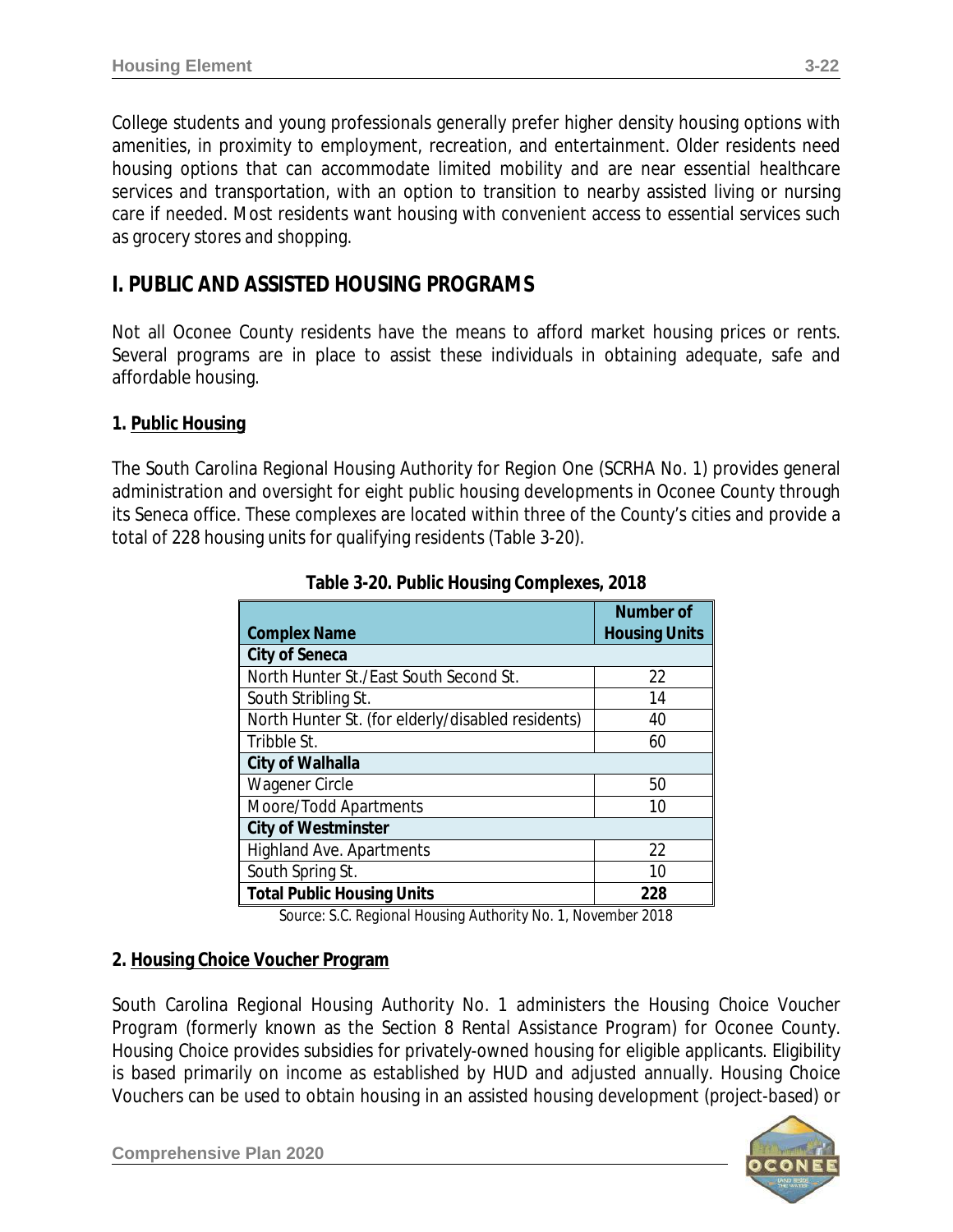to subsidize rent for a home or apartment on the private rental market (*tenant-based*). Voucher allocations are made on a regional basis and distributed by SCRHA No. 1 to applicants throughout its nine-county region on a case-by-case basis.

As of December 2018, there were an estimated 100 to 120 Housing Choice Vouchers in use for housing assistance by Oconee County families. There are 72 Oconee County families on the waiting list for housing vouchers. SCRHA No. 1 staff report that 25 families with vouchers have been unable to find housing developments that accept vouchers in Oconee County. While some apartment complexes have historically accepted vouchers, several owners have paid off their mortgages, removing low and moderate-income rental requirements. Many of the complexes that formerly housed County residents with vouchers are now home to Clemson students who are seeking affordable housing options near the campus and are willing to pay higher rents than are possible from housing voucher holders.

### **3. Assisted Housing**

In addition to public housing developments, there are 19 assisted multi-family housing developments in Oconee County, supported by various types of subsidies (Table 3-21). An estimated 824 multi-family housing units are occupied by residents who receive some form of financial assistance. The rent for most of these units is set at a price that is affordable to low income households. Assistance varies from project to project, as well as family to family, and includes:

- Housing Choice (Section 8) Voucher rent subsidies for low and very low-income households;
- Financing incentives to developers for building multi-family rental units for low and moderate income families; and
- $\triangleright$  The provision of tax credits to developers of multi-family rental units who provide affordable housing for low-income families in 20% or more of their units.

Among assisted rental units, 99 of the units housing persons receiving financial assistance are specifically allocated to elderly residents and 12 units provide supportive housing for persons with disabilities.

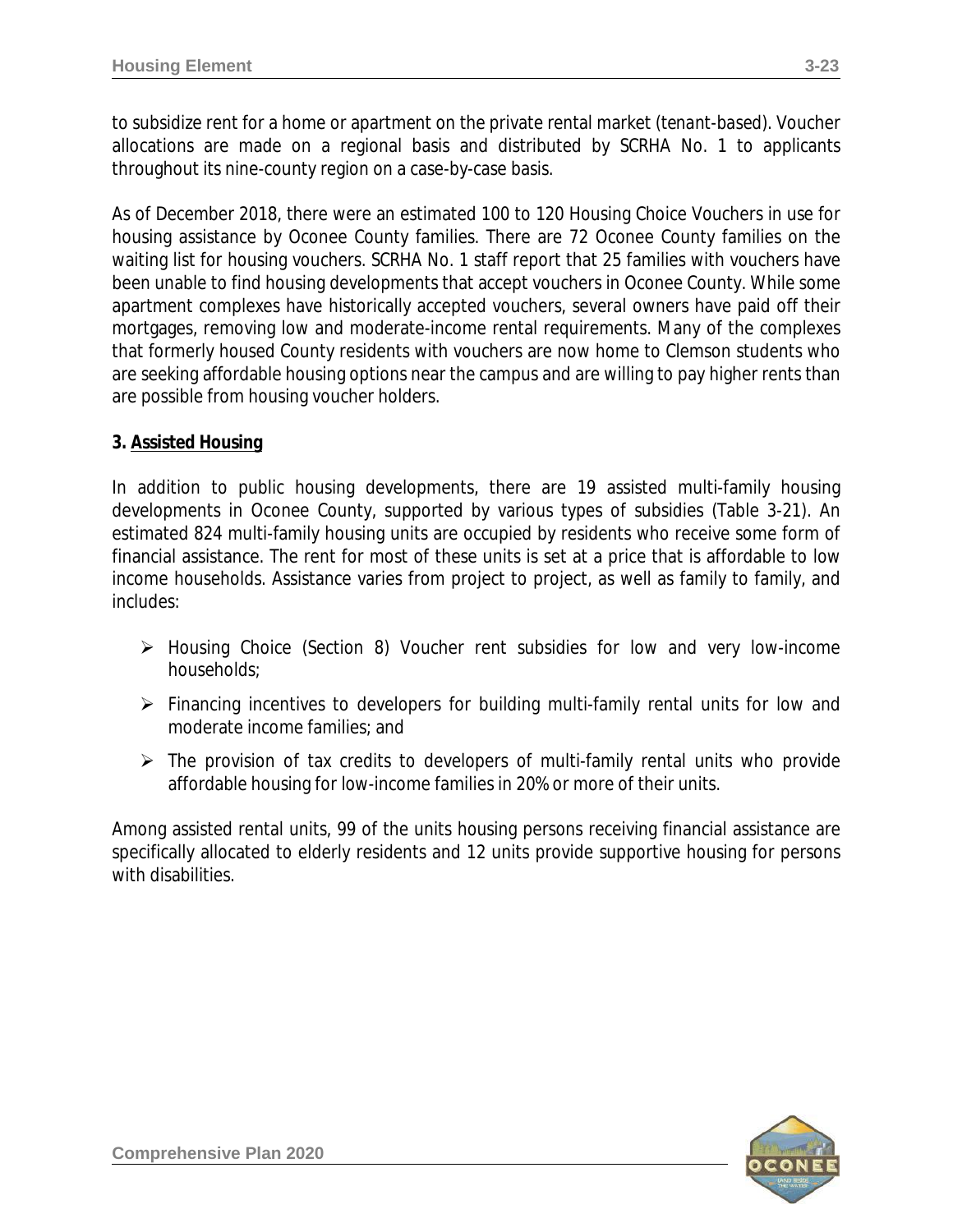**Project and Location**

|    | tal Housing for Oconee County, 2018* <sup>1</sup> |                                 |    |                                                |          |                                                   |  |
|----|---------------------------------------------------|---------------------------------|----|------------------------------------------------|----------|---------------------------------------------------|--|
|    | Total<br><b>Units</b>                             | <b>Assisted</b><br><b>Units</b> | #  | <b>Family Units</b><br>% of<br><b>Assisted</b> | #        | <b>Elderly Units</b><br>$%$ of<br><b>Assisted</b> |  |
|    | 50                                                | 50                              | 50 | 100.0%                                         | 0        | 0.0%                                              |  |
|    | 32                                                | 32                              | 32 | 100.0%                                         | 0        | 0.0%                                              |  |
|    | 32                                                | 19                              | 19 | 100.0%                                         | 0        | 0.0%                                              |  |
| ۱l | 64                                                | 63                              | 63 | 100.0%                                         | $\Omega$ | 0.0%                                              |  |
|    | 52                                                | 40                              | 40 | 100.0%                                         | 0        | 0.0%                                              |  |
|    | 64                                                | 64                              | 64 | 100.0%                                         | 0        | 0.0%                                              |  |

| Table 3-21. Inventory of Assisted Rental Housing for Oconee County, 2018 $^{\star1}$ |  |  |  |  |
|--------------------------------------------------------------------------------------|--|--|--|--|
|--------------------------------------------------------------------------------------|--|--|--|--|

**Assistance Type**

| <b>Applewood Villas</b>              | Community Investment     | 50              | 50              | 50              | 100.0% | 0              | 0.0%   |
|--------------------------------------|--------------------------|-----------------|-----------------|-----------------|--------|----------------|--------|
| W. S. Fourth St., Seneca             | Corp. of the Carolinas   |                 |                 |                 |        |                |        |
| Autumnwood Village Apts.             | <b>LIHTC</b>             | 32              | 32              | 32              | 100.0% | $\mathbf 0$    | 0.0%   |
| Autumnwood Ln., Walhalla             |                          |                 |                 |                 |        |                |        |
| <b>Country Ridge Apts.</b>           | <b>LIHTC</b>             | 32              | $\overline{19}$ | 19              | 100.0% | $\overline{0}$ | 0.0%   |
| Pine Manor Cir., Walhalla            |                          |                 |                 |                 |        |                |        |
| Fair Oaks Village                    | Section 515 Rural Rental | 64              | 63              | 63              | 100.0% | $\mathbf 0$    | 0.0%   |
| Fairoaks Cir., Seneca                | Housing                  |                 |                 |                 |        |                |        |
| <b>Greenfield Apts.</b>              | Section 8 Project-Based  | 52              | 40              | 40              | 100.0% | $\overline{0}$ | 0.0%   |
| Fairfield Dr., Seneca                |                          |                 |                 |                 |        |                |        |
| <b>Highland Glen Apts.</b>           | <b>LIHTC</b>             | 64              | 64              | 64              | 100.0% | $\overline{0}$ | 0.0%   |
| Highland Glen Ct, Walhalla           |                          |                 |                 |                 |        |                |        |
| <b>Laurel Estates</b>                | <b>USDA</b>              | 20              | 15              | $\Omega$        | 0.0%   | 15             | 100.0% |
| Autumnwood Lane, Walhalla            |                          |                 |                 |                 |        |                |        |
| <b>Mountain Trace</b>                | Section 8 Project-Based  | 56              | 56              | $\overline{56}$ | 100.0% | 0              | 0.0%   |
| Hillsborough Dr., Seneca             |                          |                 |                 |                 |        |                |        |
| New Walhalla I Apts.                 | Section 8 Project-Based  | 36              | 36              | 36              | 100.0% | $\mathbf 0$    | 0.0%   |
| Walhalla Gardens Cir.,               |                          |                 |                 |                 |        |                |        |
| Walhalla                             |                          |                 |                 |                 |        |                |        |
| North Woods Apts.                    | <b>LIHTC</b>             | 119             | 119             | 119             | 100.0% | $\overline{0}$ | 0.0%   |
| Northwood Dr., Seneca                |                          |                 |                 |                 |        |                |        |
| Seneca Gardens Apts.                 | Section 8 Project-Based, | 77              | 77              | 77              | 100.0% | 0              | 0.0%   |
| Laing Ct., Seneca                    | <b>LIHTC</b>             |                 |                 |                 |        |                |        |
| Sloan Street Phase I                 | Section 202 Supportive   | 16              | 16              | $\overline{0}$  | 0.0%   | 16             | 100.0% |
| Seniors Way, Seneca                  | Housing for the Elderly  |                 |                 |                 |        |                |        |
| <b>Sloan Street Phase II</b>         | Section 202 Supportive   | 20              | 20              | $\overline{0}$  | 0.0%   | 20             | 100.0% |
| Sloan & Sherard Sts., Seneca         | Housing for the Elderly  |                 |                 |                 |        |                |        |
| Springbrook Apts.                    | LIHTC, Section 521 USDA  | 45              | 15              | 15              | 100.0% | $\overline{0}$ | 0.0%   |
| Dalton Rd., Seneca                   | Rental Assistance        |                 |                 |                 |        |                |        |
| <b>Spring Valley Elderly Housing</b> | Section 202 Supportive   | 48              | $\overline{48}$ | $\Omega$        | 0.0%   | 48             | 100.0% |
| Field Village Dr., Seneca            | Housing for the Elderly  |                 |                 |                 |        |                |        |
| <b>Standpoint Vista Apts.</b>        | Section 8 Project-Based  | 64              | 64              | 64              | 100.0% | $\mathbf 0$    | 0.0%   |
| Mangers Ct., Walhalla                |                          |                 |                 |                 |        |                |        |
| Stribling Place <sup>2</sup>         | Section 811 Supportive   | 12              | 12              | 12              | 100.0% | $\overline{0}$ | 0.0%   |
| N. Stribling St., Seneca             | Housing for Persons with |                 |                 |                 |        |                |        |
|                                      | <b>Disabilities</b>      |                 |                 |                 |        |                |        |
| Walhalla Gardens II Apts.            | Section 8 Project-Based  | $\overline{36}$ | 35              | $\overline{35}$ | 100.0% | $\overline{0}$ | 0.0%   |
| 100 Walhalla Gardens Cir.,           |                          |                 |                 |                 |        |                |        |
| Walhalla                             |                          |                 |                 |                 |        |                |        |
| <b>Westminster East Apts.</b>        | <b>USDA</b>              | 50              | 44              | 44              | 100.0% | $\overline{0}$ | 0.0%   |
| Sunshine Cir., Westminster           |                          |                 |                 |                 |        |                |        |
| <b>Total</b>                         |                          | 892             | 824             | 725             | 88.0%  | 99             | 13.7%  |

 $^{\text{1}}$ Table may not include a complete listing of existing facilities

<sup>2</sup> Provides assisted housing for persons with disabilities

*Sources*: *U.S. HUD LIHTC Database, Nov. 2018; USDA Rural Development Multi-family Housing Rentals, Nov. 2018; Affordable Housing Online, Nov. 2018*

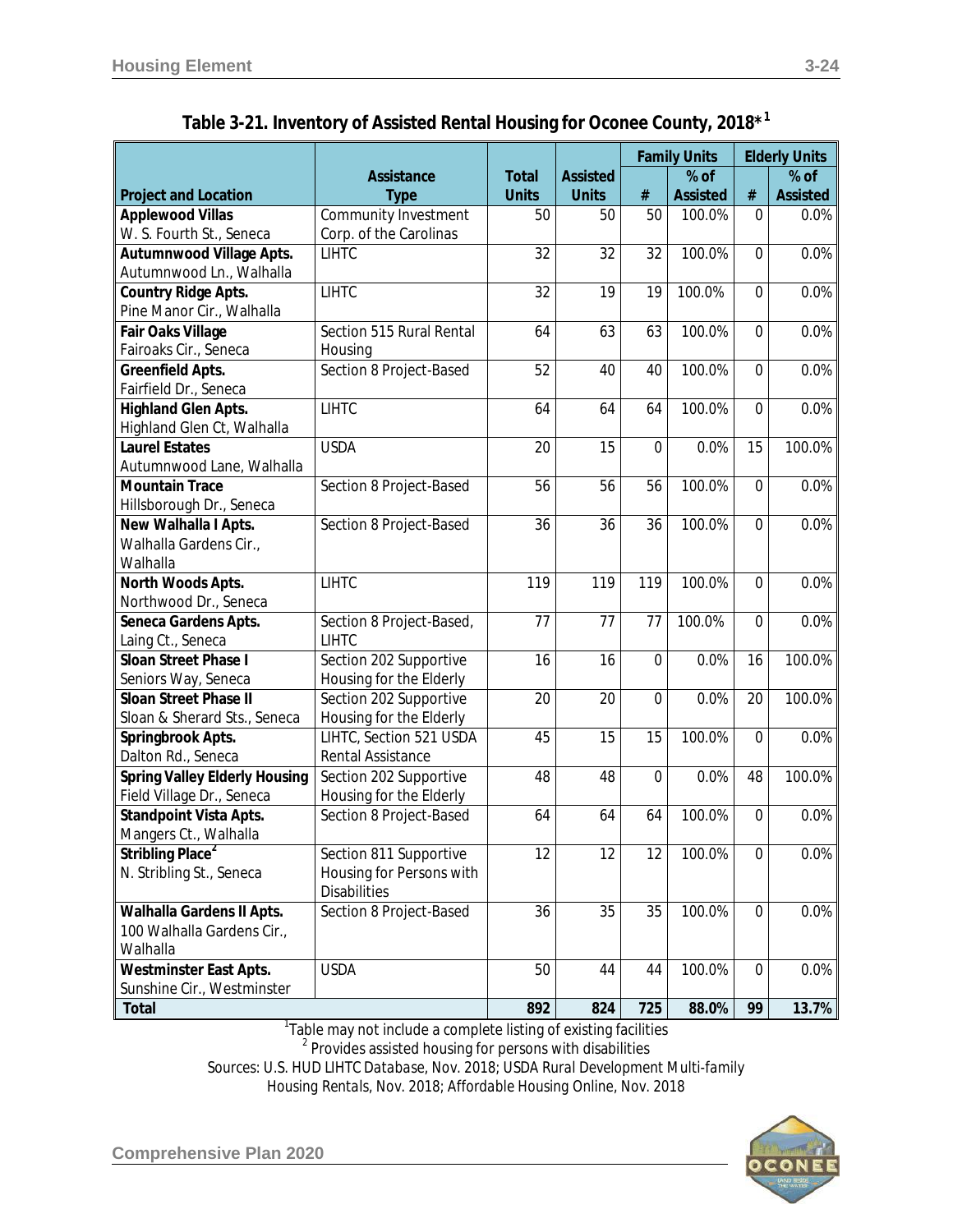### **4. State Housing Authority Programs**

Several housing ownership and housing development programs are provided through the South Carolina State Housing Finance and Development Authority (SCSHFDA) and its partners. These programs are detailed in the following sections.

The SCSHFDA has *Housing Ownership Loan Programs* that assist individuals in purchasing a home. These options offer interest rates based upon income and the specific county in which the applicant will purchase their home. The programs are offered to "*First-Time Homebuyers*" – defined as individuals who have not owned a home within the three years prior to the closing of their new loan. However, if a family includes at least one permanently disabled or handicapped individual, or if the homebuyer is a single parent or a veteran, the family is considered a first-time buyer as long as the family does not own a principal residence at the time of closing. Applicants must have an acceptable credit history to qualify. Eligible properties include new and existing stick-built single-family homes, townhomes, condominiums, and new off-frame modular and manufactured housing that meet minimum Federal Housing Administration (FHA) building standards. The SCSFHDA also offers options of up to \$5,000 for down payment and closing cost assistance for borrowers.

The *South Carolina Housing Trust Fund* provides funding for the development, rehabilitation, and acquisition of affordable housing for low-income and very low-income households statewide. Proceeds from the documentary stamp tax – an increase of twenty cents per \$500 on real estate sold – are earmarked for the Fund. Rather than making funding awards directly to individuals, the Trust Fund supports a network of partners, including governmental and nonprofit entities, for the provision of affordable housing to eligible citizens in specified funding categories that include: emergency repair; acquisition, rehabilitation, and construction of group homes and supportive housing for the homeless; homeownership down payment and closing cost assistance for LMI residents; housing rehabilitation for very low-income homeowners; and acquisition, rehabilitation, and construction of affordable rental housing for low or very lowincome persons.

The *Low Income Housing Tax Credit Program (LIHTC)* is designed to provide an incentive for development of multi-family rental housing. Developments that may qualify for credits include new construction, acquisition with rehabilitation, and rehabilitation and adaptive reuse. Owners of and investors in qualifying developments can use the credit as a dollar-for-dollar reduction of federal income tax liability. Allocations of credits are used to leverage public, private, and other funds to keep rents affordable. A development must have at least 20% of its units occupied by households earning at or below 50% of the area median income, or 40% of its units occupied by households earning at or below 60% of the area median income to be eligible for tax credits. Income limits are adjusted based on household size. Maximum rents are set for each unit size based on 30% of the maximum allowable income for specified household size in the area. Utilities paid by the tenant are counted as part of the maximum rent.

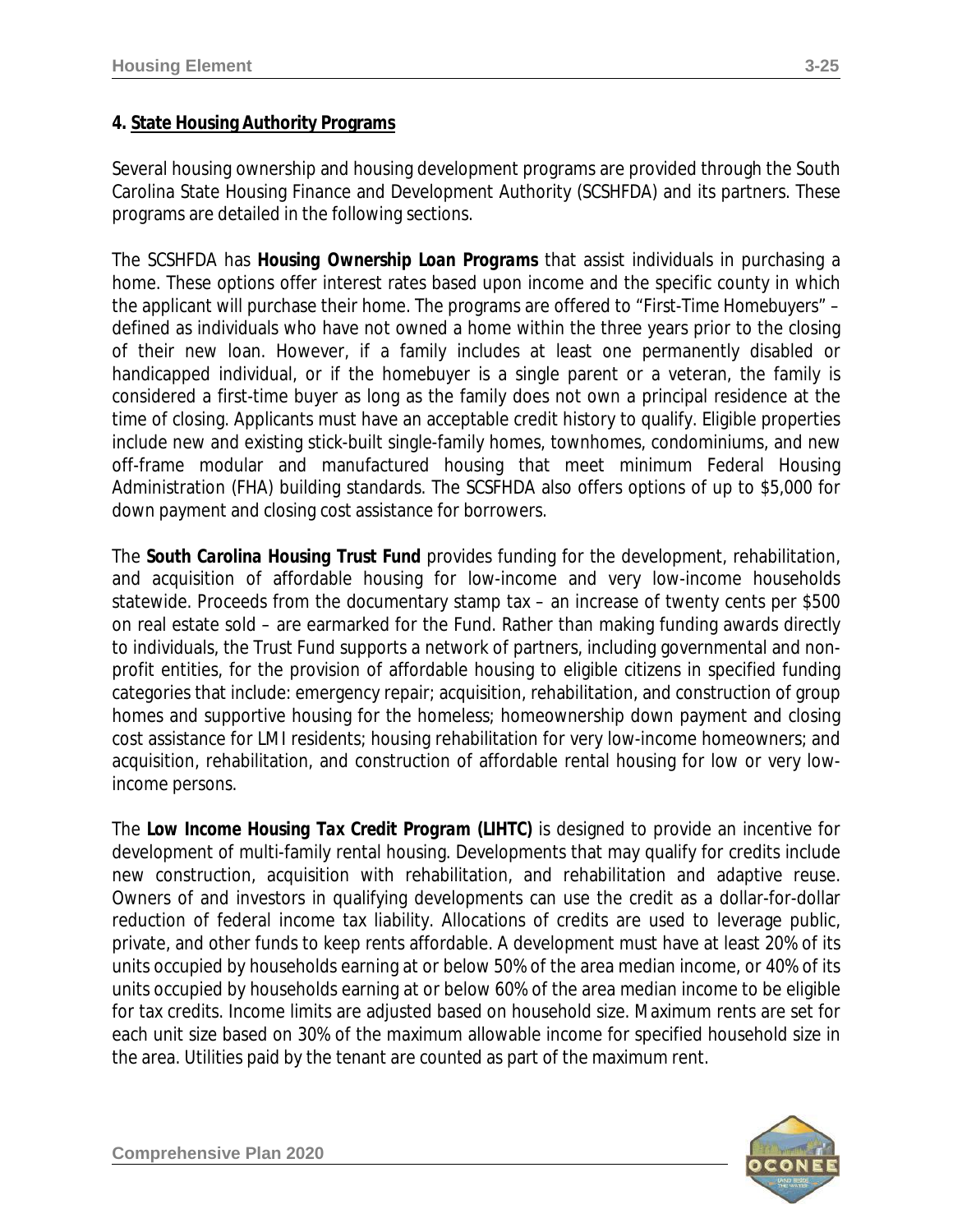### **5. USDA Rural Development Housing Programs**

The U.S. Department of Agriculture (USDA) administers several housing programs in the rural areas of Oconee County through the Rural Development program. Rural housing is a major component of the Rural Development mission with a commitment to assisting families and individuals in South Carolina with their need for decent, safe, sanitary, and affordable housing. Single-Family Housing (SFH) programs administered by the USDA offer homeownership and home improvement loans and grants for individuals and families in rural areas. Multi-Family Housing (MFH) programs include Rural Rental Housing (RRH), Direct and Guaranteed Rural Rental Housing (GRRH) Loans, Rental Assistance, Farm Labor Housing (LH) Loans and Grants, and Housing Preservation Grants (HPG).

#### **6. Veterans Administration**

The U.S. Department of Veterans Affairs (VA) guarantees home loans to veterans for site-built and manufactured housing through the South Carolina VA office. *Home Loans* are made by private lenders and can be used for the purchase or construction of a home, home repair or improvement, or home refinancing. *Manufactured Home Loans* are also made by private lenders and can be used for the purchase of a manufactured home and associated lot, to make repairs to a home or property already owned, or to refinance a manufactured home. Modular homes cannot be purchased through this program. For both loan programs, the home must be the primary place of residence for the veteran. Veterans applying for loans using these programs must obtain a *Certificate of Eligibility* from the VA, must have enough income to pay the mortgage payments and other associated costs of owning a home, and must have a good credit record. In some cases, the spouse of a veteran may also be able to obtain a loan.

#### **7. Oconee County Habitat for Humanity**

Oconee County Habitat for Humanity (OCHFH) is a locally run affiliate of *Habitat for Humanity International* – a nonprofit, ecumenical Christian housing organization that seeks to eliminate substandard housing and homelessness and to make adequate, affordable shelter a matter of conscience and action. Through volunteer labor and donations of money and materials, Habitat builds and rehabilitates houses with the help of the homeowner families who are viewed as partners in the process.

Since 1986, OCHFH has provided energy efficient, affordable housing in partnership with 100 families with a goal of constructing four to five houses per year to meet the increased need for decent affordable housing in the County. Each Habitat home costs approximately \$80,000 and includes three to four bedrooms, two bathrooms, and kitchen, living, and dining areas. OCHFH's team of 200 volunteers work closely with prospective homeowners to provide the construction labor, aided by donations and volunteer assistance from local businesses and organizations as well as grants from national organizations such as Community Bank, Bank of America, and Wells Fargo.

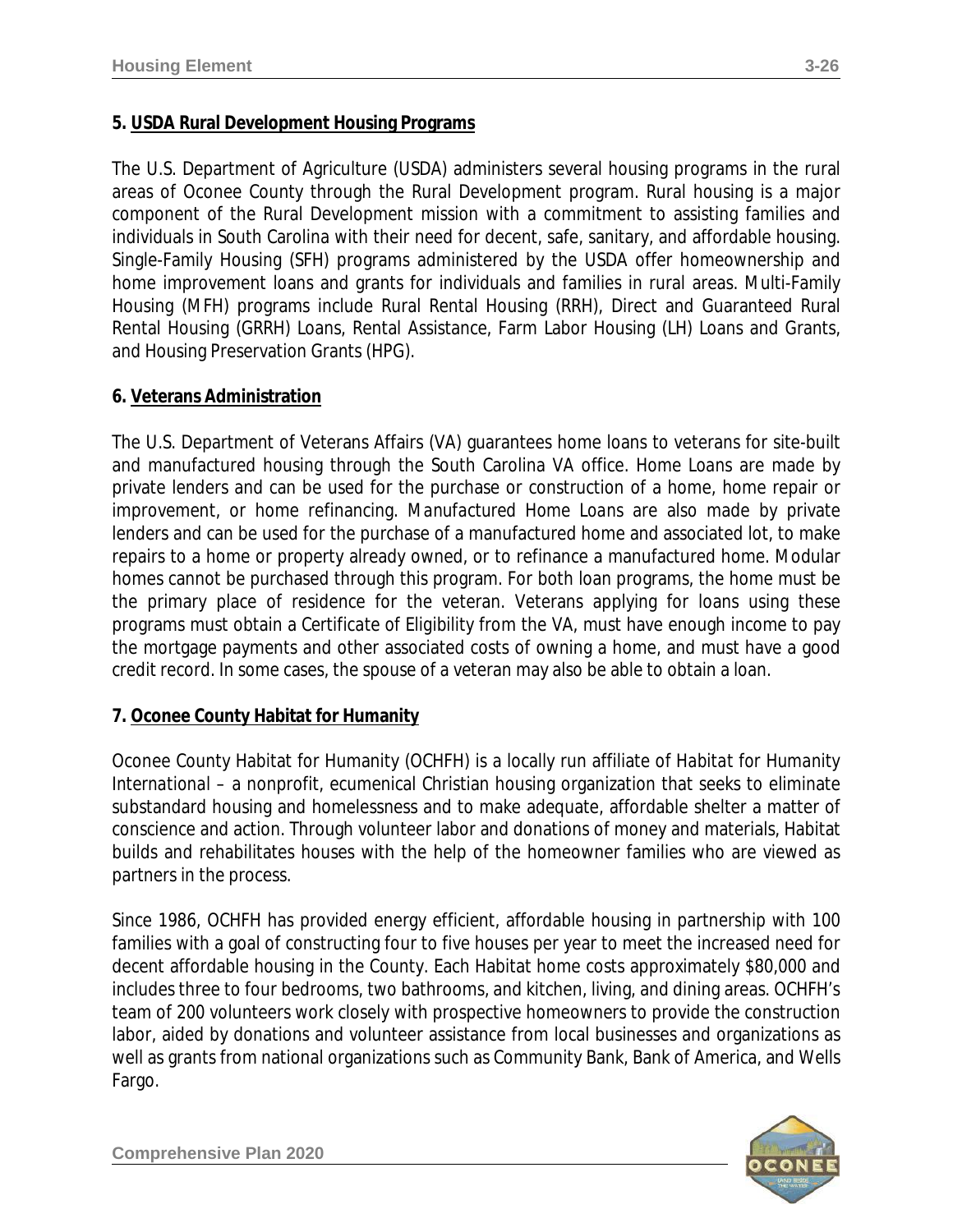Prospective owners must have lived in Oconee County for one year or more, have a verifiable steady household income that is within 35% to 70% of the local area median income, and be able to make an \$800 down payment. The applicant's current housing must be substandard or inadequate to accommodate the family size. Habitat homes are sold to qualified partner families at no profit through affordable, zero-interest loans. Partner families repay the cost of housing materials, sub-contracts and land over a 20 to 30-year period through monthly mortgage payments that are in turn used to finance the construction of more Habitat homes. Applicants must also be willing to invest 250 hours of volunteer "sweat equity" into building their Habitat house or provide other hands-on physical assistance needed for Habitat endeavors such as building other homes or working at OCHFH's Restore. Approved applicants are expected to pay their mortgage on time and attend programs to learn and practice budgeting, home repair and maintenance.

### **J. AFFORDABLE HOUSING OBSTACLES AND OPPORTUNITIES**

The *South Carolina Priority Investment Act* of *2007* requires local governments to analyze regulatory requirements that act as barriers to affordable housing and to analyze the use of market-based incentives that may be offered to encourage the development of affordable housing. The Act defines affordable housing as:

*"…in the case of dwelling units for sale, housing in which mortgage, amortization, taxes, insurance, and condominium or associations fees, if any, constitute no more than 28% of the annual household income for a household earning no more than 80% of the area median income, by household size, for the metropolitan statistical area as published from time to time by the U.S. Department of Housing and Community Development and, in the case of dwelling units for rent, housing for which the rent and utilities constitute not more than 30% of the area median income, by household size, for the metropolitan statistical area."* 

Oconee County's regulatory requirements and procedures are very conducive to the development of affordable housing. This is evidenced by the availability of water and sewer infrastructure in more populated areas, housing costs, and in particular the lack of regulatory barriers to manufactured housing and the development of affordable multi-family housing.

Most of the multi-family housing developments in the County are located within or near the cities of Seneca and Walhalla and along the U.S. Highway 123 corridor that links Seneca and Clemson. A number of the County's multi-family complexes were built under Federal programs that require the provision of housing units that are affordable to persons of low and moderate incomes. Several State and Federal programs provide housing assistance to County residents, as well as financial assistance and incentives to developers of affordable housing. These programs are detailed in *Section H – Public and Assisted Housing Programs*.

Manufactured homes, widely considered a viable affordable housing option, comprised more than one-fifth of all housing units in the County in 2016 (Table 3-7). Nearly one-quarter of all

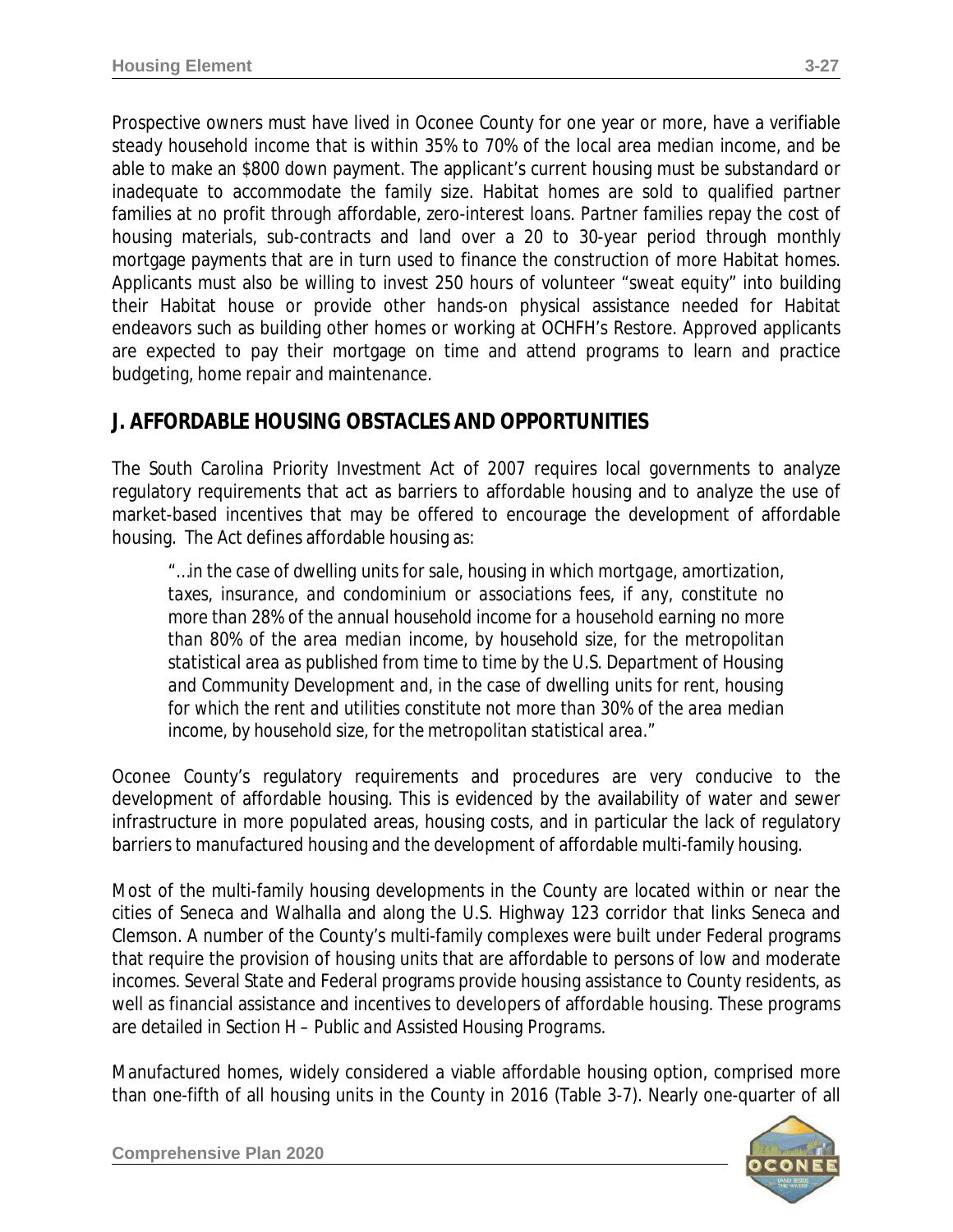permits for single-family homes (130 permits) in Oconee County were issued for manufactured homes in 2017 and 123 were issued through November of 2018 (Table 3-4). Manufactured homes are currently allowed in all zoning districts in the Oconee County, as are manufactured home parks.

American Community Survey data reveals that the median costs for homeowners with a mortgage are only 21.1% of household income in Oconee County – well within the definition of affordable housing and compatible with median costs statewide (Table 3-18). One-third of owner-occupied homes in the County are valued at less than \$100,000 (Table 3-15). However, median value for County housing units at \$151,100 is \$7,500 above the statewide median value (Table 3-14).

While the disparity between housing cost and income poses a potential barrier to affordable housing for a segment of renters in the County, housing remains within reach for many renters. Although the County median gross rent comprises 31.5% of household income, it is only slightly above the State median of 30.5% and the cost-burden threshold of 30% (Table 3-18). The median monthly gross rent of \$698 paid by Oconee County renters is much lower than the statewide median of \$811 (Table 3-14). More than 20% of County renters pay less than \$500 per month for rent and associated costs (Table 3-17).

The availability of water and sewer service can reduce initial residential construction and development costs and enable smaller residential lot sizes in appropriate areas. In turn, these conditions can make residential development more attractive to prospective developers and less expensive for potential buyers. Wells and septic tanks can be less expensive alternatives to publicly provided water and sewer service over time. However, the expense of installing wells and septic tanks can drive up initial development costs for homebuyers. Septic tank requirements also require larger lot sizes that can sometimes raise land prices higher than the smaller lots in more densely developed projects that have water and sewer service. The extension of public sewer service to currently unserved areas can lower residential development costs. Increased availability of water and sewer service can also encourage the location of new industries and businesses that provide additional jobs and increased community investment.

While water service is available in many areas of Oconee County, sewer service is limited. Ten water providers serve the more populated southwestern area of the County that includes the greater areas of Walhalla, Westminster, and Salem. Sewer service is available within the cities of Seneca, Walhalla and Westminster as well as limited surrounding areas; and along several major transportation corridors including S.C. Highways 130, 59, and 11 and U.S. Highway 123/76.

Additional opportunities to address the issue of housing affordability in Oconee County include efforts to raise the incomes of County residents. Ongoing economic and workforce development efforts that focus on raising the earnings potential of residents so that they can

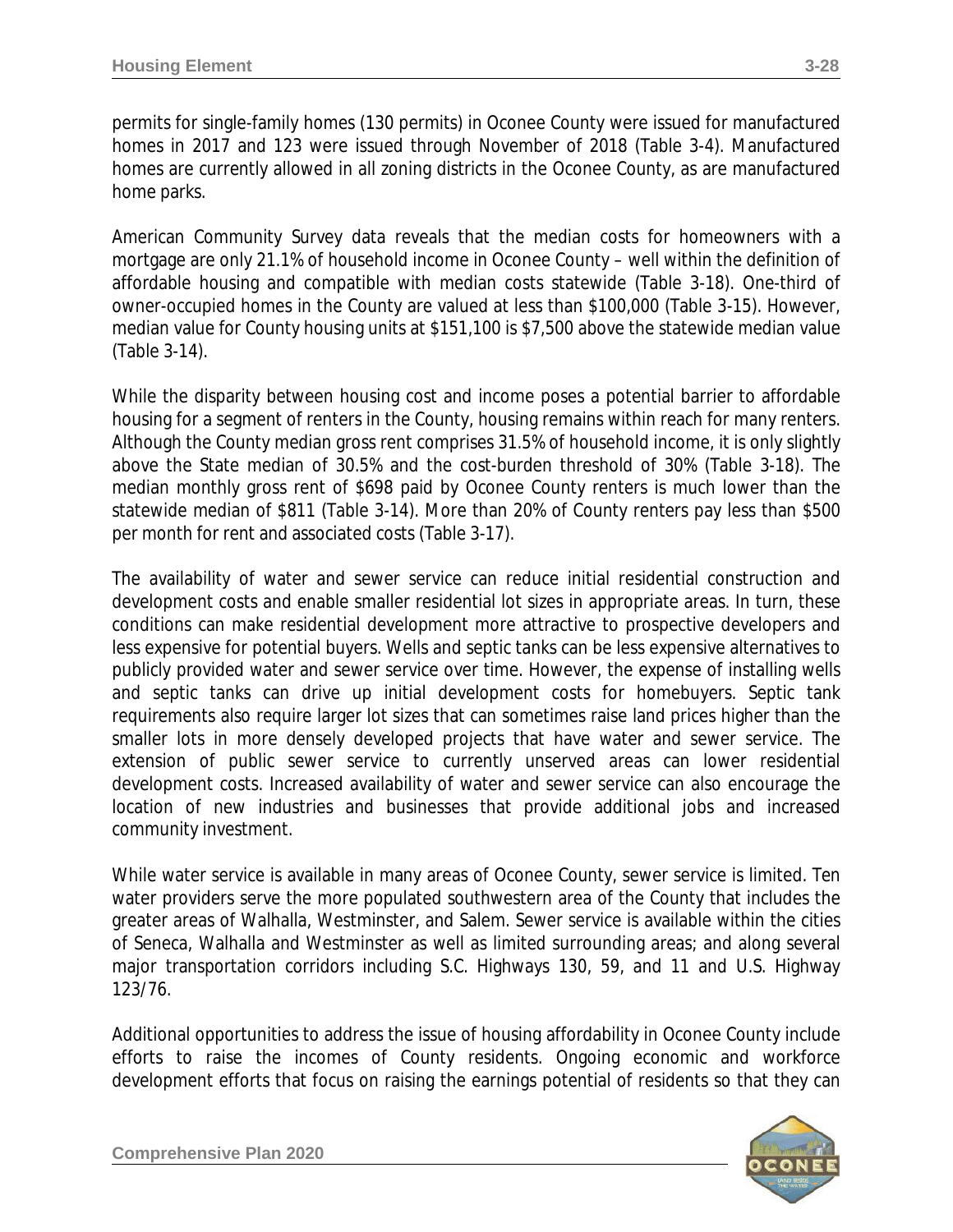afford available local housing are key. These efforts include continuing to recruit businesses and industries that offer higher paying employment with increased advancement opportunities, combined with providing advanced training to prepare Oconee County residents to fill and retain these jobs.

# **K. HOUSING FOR SPECIAL NEEDS POPULATIONS**

Special needs populations – the elderly, persons with disabilities, persons with chronic illnesses, individuals and families in crisis, and the homeless – often have special housing needs. These specialized housing needs can be met in the form of nursing homes, assisted living facilities, emergency and crisis shelters, halfway houses and group quarters, and temporary homeless shelters.

### **1. Senior Citizens and Persons with Disabilities**

One-in-five Oconee County residents (15,350 persons) have some form of disability, including hearing or vision impairment, cognitive difficulty, ambulatory limitation, or other condition that impedes their ability to care for themselves. Of these disabled residents, 20.3% are children under 18 years of age, 18.9% are 18 to 34 years of age, and more than one-third (39.3%) are between the ages of 35 and 64. While most of the County's disabled residents live at home, some require specialized support services in a residential setting.

More than one-fifth (21.5%) of Oconee County residents (16,092 persons) are aged 65 or older. As the population of the County ages and older residents seek alternative housing options, the availability of appropriate housing for seniors becomes increasingly important. According to the 2012-2016 American Community Survey, over one-third (38.5%) of Oconee County residents aged 65 and older (6,203 persons) are disabled.

There are several types of housing available for the elderly and persons with disabilities, representing a range of assistance and care options in the County.

*Nursing homes* are facilities that provide nursing or convalescent care for two or more persons unrelated to the licensee. A nursing home provides long-term care of chronic conditions or short-term convalescent or rehabilitative care of remedial ailments for which medical and nursing care are necessary. The Division of Health Licensing of the South Carolina Department of Health and Environmental Control (SCDHEC) lists two facilities in Oconee County, providing space for up to 252 residents (Table 3-22). Both of the County's nursing homes are located within the City of Seneca.

*Community Residential Care Facilities*, also referred to as *Assisted Living Facilities*, offer room and board for two or more persons unrelated to the licensee. These facilities are designed to accommodate changing needs and preferences of residents; maximize the dignity, autonomy, privacy, independence, and safety of residents; and encourage family and community

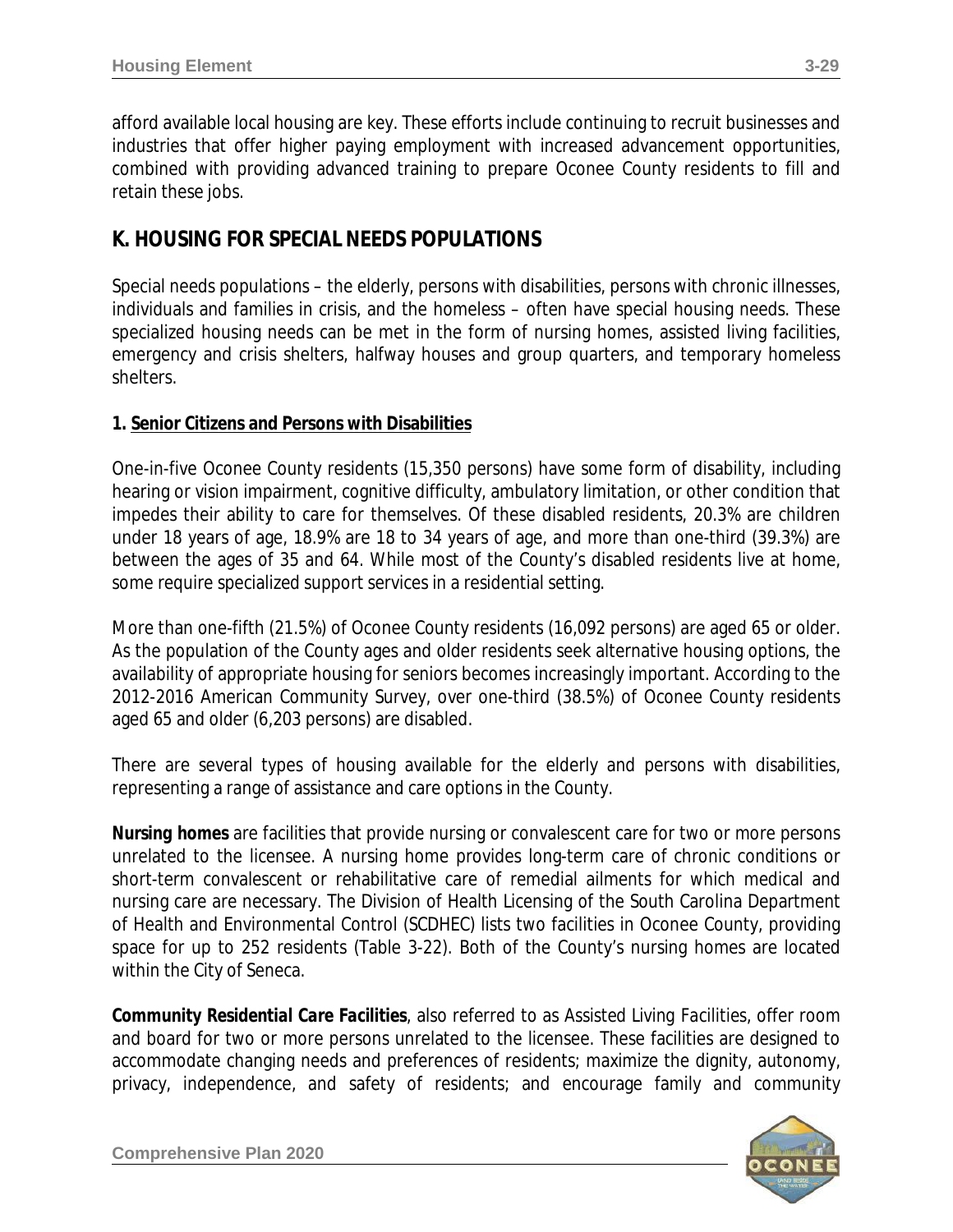involvement. There are six assisted living facilities in Oconee County, providing a total of 380 housing units (Table 3-22). Five of the licensed facilities are located in City of Seneca and one is in the Town of West Union.

| <b>Facility Name</b>                                           | <b>Address</b>               | <b>Total</b> |
|----------------------------------------------------------------|------------------------------|--------------|
| <b>Nursing Homes</b>                                           |                              |              |
| Lila Doyle at Oconee Medical Center                            | 101 Lila Doyle Dr., Seneca   | 120          |
| Seneca Health and Rehabilitation Center                        | 140 Tokeena Rd., Seneca      | 132          |
| <b>Total in Oconee County</b>                                  | 2 Facilities                 | 252 beds     |
| <b>Community Residential Care (Assisted Living) Facilities</b> |                              |              |
| <b>Belvedere Commons of Seneca</b>                             | 515 Benton St., Seneca       | 62           |
| <b>Foothills Assisted Living</b>                               | 999 W. Union Rd., West Union | 76           |
| Keowee Place                                                   | 475 Rochester Hwy., Seneca   | 50           |
| Morningside of Seneca                                          | 15855 Wells Hwy., Seneca     | 59           |
| Residences at Park Place                                       | 115 Gillespie Rd., Seneca    | 100          |
| Seneca Residential Care Center                                 | 126 Tokeena Rd., Seneca      | 33           |
| <b>Total in Oconee County</b>                                  | <b>6 Facilities</b>          | 380 units    |

**Table 3-22. Nursing Homes and Assisted Living Facilities in Oconee County, 2018\***

\*Table may not include a complete listing of existing facilities *Source: SC DHEC, Division of Health Licensing, Licensed Facilities by Type, November 2018*

Housing options are also available in Oconee County for persons with disabilities and special needs (mental retardation, autism, or related disability) as diagnosed by the S.C. Department of Disabilities and Special Needs (SCDSN). *The Tribble Center* was established in 1975 by the Oconee County Disabilities and Special Needs Board in Seneca to provide support and services to meet the needs of those who have developmental or intellectual disabilities, spinal cord and head injuries, and autism and their families in Oconee County. Services include case management, early intervention, adult day programs, residential services, and other support services. The Center offers residential services through Community Training Homes and Supervised Living Programs. The Tribble Center operates 13 *Community Training Homes*, located throughout Oconee County. The Homes offer individuals the opportunity to live in a home-like setting with staff supervision 24-hours a day and include training to increase independence, administration of medications, and community activities. *Supervised Living Programs* offer individuals with the ability to live semi-independently to do so. Residents live in apartments or private dwellings and are provided supervision and assistance tailored to their specific needs.

The *Stribling Place* apartment complex in Seneca was built with funding provided by HUD's Section 811 Supportive Housing for Persons with Disabilities Program. The Program is intended to increase the number of properties that can accommodate very low-income persons with special needs, including those with a mental illness. Stribling Place provides 12 one-bedroom apartments for qualified applicants.

#### **2. Homeless Population and Victims of Domestic Violence**

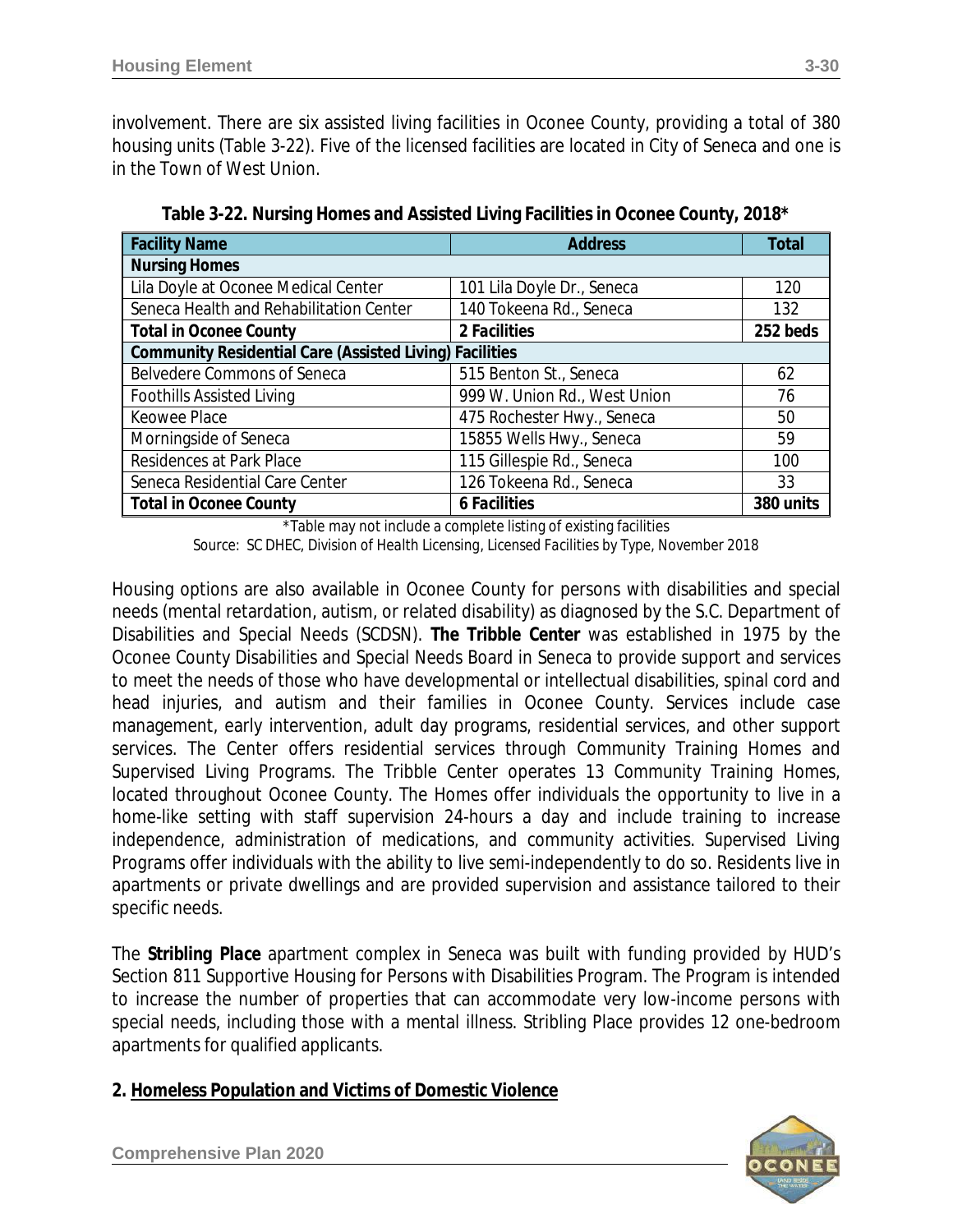*United Housing Connections* reported that there were 54 individuals were counted as homeless in Oconee County in January 2018. Of these, 16 persons were unsheltered and 38 were housed in emergency shelters or temporary housing. While families or individuals who are doubling up with friends or relatives because they have no other housing options are not included in the HUD definition of homeless individuals and families, they are often at risk of losing that temporary shelter and becoming homeless. Doubling up is considered a temporary situation, one that is often prohibited by public housing laws and landlords. If the extra household residents are discovered, both families face possible eviction. Moreover, doubled-up friends or families often impose space and financial burdens on the host family and the guests are often asked to leave after a short time. In smaller and more rural communities with no public shelters, doubling up is often the stop-gap measure before sleeping on the streets.

Because of the limited resources available and the more suburban/rural nature of Oconee County, it is assumed that many homeless persons in the County double up with friends or family or gravitate to the more structured services provided in neighboring areas such as Anderson and Greenville. As a result, many have likely not been included in recent homeless counts. Although methodologies exist to count the homeless who take advantage of services offered by various agencies and organizations, it is a challenge to get an accurate picture of the true extent of homelessness in the County. In addition, based on cost-burden and overcrowding data, it is clear that there are precariously housed families and individuals in Oconee County who are at risk for homelessness. Many of these households may be only one rent payment or unexpected expense away from housing loss.

Several agencies and organizations provide shelter and housing assistance for homeless individuals and families in Oconee County. *Our Daily Rest* on E. Main Street in Seneca provides shelter for homeless men, women and their children. The program has served more than 1,600 clients in Oconee County since its inception in 2009 and helps residents to transition to successful independent living. Housing for 20 men is provided in a dormitory style setting, while housing for 15 women and their children includes individual rooms that house three or four persons per room. The shelter also includes a fenced outdoor recreation area, laundry facilities, a living area, and a snack area.

*Christ Central Ministries* in Walhalla is developing a pilot project that will transform the former Oconee County Detention Center on Short Street in Walhalla into a Resource and Solution Center in response for the countywide need for a homelessness solution. Plans include providing emergency shelter for homeless families and individuals, transitional housing, and classes on finance, addiction and recover, life skills, GED, and parenting.

Nearby faith-based *Family Promise of Pickens County* helps to meet the immediate needs of homeless families for shelter, meals and support services. The rotating congregations in the Network host up to four families of not more than 14 individuals, providing lodging and daily

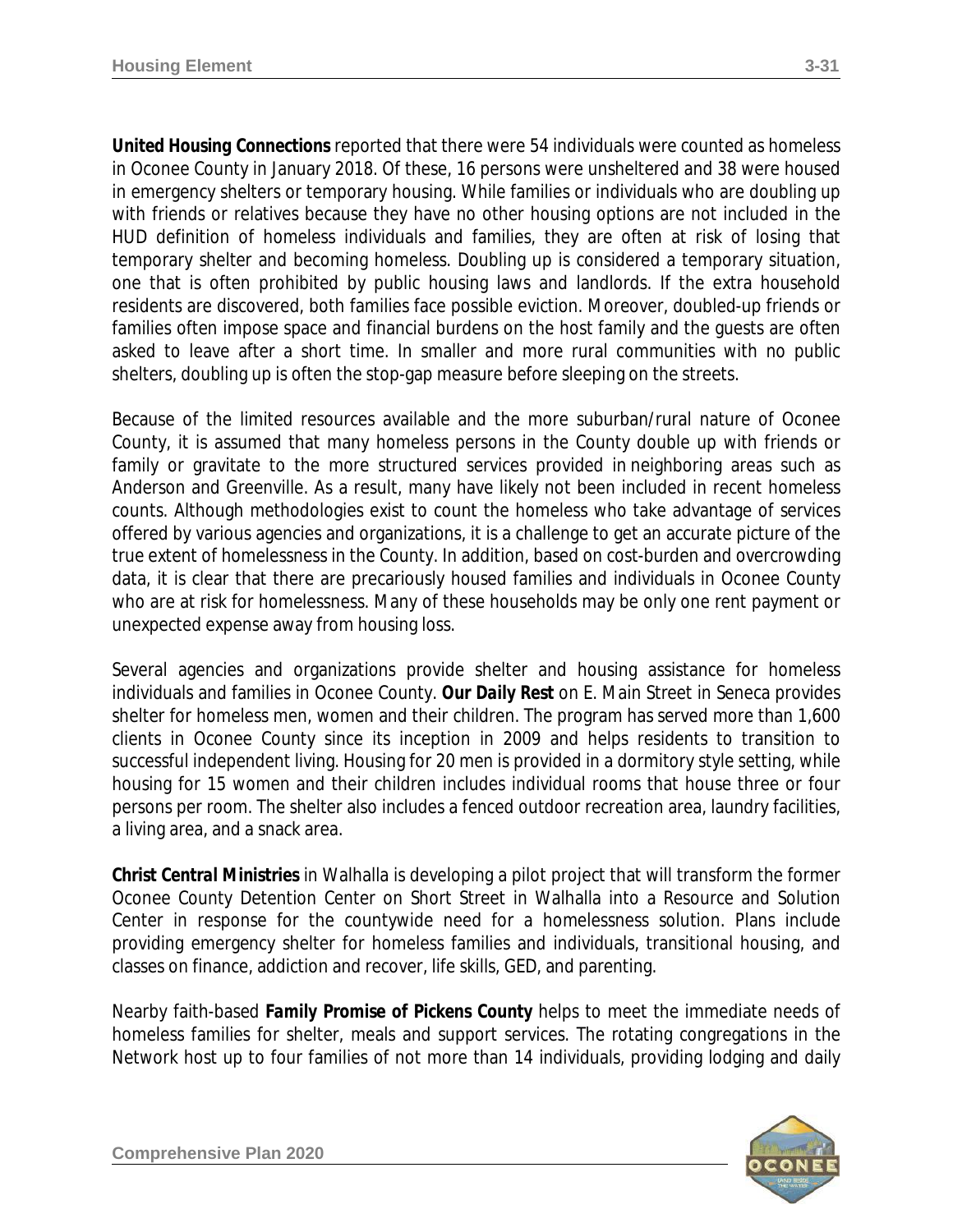meals. Families must undergo background checks and drug testing and must follow rules of conduct. Families typically stay in the program from one to three months.

*Upstate Housing Connections* offers an array of options for those in need of housing in their 13-county region that includes Oconee County. Programs include:

- $\triangleright$  Intake and referral,
- $\triangleright$  The provision of affordable housing including Stribling Place in Seneca,
- $\triangleright$  A rapid rehousing program to help families and individuals living on the streets or in emergency shelters obtain permanent housing,
- $\triangleright$  Permanent supportive housing for persons with very low incomes and chronic disabling health conditions,
- $\triangleright$  Transitional housing for homeless youth,
- $\triangleright$  Safe Havens for people experiencing chronic homelessness and with a serious mental illness, and
- Femporary emergency shelter for families in need at Trey's House in Anderson.

Domestic violence is defined as a pattern of abusive behavior in any relationship that is used by one partner to gain or maintain control over another intimate partner. Domestic violence can be sexual, emotional, economic, or physical actions or threats of actions that influence another person. Data from the office of the South Carolina Attorney General shows that more than 36,000 victims report a domestic violence incident to law enforcement annually statewide. The vast majority of victims of domestic violence are women and children. South Carolina ranks first in the nation for women killed by men *("When Men Murder Women," Violence Policy Center, 2015)*. It is estimated that one in four women will experience domestic violence in their lifetime *(SC Coalition Against Domestic Violence and Sexual Assault)*.

Victims of domestic violence comprise a substantial portion of the homeless and near homeless population. Unfortunately, it is widely recognized that most cases of domestic violence go unreported, with far more families in turmoil than the data indicates. Approximately half of all homeless women report that domestic violence was directly responsible for their homelessness *(National Alliance to End Homeless, Homelessness and Domestic Violence: What's the Connection, 2015)*.

**Safe Harbor** provides safe shelter, counseling, and advocacy for victims of domestic violence and their children. The Safe Harbor location in Seneca provides emergency shelter at their 16 bed facility. During their six to eight-week shelter stay, clients receive counseling, case management, referrals, advocacy, and basic living necessities. Transitional housing is also available to survivors of domestic violence and provides secure and stable housing through rental and utility assistance for approximately 18 months.

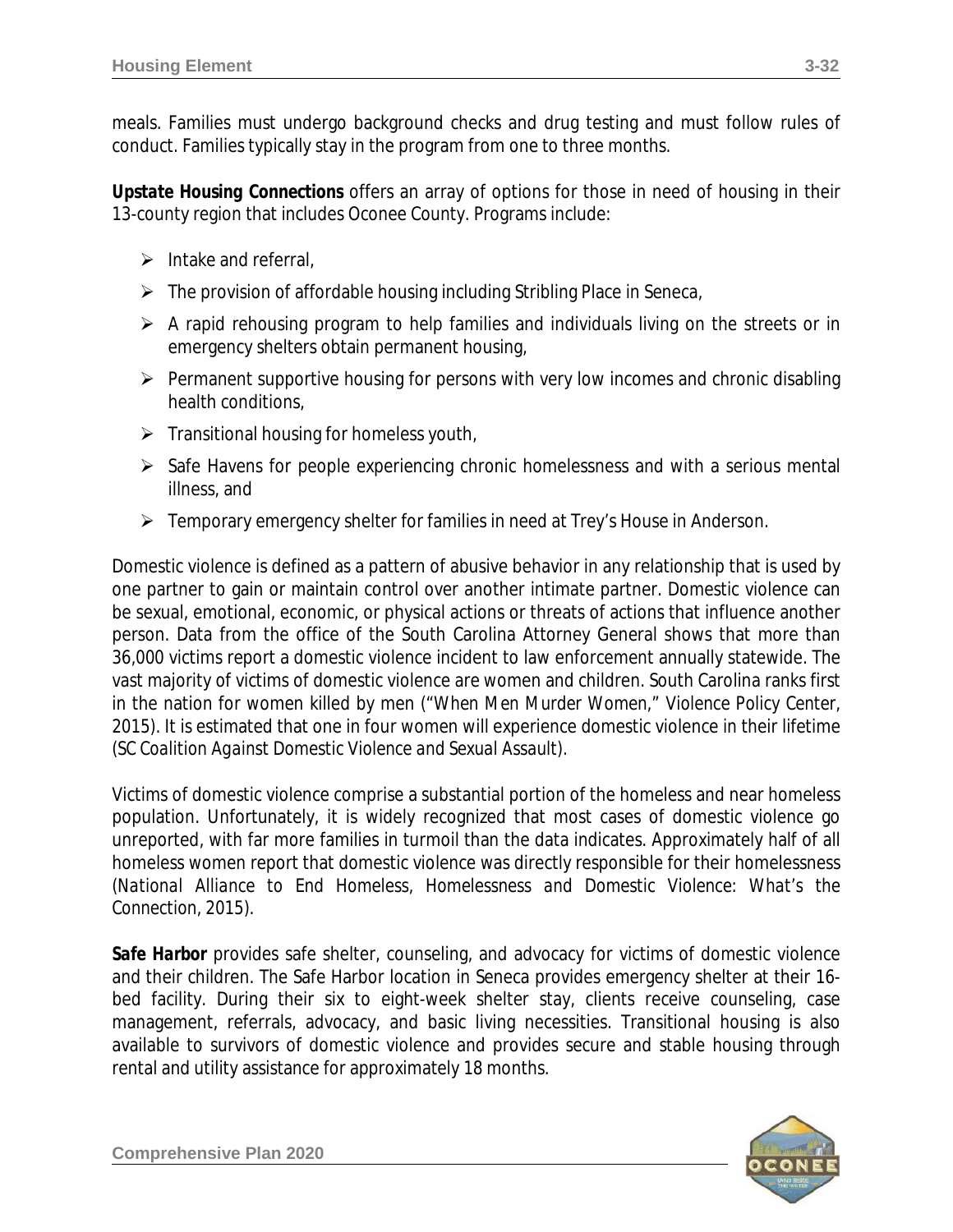Although only three of the homeless persons in the 2018 PIT count were identified as veterans, it is likely that there are more who are living with relatives or friends or were otherwise uncounted. The *Oconee County Veteran's Affairs Office* advocates for veterans and assists in filing for benefits and monetary assistance to help pay for the cost of assisted living or nursing home, obtaining transportation to the Greenville VA Medical Center, and provides other referral services. While housing specifically for veterans is not available in Oconee County, the *United Veterans Association* provides an emergency shelter for homeless veterans in nearby Greenville. Homeless veterans may also apply for HUD's *Veterans Administration Supportive Housing Program* (HUD-VASH). HUD-VASH provides permanent housing for eligible homeless veterans who need case management services because of serious mental illness, substance use disorder history, or physical disability. Housing for an eligible veteran can also include their families.

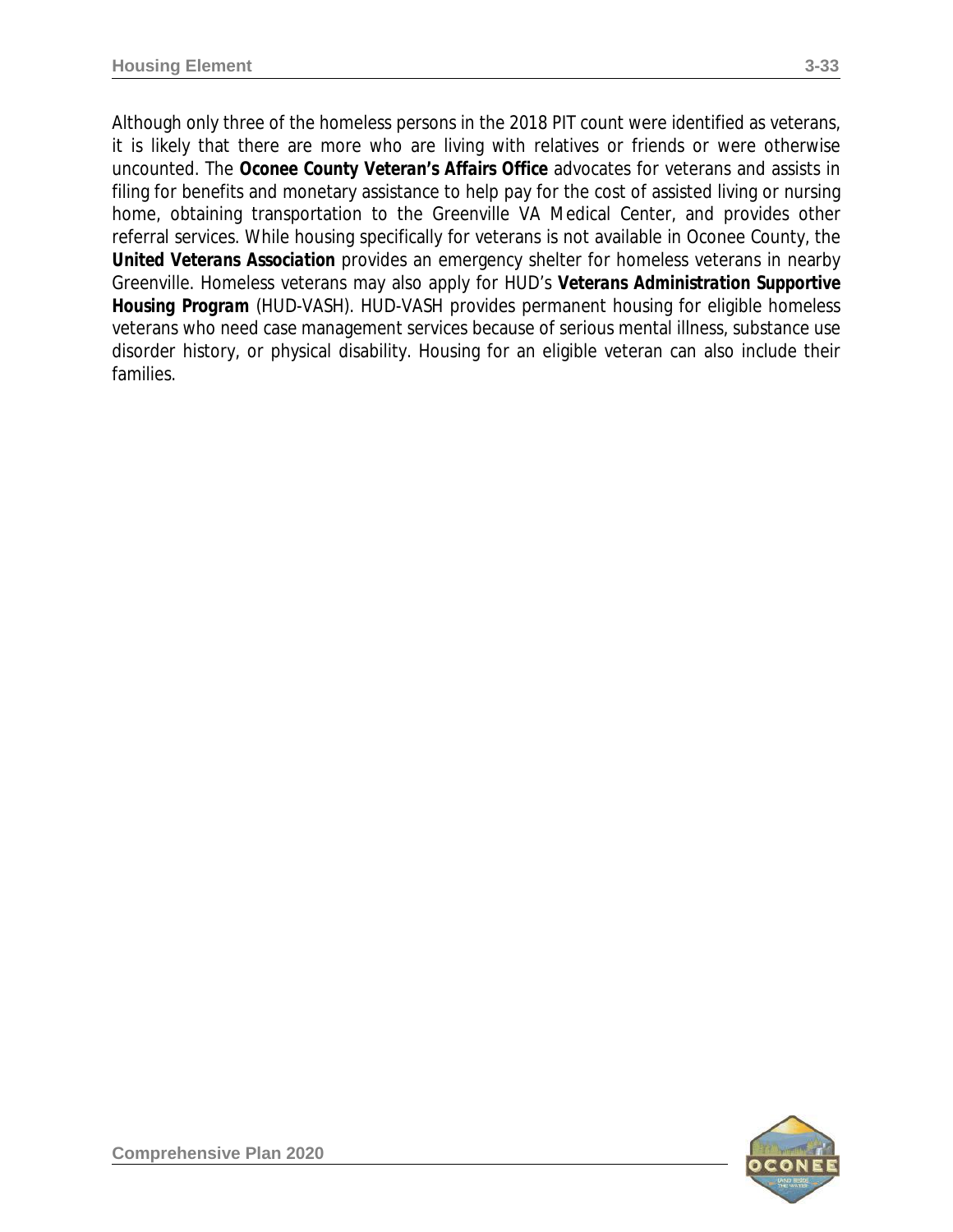# **L. GOALS, OBJECTIVES AND STRATEGIES FOR IMPLEMENTATION**

The goals, objectives and strategies for implementation (GOIS) table summarizes the actions that will be undertaken in the coming decade to achieve to achieve the goals and objectives identified in the Housing Element.

|                                                                                                                   |                                            | <b>Time Frame</b> |
|-------------------------------------------------------------------------------------------------------------------|--------------------------------------------|-------------------|
| Goals/Objectives/Strategies                                                                                       | <b>Accountable Agencies</b>                | for<br>Evaluation |
| Goal 3.1. Encourage a broad range of housing opportunities and a balance of housing types to meet the             |                                            |                   |
| current and future needs of Oconee County residents.                                                              |                                            |                   |
| Objective 3.1.1. Promote the development of a diverse housing stock to meet the needs of residents                |                                            |                   |
| and accommodate a variety of economic levels, occupations, age groups, and lifestyle preferences.                 |                                            |                   |
| Strategy 3.1.1.1. Encourage the development of a range of                                                         | • Oconee County                            | 2021              |
| housing types and densities to include single-family, site-built                                                  | Municipalities<br>$\bullet$                |                   |
| homes; patio homes, multi-family developments, and                                                                | <b>Residential Developers</b>              |                   |
| manufactured homes.                                                                                               |                                            |                   |
| Strategy 3.1.1.2. Encourage housing development that will                                                         | Oconee County<br>$\bullet$                 | 2025              |
| accommodate residents of all ages and stages of life.                                                             | Municipalities<br>$\bullet$                |                   |
|                                                                                                                   | <b>Residential Developers</b><br>$\bullet$ | 2021              |
| Strategy 3.1.1.3. Review and amend land use plans and<br>regulations, relevant policies, and proposed residential | Oconee County<br>$\bullet$                 |                   |
| developments, to ensure compatibility between new residential                                                     | Municipalities<br>$\bullet$                |                   |
| developments and existing agricultural uses.                                                                      |                                            |                   |
| Strategy 3.1.1.4. Review and amend land use plans and                                                             | Oconee County<br>$\bullet$                 | 2021              |
| regulations to identify and remove possible barriers to the                                                       | Municipalities<br>$\bullet$                |                   |
| development of a variety of housing options and residential                                                       |                                            |                   |
| development types.                                                                                                |                                            |                   |
| Objective 3.1.2. Encourage housing development that will enable residents to "age-in-place."                      |                                            |                   |
| Strategy 3.1.2.1. Work with public and private agencies and                                                       | Oconee County<br>$\bullet$                 | 2023              |
| organizations to assess the housing and associated needs of                                                       | Municipalities<br>$\bullet$                |                   |
| senior citizens.                                                                                                  | <b>ACOG</b><br>$\bullet$                   |                   |
|                                                                                                                   | Oconee County Senior                       |                   |
|                                                                                                                   | Center                                     |                   |
|                                                                                                                   | <b>Senior Solutions</b>                    |                   |
|                                                                                                                   | Other Public and                           |                   |
|                                                                                                                   | Private Organizations                      |                   |
| Strategy 3.1.2.2. Encourage and promote housing development                                                       | • Oconee County                            | 2023              |
| that will allow the County's older residents to age in place such                                                 | Municipalities<br>$\bullet$                |                   |
| as higher density single-family and multi-family developments,<br>assisted living, and nursing facilities.        | <b>Assisted Living</b><br>$\bullet$        |                   |
|                                                                                                                   | Providers                                  |                   |
|                                                                                                                   | <b>Residential Developers</b><br>$\bullet$ |                   |

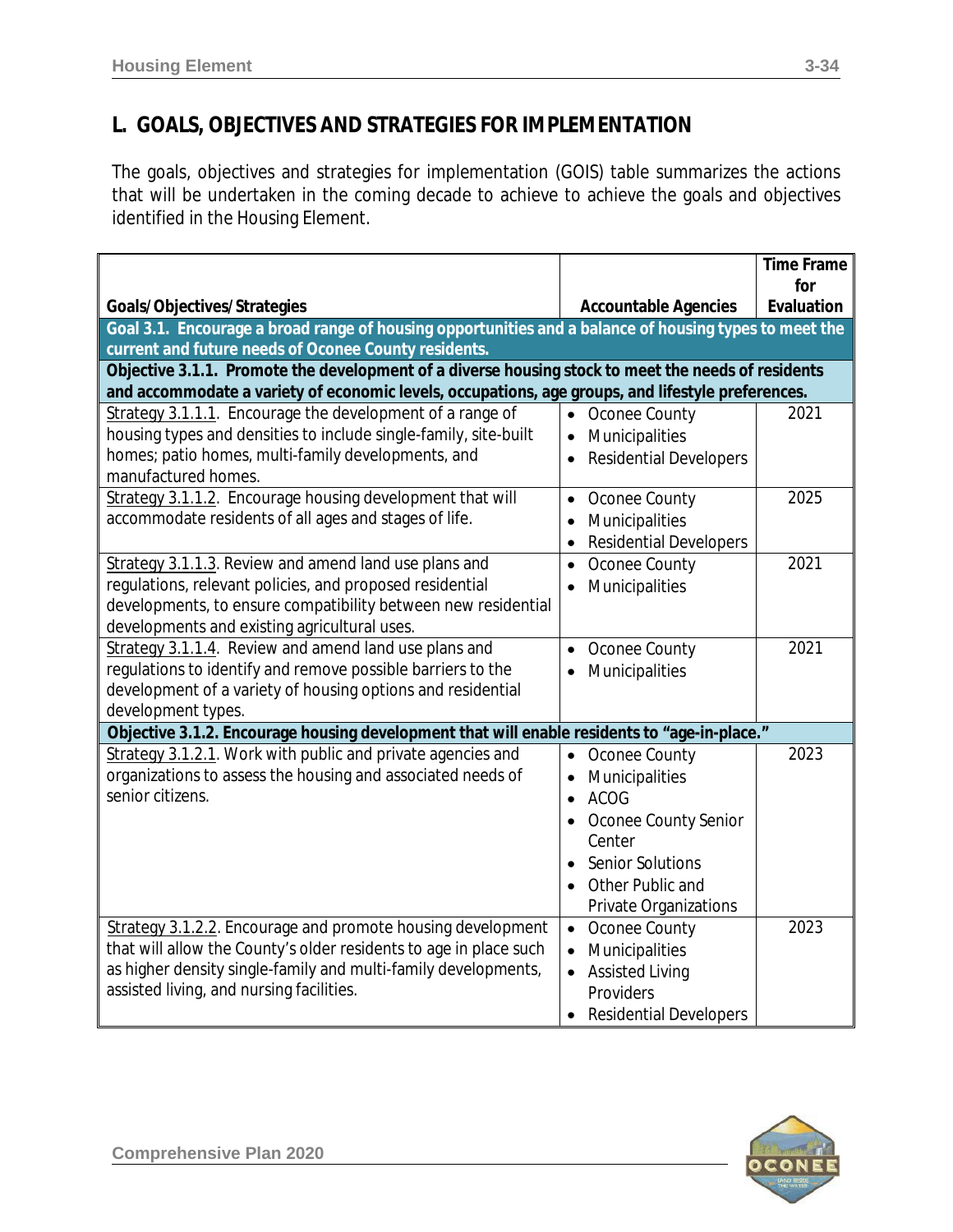|                                                                                                                                                                                                                                                   |                                                                                                                                                                                                                                   | <b>Time Frame</b> |
|---------------------------------------------------------------------------------------------------------------------------------------------------------------------------------------------------------------------------------------------------|-----------------------------------------------------------------------------------------------------------------------------------------------------------------------------------------------------------------------------------|-------------------|
| Goals/Objectives/Strategies                                                                                                                                                                                                                       | <b>Accountable Agencies</b>                                                                                                                                                                                                       | for<br>Evaluation |
| Goal 3.2. Promote and enhance access to affordable, safe, and decent housing for all Oconee residents                                                                                                                                             |                                                                                                                                                                                                                                   |                   |
| through public and private cooperation.                                                                                                                                                                                                           |                                                                                                                                                                                                                                   |                   |
| Objective 3.2.1. Encourage the provision of affordable, safe, and decent housing.                                                                                                                                                                 |                                                                                                                                                                                                                                   |                   |
| Strategy 3.2.1.1. Encourage and promote programs that<br>provide assistance and education on the responsibilities and<br>requirements of homeownership to potential homeowners.                                                                   | <b>USDA Rural</b><br>Development<br><b>Financial Institutions</b><br>$\bullet$<br><b>Habitat for Humanity</b><br>٠<br>Oconee County<br>$\bullet$<br>Municipalities<br>$\bullet$                                                   | 2025              |
| Strategy 3.2.1.2. Encourage and promote the development of<br>housing options that are affordable for low- and middle-income<br>families.                                                                                                         | <b>USDA Rural</b><br>$\bullet$<br>Development<br><b>Residential Developers</b><br>٠<br><b>Habitat for Humanity</b><br>٠<br><b>Community Non-</b><br>profits<br>Oconee County<br>Municipalities<br>$\bullet$                       | On-Going          |
| Strategy 3.2.1.3. Encourage infill housing development on<br>vacant properties in developed residential areas already served<br>by infrastructure.                                                                                                | Oconee County<br>$\bullet$<br>Municipalities<br>$\bullet$<br><b>Residential Developers</b><br>$\bullet$                                                                                                                           | 2025              |
| Strategy 3.2.1.4. Work with the State and other organizations<br>to identify and secure funding for housing and neighborhood<br>rehabilitation for declining and unsafe residential areas through<br>the public, non-profit, and private sectors. | • Oconee County<br>• Municipalities<br>• Residential Developers                                                                                                                                                                   | 2021              |
| Strategy 3.2.1.5. Encourage affordable housing development in<br>Opportunity Zones identified in Oconee County.                                                                                                                                   | Oconee County<br>٠<br><b>ACOG</b><br>$\bullet$<br><b>Financial Institutions</b><br><b>Community Non-</b><br>Profits<br>S.C. State Housing<br>Finance and<br>Development<br>Authority<br><b>HUD</b><br>$\bullet$<br>Municipalities | 2023              |
| Strategy 3.2.1.6. Protect existing neighborhoods from<br>incompatible uses that could reduce safety and lower property<br>values through consistent enforcement of zoning and<br>subdivision regulations.                                         | Oconee County<br>٠<br>Municipalities<br>٠                                                                                                                                                                                         | On-Going          |
| Strategy 3.2.1.7. Promote and encourage development within<br>defined Opportunity Zones featuring either mixed use or<br>affordable housing elements.                                                                                             | Oconee County<br>$\bullet$<br><b>Financial Institutions</b><br>$\bullet$<br>U.S. Senators from S.C.<br>٠                                                                                                                          | On-Going          |

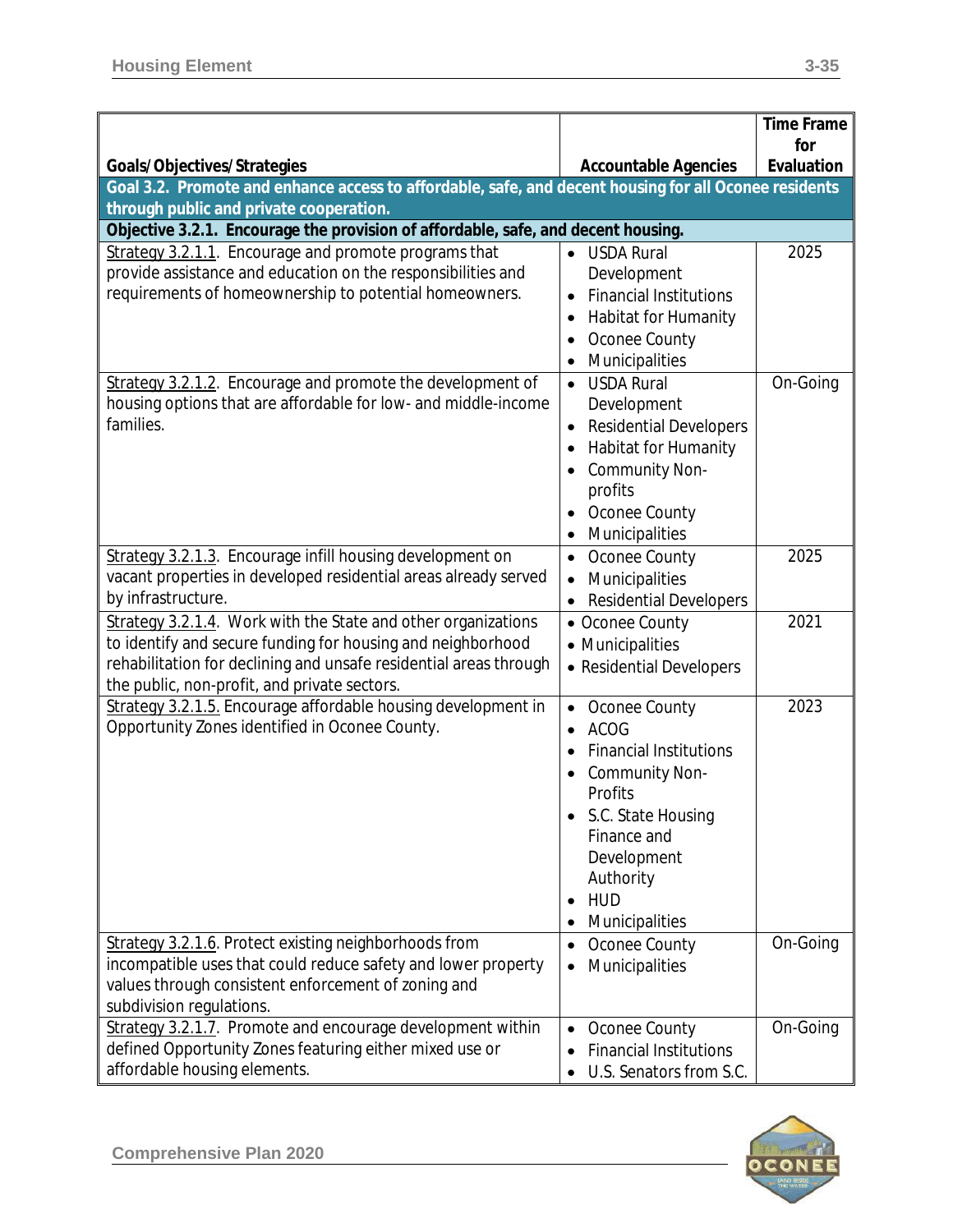| for<br>Evaluation<br>Goals/Objectives/Strategies<br><b>Accountable Agencies</b><br>Objective 3.2.2. Work with the State, municipalities, neighboring communities, and other public and<br>private organizations to remove barriers to, and identify solutions for, the provision of affordable<br>housing.<br>Strategy 3.2.2.1. Encourage the expansion of water and sewer<br>2023<br>Oconee County<br>$\bullet$<br>infrastructure and facilities to increase opportunities for new<br>Municipalities<br>$\bullet$<br>residential development and provide service for existing<br>Water and Sewer<br>$\bullet$<br>residential areas that are currently unserved.<br>Providers<br>S.C. Dept. of<br>Commerce<br>Strategy 3.2.2.2. Work with local, State, and Federal agencies to<br>2025<br>Oconee County<br>$\bullet$<br>identify and reduce or remove barriers to housing affordability.<br>Municipalities<br>$\bullet$<br>State and Federal<br>$\bullet$<br>agencies<br>Strategy 3.2.2.3. Coordinate with adjacent jurisdictions to<br>2025<br>Oconee County<br>$\bullet$<br>address the provision of low- and moderate-income workforce<br>Municipalities<br>$\bullet$<br>housing on a regional scale.<br><b>Neighboring Counties</b><br>$\bullet$<br><b>ACOG</b><br>$\bullet$<br>Strategy 3.2.2.4. Work with the State Housing Authority and<br>On-Going<br>Oconee County<br>$\bullet$<br>other relevant agencies to assess the extent of the shortage of<br>Municipalities<br>$\bullet$<br>housing affordable for low and moderate-income residents in<br><b>State Housing</b><br>$\bullet$<br>the County and identify potential possible solutions to alleviate<br>Authority<br>the shortage.<br><b>Clemson University</b><br>$\bullet$<br>Strategy 3.2.2.5. Review and amend land use and development<br>On-Going<br>• Oconee County<br>regulations and other relevant requirements and procedures to<br>Municipalities<br>$\bullet$<br>remove potential barriers and provide incentives for the<br>provision of safe, decent, and affordable housing options for<br>Oconee County families.<br>Goal 3.3. Provide appropriate housing and associated services, assistance, and access to resources for<br>Oconee County residents with special needs. |  | <b>Time Frame</b> |
|--------------------------------------------------------------------------------------------------------------------------------------------------------------------------------------------------------------------------------------------------------------------------------------------------------------------------------------------------------------------------------------------------------------------------------------------------------------------------------------------------------------------------------------------------------------------------------------------------------------------------------------------------------------------------------------------------------------------------------------------------------------------------------------------------------------------------------------------------------------------------------------------------------------------------------------------------------------------------------------------------------------------------------------------------------------------------------------------------------------------------------------------------------------------------------------------------------------------------------------------------------------------------------------------------------------------------------------------------------------------------------------------------------------------------------------------------------------------------------------------------------------------------------------------------------------------------------------------------------------------------------------------------------------------------------------------------------------------------------------------------------------------------------------------------------------------------------------------------------------------------------------------------------------------------------------------------------------------------------------------------------------------------------------------------------------------------------------------------------------------------------------------------------------------------------------------------------------------------------------------------------------|--|-------------------|
|                                                                                                                                                                                                                                                                                                                                                                                                                                                                                                                                                                                                                                                                                                                                                                                                                                                                                                                                                                                                                                                                                                                                                                                                                                                                                                                                                                                                                                                                                                                                                                                                                                                                                                                                                                                                                                                                                                                                                                                                                                                                                                                                                                                                                                                              |  |                   |
|                                                                                                                                                                                                                                                                                                                                                                                                                                                                                                                                                                                                                                                                                                                                                                                                                                                                                                                                                                                                                                                                                                                                                                                                                                                                                                                                                                                                                                                                                                                                                                                                                                                                                                                                                                                                                                                                                                                                                                                                                                                                                                                                                                                                                                                              |  |                   |
|                                                                                                                                                                                                                                                                                                                                                                                                                                                                                                                                                                                                                                                                                                                                                                                                                                                                                                                                                                                                                                                                                                                                                                                                                                                                                                                                                                                                                                                                                                                                                                                                                                                                                                                                                                                                                                                                                                                                                                                                                                                                                                                                                                                                                                                              |  |                   |
|                                                                                                                                                                                                                                                                                                                                                                                                                                                                                                                                                                                                                                                                                                                                                                                                                                                                                                                                                                                                                                                                                                                                                                                                                                                                                                                                                                                                                                                                                                                                                                                                                                                                                                                                                                                                                                                                                                                                                                                                                                                                                                                                                                                                                                                              |  |                   |
|                                                                                                                                                                                                                                                                                                                                                                                                                                                                                                                                                                                                                                                                                                                                                                                                                                                                                                                                                                                                                                                                                                                                                                                                                                                                                                                                                                                                                                                                                                                                                                                                                                                                                                                                                                                                                                                                                                                                                                                                                                                                                                                                                                                                                                                              |  |                   |
|                                                                                                                                                                                                                                                                                                                                                                                                                                                                                                                                                                                                                                                                                                                                                                                                                                                                                                                                                                                                                                                                                                                                                                                                                                                                                                                                                                                                                                                                                                                                                                                                                                                                                                                                                                                                                                                                                                                                                                                                                                                                                                                                                                                                                                                              |  |                   |
|                                                                                                                                                                                                                                                                                                                                                                                                                                                                                                                                                                                                                                                                                                                                                                                                                                                                                                                                                                                                                                                                                                                                                                                                                                                                                                                                                                                                                                                                                                                                                                                                                                                                                                                                                                                                                                                                                                                                                                                                                                                                                                                                                                                                                                                              |  |                   |
|                                                                                                                                                                                                                                                                                                                                                                                                                                                                                                                                                                                                                                                                                                                                                                                                                                                                                                                                                                                                                                                                                                                                                                                                                                                                                                                                                                                                                                                                                                                                                                                                                                                                                                                                                                                                                                                                                                                                                                                                                                                                                                                                                                                                                                                              |  |                   |
|                                                                                                                                                                                                                                                                                                                                                                                                                                                                                                                                                                                                                                                                                                                                                                                                                                                                                                                                                                                                                                                                                                                                                                                                                                                                                                                                                                                                                                                                                                                                                                                                                                                                                                                                                                                                                                                                                                                                                                                                                                                                                                                                                                                                                                                              |  |                   |
|                                                                                                                                                                                                                                                                                                                                                                                                                                                                                                                                                                                                                                                                                                                                                                                                                                                                                                                                                                                                                                                                                                                                                                                                                                                                                                                                                                                                                                                                                                                                                                                                                                                                                                                                                                                                                                                                                                                                                                                                                                                                                                                                                                                                                                                              |  |                   |
|                                                                                                                                                                                                                                                                                                                                                                                                                                                                                                                                                                                                                                                                                                                                                                                                                                                                                                                                                                                                                                                                                                                                                                                                                                                                                                                                                                                                                                                                                                                                                                                                                                                                                                                                                                                                                                                                                                                                                                                                                                                                                                                                                                                                                                                              |  |                   |
|                                                                                                                                                                                                                                                                                                                                                                                                                                                                                                                                                                                                                                                                                                                                                                                                                                                                                                                                                                                                                                                                                                                                                                                                                                                                                                                                                                                                                                                                                                                                                                                                                                                                                                                                                                                                                                                                                                                                                                                                                                                                                                                                                                                                                                                              |  |                   |
|                                                                                                                                                                                                                                                                                                                                                                                                                                                                                                                                                                                                                                                                                                                                                                                                                                                                                                                                                                                                                                                                                                                                                                                                                                                                                                                                                                                                                                                                                                                                                                                                                                                                                                                                                                                                                                                                                                                                                                                                                                                                                                                                                                                                                                                              |  |                   |
|                                                                                                                                                                                                                                                                                                                                                                                                                                                                                                                                                                                                                                                                                                                                                                                                                                                                                                                                                                                                                                                                                                                                                                                                                                                                                                                                                                                                                                                                                                                                                                                                                                                                                                                                                                                                                                                                                                                                                                                                                                                                                                                                                                                                                                                              |  |                   |
|                                                                                                                                                                                                                                                                                                                                                                                                                                                                                                                                                                                                                                                                                                                                                                                                                                                                                                                                                                                                                                                                                                                                                                                                                                                                                                                                                                                                                                                                                                                                                                                                                                                                                                                                                                                                                                                                                                                                                                                                                                                                                                                                                                                                                                                              |  |                   |
|                                                                                                                                                                                                                                                                                                                                                                                                                                                                                                                                                                                                                                                                                                                                                                                                                                                                                                                                                                                                                                                                                                                                                                                                                                                                                                                                                                                                                                                                                                                                                                                                                                                                                                                                                                                                                                                                                                                                                                                                                                                                                                                                                                                                                                                              |  |                   |
|                                                                                                                                                                                                                                                                                                                                                                                                                                                                                                                                                                                                                                                                                                                                                                                                                                                                                                                                                                                                                                                                                                                                                                                                                                                                                                                                                                                                                                                                                                                                                                                                                                                                                                                                                                                                                                                                                                                                                                                                                                                                                                                                                                                                                                                              |  |                   |
|                                                                                                                                                                                                                                                                                                                                                                                                                                                                                                                                                                                                                                                                                                                                                                                                                                                                                                                                                                                                                                                                                                                                                                                                                                                                                                                                                                                                                                                                                                                                                                                                                                                                                                                                                                                                                                                                                                                                                                                                                                                                                                                                                                                                                                                              |  |                   |
|                                                                                                                                                                                                                                                                                                                                                                                                                                                                                                                                                                                                                                                                                                                                                                                                                                                                                                                                                                                                                                                                                                                                                                                                                                                                                                                                                                                                                                                                                                                                                                                                                                                                                                                                                                                                                                                                                                                                                                                                                                                                                                                                                                                                                                                              |  |                   |
|                                                                                                                                                                                                                                                                                                                                                                                                                                                                                                                                                                                                                                                                                                                                                                                                                                                                                                                                                                                                                                                                                                                                                                                                                                                                                                                                                                                                                                                                                                                                                                                                                                                                                                                                                                                                                                                                                                                                                                                                                                                                                                                                                                                                                                                              |  |                   |
|                                                                                                                                                                                                                                                                                                                                                                                                                                                                                                                                                                                                                                                                                                                                                                                                                                                                                                                                                                                                                                                                                                                                                                                                                                                                                                                                                                                                                                                                                                                                                                                                                                                                                                                                                                                                                                                                                                                                                                                                                                                                                                                                                                                                                                                              |  |                   |
|                                                                                                                                                                                                                                                                                                                                                                                                                                                                                                                                                                                                                                                                                                                                                                                                                                                                                                                                                                                                                                                                                                                                                                                                                                                                                                                                                                                                                                                                                                                                                                                                                                                                                                                                                                                                                                                                                                                                                                                                                                                                                                                                                                                                                                                              |  |                   |
|                                                                                                                                                                                                                                                                                                                                                                                                                                                                                                                                                                                                                                                                                                                                                                                                                                                                                                                                                                                                                                                                                                                                                                                                                                                                                                                                                                                                                                                                                                                                                                                                                                                                                                                                                                                                                                                                                                                                                                                                                                                                                                                                                                                                                                                              |  |                   |
|                                                                                                                                                                                                                                                                                                                                                                                                                                                                                                                                                                                                                                                                                                                                                                                                                                                                                                                                                                                                                                                                                                                                                                                                                                                                                                                                                                                                                                                                                                                                                                                                                                                                                                                                                                                                                                                                                                                                                                                                                                                                                                                                                                                                                                                              |  |                   |
|                                                                                                                                                                                                                                                                                                                                                                                                                                                                                                                                                                                                                                                                                                                                                                                                                                                                                                                                                                                                                                                                                                                                                                                                                                                                                                                                                                                                                                                                                                                                                                                                                                                                                                                                                                                                                                                                                                                                                                                                                                                                                                                                                                                                                                                              |  |                   |
|                                                                                                                                                                                                                                                                                                                                                                                                                                                                                                                                                                                                                                                                                                                                                                                                                                                                                                                                                                                                                                                                                                                                                                                                                                                                                                                                                                                                                                                                                                                                                                                                                                                                                                                                                                                                                                                                                                                                                                                                                                                                                                                                                                                                                                                              |  |                   |
|                                                                                                                                                                                                                                                                                                                                                                                                                                                                                                                                                                                                                                                                                                                                                                                                                                                                                                                                                                                                                                                                                                                                                                                                                                                                                                                                                                                                                                                                                                                                                                                                                                                                                                                                                                                                                                                                                                                                                                                                                                                                                                                                                                                                                                                              |  |                   |
|                                                                                                                                                                                                                                                                                                                                                                                                                                                                                                                                                                                                                                                                                                                                                                                                                                                                                                                                                                                                                                                                                                                                                                                                                                                                                                                                                                                                                                                                                                                                                                                                                                                                                                                                                                                                                                                                                                                                                                                                                                                                                                                                                                                                                                                              |  |                   |
| Objective 3.3.1. Assess and address the housing and associated needs of the County's special                                                                                                                                                                                                                                                                                                                                                                                                                                                                                                                                                                                                                                                                                                                                                                                                                                                                                                                                                                                                                                                                                                                                                                                                                                                                                                                                                                                                                                                                                                                                                                                                                                                                                                                                                                                                                                                                                                                                                                                                                                                                                                                                                                 |  |                   |
| populations.                                                                                                                                                                                                                                                                                                                                                                                                                                                                                                                                                                                                                                                                                                                                                                                                                                                                                                                                                                                                                                                                                                                                                                                                                                                                                                                                                                                                                                                                                                                                                                                                                                                                                                                                                                                                                                                                                                                                                                                                                                                                                                                                                                                                                                                 |  |                   |
| Strategy 3.3.1.1. Support and encourage participation in the<br>Annually<br>Oconee County<br>$\bullet$<br>annual Point-in-Time Homeless count to determine the extent                                                                                                                                                                                                                                                                                                                                                                                                                                                                                                                                                                                                                                                                                                                                                                                                                                                                                                                                                                                                                                                                                                                                                                                                                                                                                                                                                                                                                                                                                                                                                                                                                                                                                                                                                                                                                                                                                                                                                                                                                                                                                        |  |                   |
| Municipalities<br>$\bullet$<br>of homelessness in Oconee County in the effort to prevent and                                                                                                                                                                                                                                                                                                                                                                                                                                                                                                                                                                                                                                                                                                                                                                                                                                                                                                                                                                                                                                                                                                                                                                                                                                                                                                                                                                                                                                                                                                                                                                                                                                                                                                                                                                                                                                                                                                                                                                                                                                                                                                                                                                 |  |                   |
| <b>United Housing</b><br>$\bullet$<br>eliminate homelessness.<br>Connections                                                                                                                                                                                                                                                                                                                                                                                                                                                                                                                                                                                                                                                                                                                                                                                                                                                                                                                                                                                                                                                                                                                                                                                                                                                                                                                                                                                                                                                                                                                                                                                                                                                                                                                                                                                                                                                                                                                                                                                                                                                                                                                                                                                 |  |                   |
| <b>Local Service Providers</b><br>$\bullet$                                                                                                                                                                                                                                                                                                                                                                                                                                                                                                                                                                                                                                                                                                                                                                                                                                                                                                                                                                                                                                                                                                                                                                                                                                                                                                                                                                                                                                                                                                                                                                                                                                                                                                                                                                                                                                                                                                                                                                                                                                                                                                                                                                                                                  |  |                   |